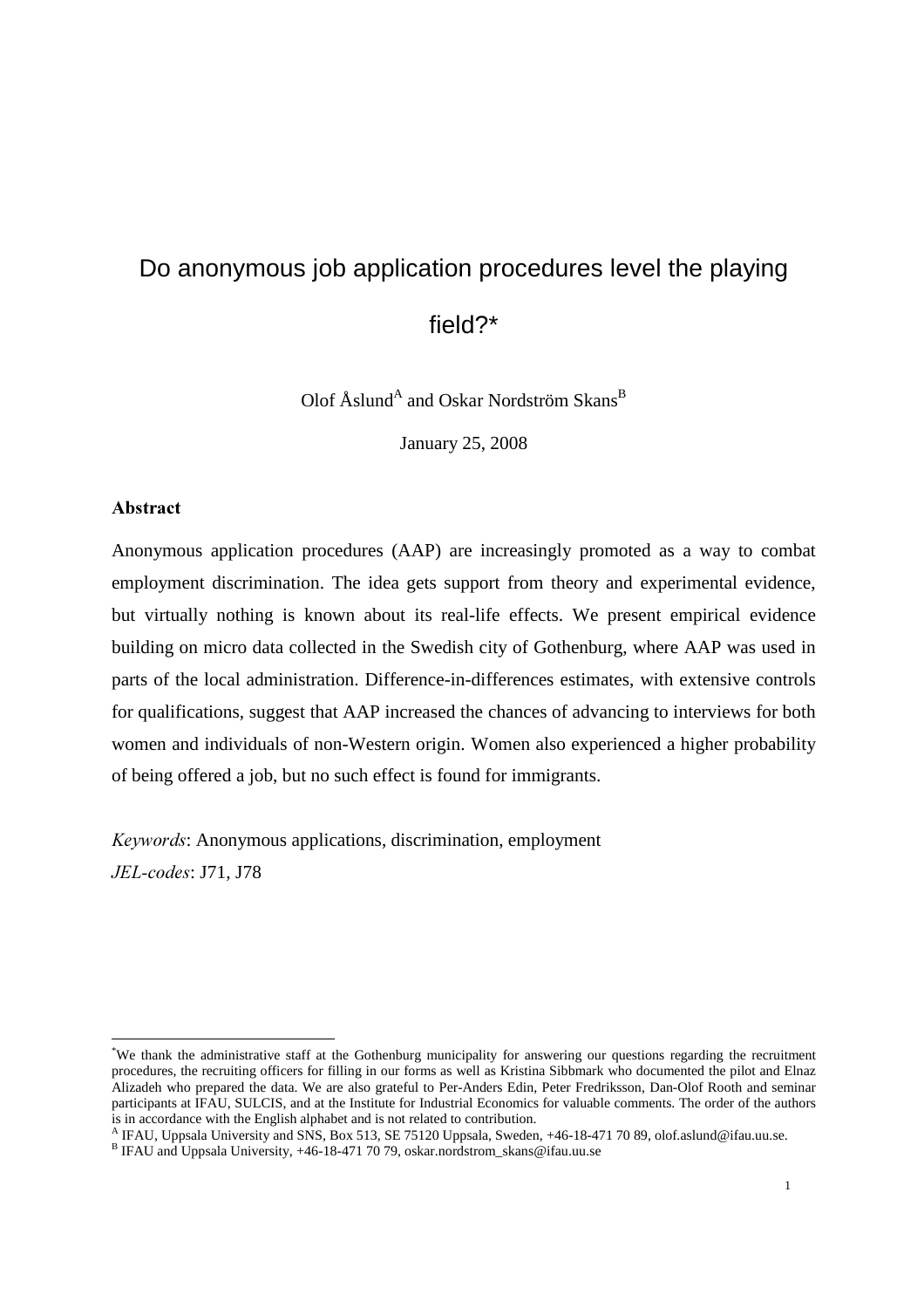#### **1** Introduction

Throughout the industrialized world, women continue to earn less than men and ethnic minorities often exhibit drastically lower employment rates than the native populations. Politicians and researchers in many countries today turn their eyes to ethnic and gender discrimination in the hiring process as a cause of these disparities. This has led to calls for using anonymous application procedures (AAP) where, e.g., the name, gender and country of origin of the applicant is hidden from the recruiter in the initial stages of the hiring process. AAP is frequently debated in many European countries such as France, the Netherlands, and Sweden. The measure gains increasing political support in some places and is e.g. part of UK guidelines for non-racially biased hiring.<sup>1</sup> Still, very little is known about the practical consequences of this way of combating discrimination. We present empirical evidence from a Swedish pilot using the method on a substantial number of actual job openings.

Recent experimental studies appear to have raised the interest in employment discrimination among both scholars and politicians. Although not a new phenomenon (see Riach & Rich 2002 for a survey), the convincing discrimination testing performed by Bertrand & Mullainathan (2004) sparked the debate in many countries. This is certainly the case in Sweden, where the obstacles facing large parts of the immigrant population have become one of the top issues on the political agenda. Indeed, "residual" economic evidence on ethnic discrimination has been around for some time (le Grand & Szulkin 2002, Arai & Vilhelmsson 2004, Rooth 2002). Studies have also revealed discrimination through laboratory experiments,

<sup>&</sup>lt;sup>1</sup> A recent government commission recommended that AAP should be used in Sweden (SOU 2005:115). In France, the former president Chirac is reported to have supported the use of AAP in a comment regarding the vivid debate on this issue (see http://www.management-issues.com/2006%2F5%2F25%2Fblog%2Fchirac-backs-anonymous-job-applications.asp). In the Netherlands a recent policy trial in Nijmegen apparently have stirred some controversy (see http://www.eurofound.europa.eu/eiro/2007/04/articles/nl0704069i.htm). The UK Equality and human rights commission recommend that "Job descriptions, person specifications and application forms shouldn't ask candidates to give unnecessary personal details or state requirements that aren't directly related to the job, such as country of birth or sexual orientation. (Such questions can be contained in monitoring forms that are separated from application forms before assessment.)" see http://www.equalityhumanrights.com/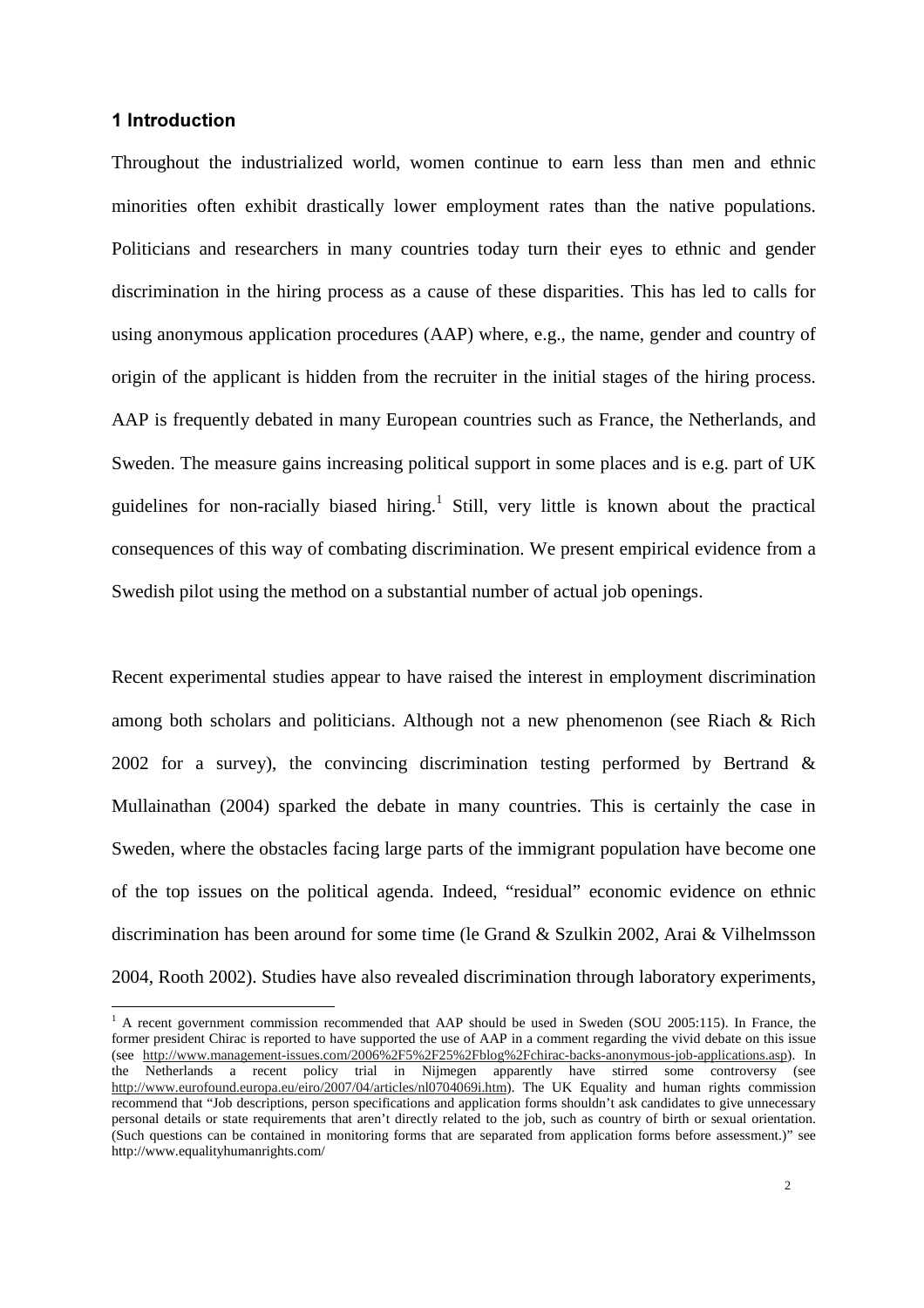indicating the influence of "foreign" and "native" names in different types of settings (Holm 2000, Ahmed 2005). A recent field experiment also resulted in conclusions very similar to what has been found in the US: an application carrying a "Middle Eastern" name gives substantially worse payoff in terms of the call-back rate than an application carrying a Swedish name (Carlsson & Rooth,  $2007$ ).<sup>2,3</sup>

There is also direct scientific evidence that "blindfolding" the employer can affect the hiring process. The most well-known example is Goldin & Rouse (2000), who found that female musicians have a higher probability of getting hired when auditions are made behind a curtain. Edin & Lagerström (2006) use Swedish online job searcher databases where applicants can choose whether to reveal names and other personal characteristics, and find that selection on gender information reduces the chances of getting contacted by an employer by 15 percent for women. Eriksson & Lagerström (2007) estimates that a "non-Nordic" name in a Swedish online CV gives 25 percent fewer contacts from employers.

There is thus striking evidence that gender and ethnicity matters in the hiring process even though this is considered discrimination by current legislation. What is not known, however, (at least not outside auditions for symphonic orchestras) is whether a hiring practice based on AAP is an effective, let alone efficient, way of combating such discrimination. The data we use come from the city of Gothenburg, where two districts forming parts of the local government administration implemented AAP to sort out applicants to interviews during 2004–2006. We have collected information on 3,529 applicants to a total of 109 positions from two participating districts and from one comparison district. The data contain unusually

 2 See also Eriksson (2007) for a general overview of studies on immigrants in the Swedish labor market.

<sup>&</sup>lt;sup>3</sup> In addition, new evidence from psychological tests (Agerström et al, 2007) suggest that recruiting managers (and others) may suffer from negative "implicit attitudes" towards people with foreign-sounding names. This means that people *unknowingly to themselves* may have negative attitudes towards applicants from certain groups, perhaps providing some additional justification for AAP as a viable policy.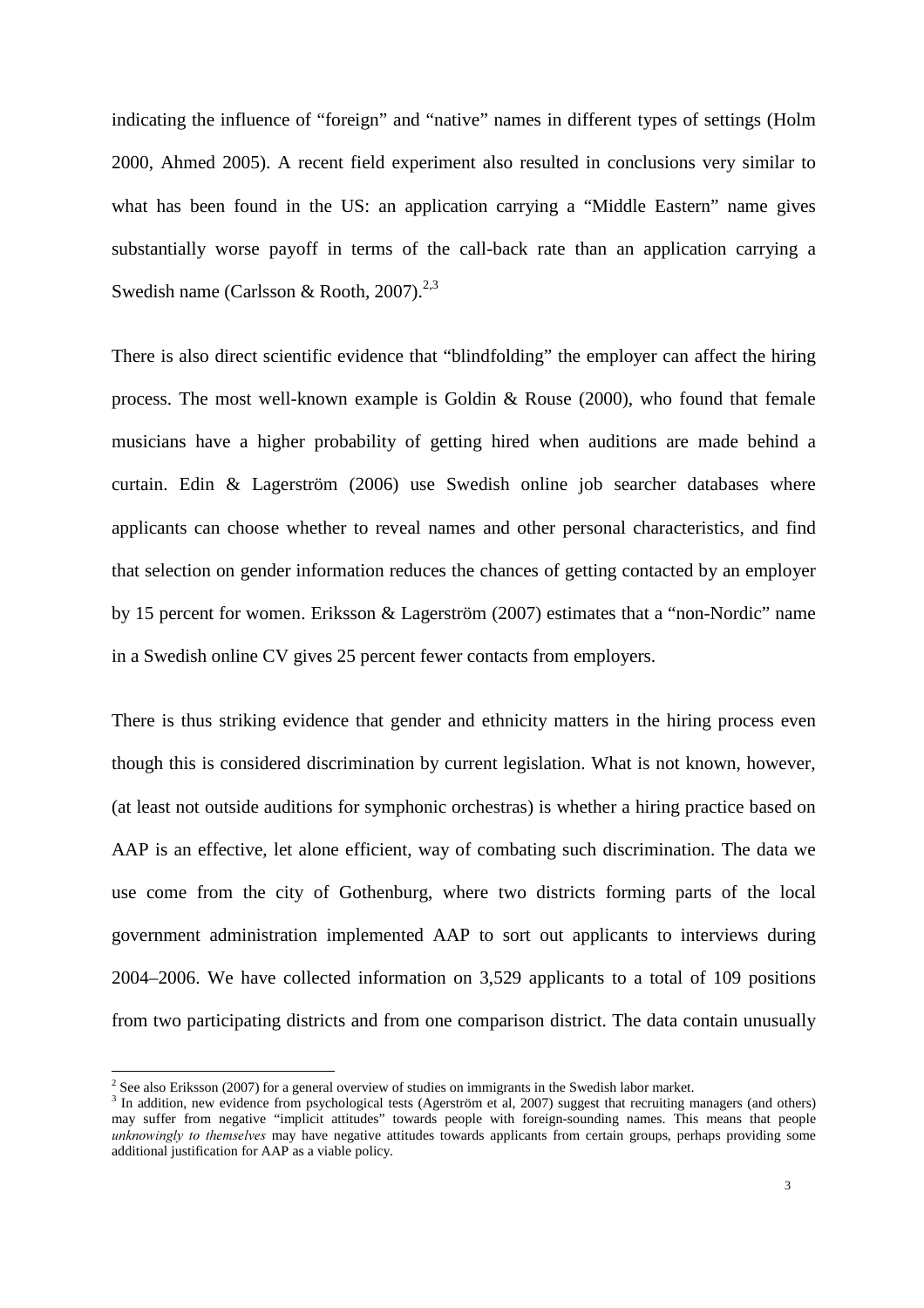detailed information on the applicants' education and labor market experience matched to the requirements given in the ads for the respective jobs. We are able to follow the hiring process through its different stages: who applies for the job in question, who is considered qualified by the employer, who is interviewed, and who is offered the job.

For job openings where AAP was used, we find that gender and region-of-origin do not affect the probability of being offered an interview. As would be expected from previous research, these factors do matter for the comparison jobs using "normal" procedures. Consequently, AAP is estimated to increase the probability of being interviewed for both non-Western immigrants and women.

In contrast to many of the discrimination studies listed above,<sup>4</sup> we are also able to study how AAP affects the job offer arrival rates of different groups. For women we find that the AAP regime significantly increases the chances of receiving a job offer, but no such effect is found in the region-of-origin dimension, suggesting that the interview stage may wash away the positive effects in the first stage of the hiring process for this group.

The remainder of the paper is outlined as follows. Section 0 gives some background and institutional detail. Section 0 describes the data collection and presents some characteristics on the relevant job openings and applicants. Section 0 outlines the empirical approach and section 0 presents the results. Section 0 gives some concluding remarks.

-

<sup>&</sup>lt;sup>4</sup> Exceptions are "audit studies" (also called "situation tests") where actors are sent to interview sessions (see Riach and Rich 2002) as well as Goldin and Rouse (2000).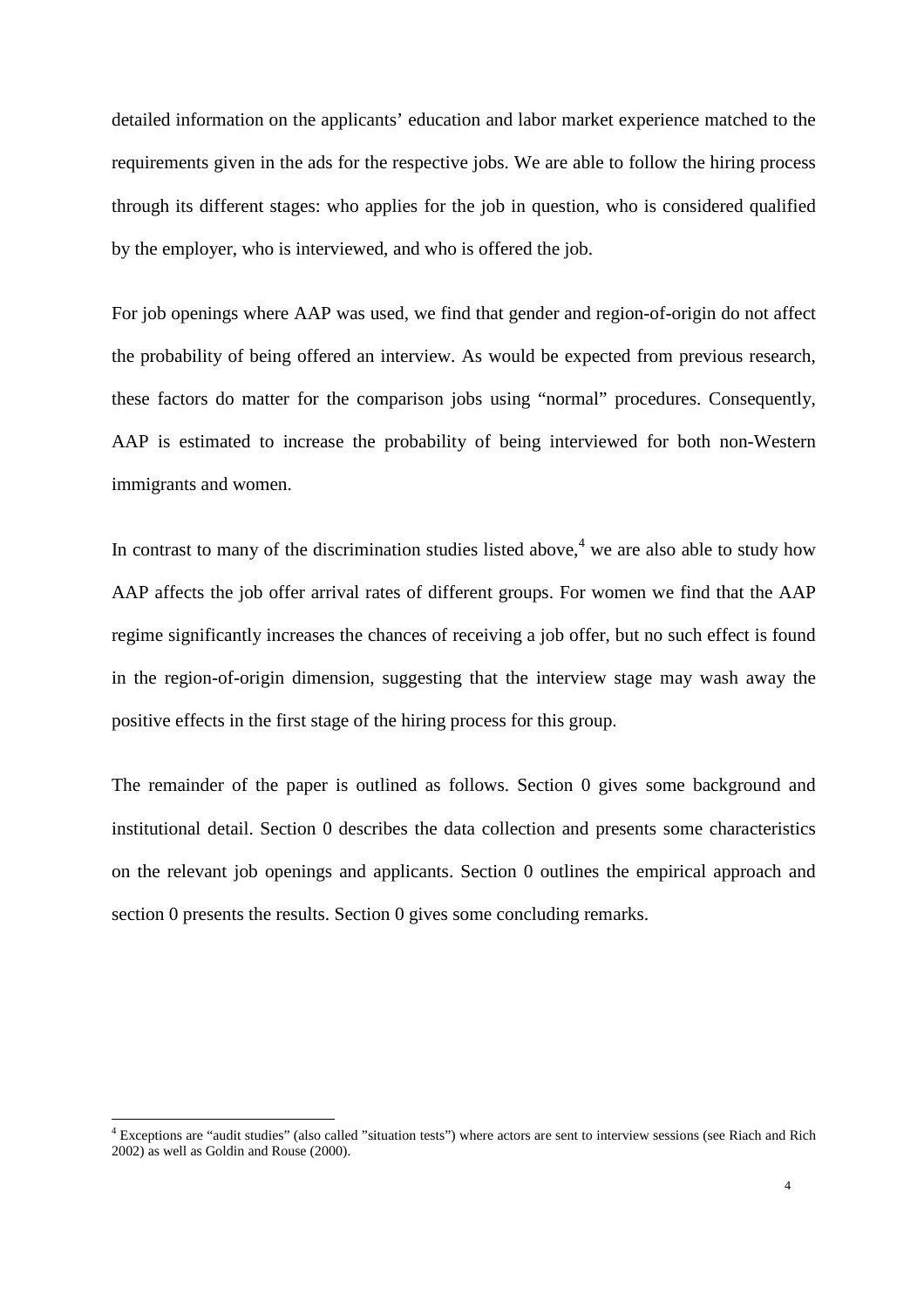#### **2 Some general background**

This section presents background and general facts regarding the AAP policy pilot studied in this paper.<sup>5</sup> First, however, we give a very brief Swedish institutional background. Swedish law prohibits discrimination on gender, religion, ethnicity, sexual orientation or disabilities. Preferential treatment of underrepresented applicants ("affirmative action") is allowed with respect to gender (when credentials are equal), but not with respect to ethnicity. Since the job openings we are to study are all in the public sector it is important to note that the process of filling a vacancy in the public sector in Sweden does not differ much from the corresponding private sector process. The main differences is an obligation to publish vacancies and a stricter compliance with the law stating that all vacancies (private and public) are to be posted at the Public Employment Service (PES).

The policy pilot took place within the administration of the city of Gothenburg, Sweden's second largest city. The Gothenburg municipality has a population of approximately 500,000, and the total metropolitan area is home to about 900,000 people. The ethnic variation in Gothenburg, as in Sweden in general, is to a large degree generated by immigration in the last three decades. Employment rates for immigrants are far below those for natives, particularly for groups originating outside Europe. In greater Gothenburg, 15 percent of the population is foreign-born which is above the national average of 13 percent, but somewhat lower than the immigrant shares of Stockholm and Malmö, the other two major cities of Sweden.

The municipal administration in Gothenburg is divided into 21 city districts and about 20 specialized offices. Typically, each district or office has a small personnel department which deals with the general administration of personnel issues. Importantly for our study, the personnel offices may affect the procedures used during the hiring process (such as

 5 The presentation primarily draws on the implementation study by Sibbmark (2007).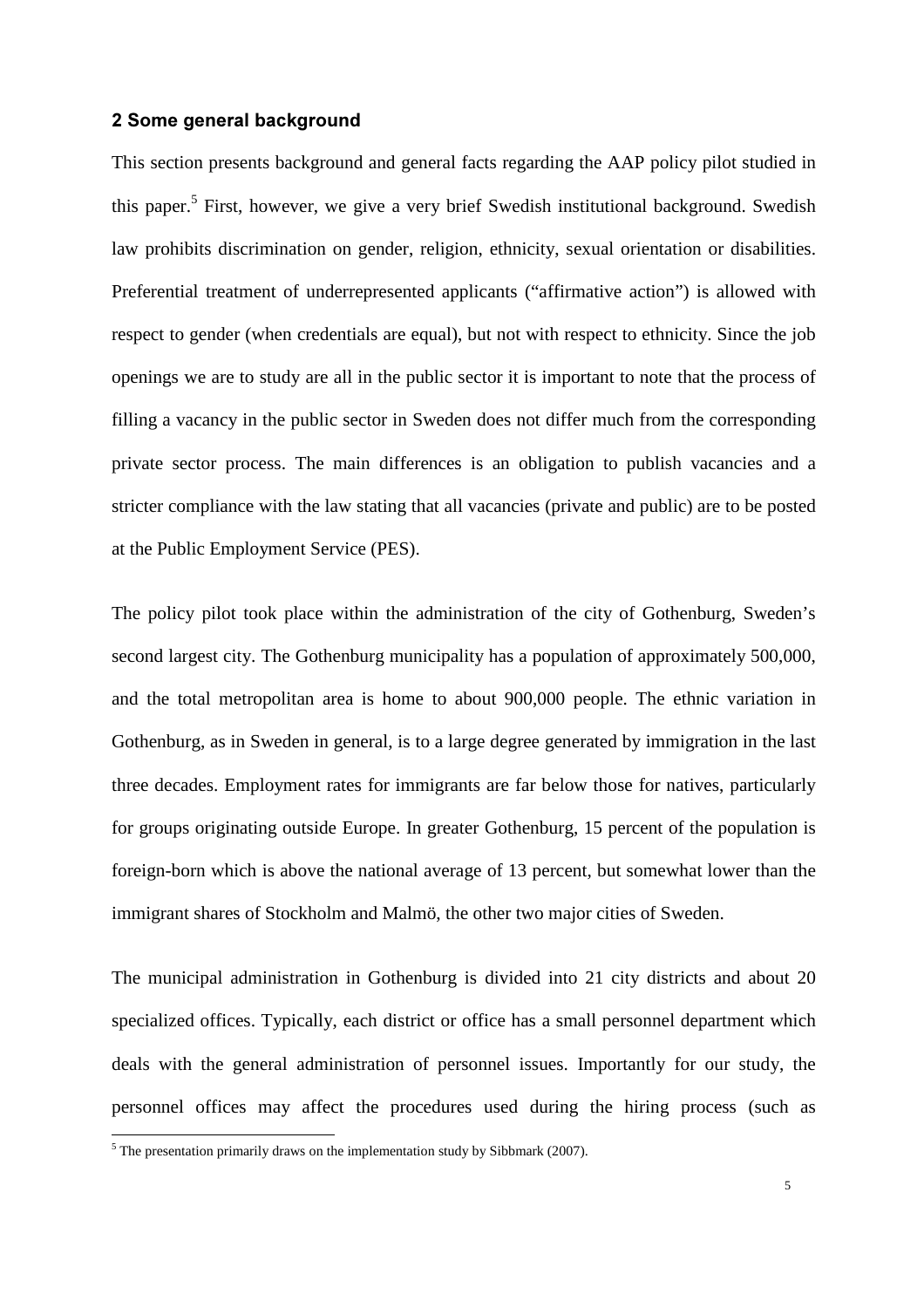implementing AAP) but they are not involved in the actual choices of who to interview or hire. This latter part is decentralized to the responsible managers of each production unit.

In February 2004 the Gothenburg city council decided that AAP was to be implemented as a policy pilot. After an extension in October 2005 the pilot came to run from October 1, 2004 to June 30, 2006. The primary reason for implementing the pilot was to enhance the hiring probability of immigrants into municipal jobs. We study data from job openings within "Centrum" and "Kortedala", the two city districts that were chosen for the pilot. We also use data on job openings from the "Gunnared" district which continued with normal recruitment practices and therefore generated the comparison jobs used in our analysis.

The participating districts were not chosen randomly. All parts of the city administration were asked whether they wanted to participate and the actual participants were selected among seven districts and specialized offices which expressed an interest for participation. The stated reasons for the choice were that the districts were of different sizes and had expressed strong interest in the pilot.<sup>6</sup> Gunnared was chosen as the comparison district since its personnel department was willing to help with the pilot. They were skeptical towards the AAP method since they considered it a hinder in their active work towards ethnic diversity among the districts' personnel. Thus, personnel administration officers in both the AAP districts and the comparison district appear to value the work towards ethnic diversity.

It is quite clear that our data are not generated by a randomized experiment, which suggests that we should worry about selection effects. Furthermore, it is clear that the location and resident population differ between the districts:<sup>7</sup> The Centrum (AAP) district is located in the

-

 $6$  The "culture" office was also selected to participate but the office had very few job openings and failed to document them properly.<br><sup>7</sup> The stati

The statistics come from the Gothenburg city administration and pertain to 2006.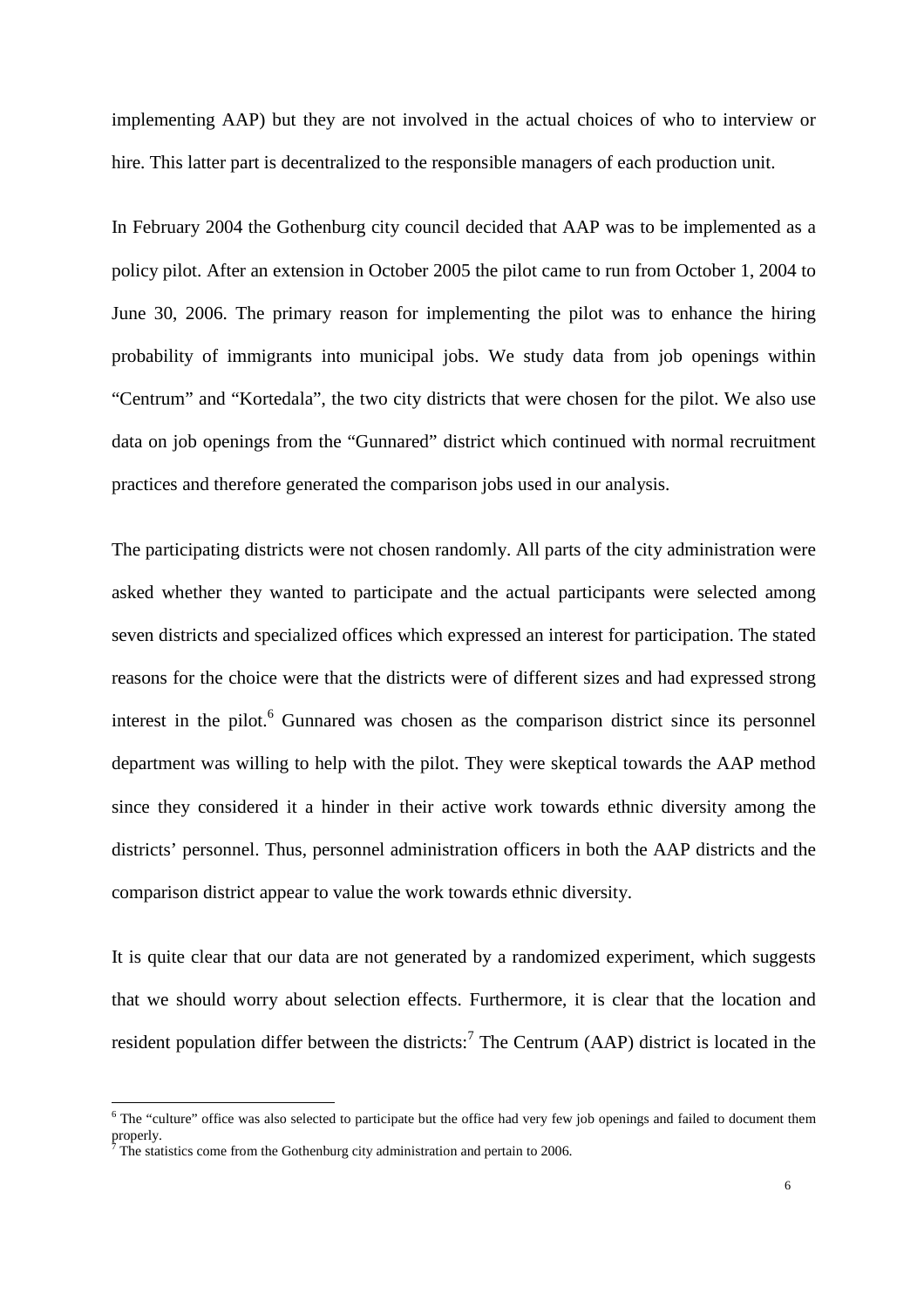city center, with a population of 54,000. Kortedala (AAP) and Gunnared (comparison) are located quite close to each other in the north east, with populations of 27,000 and 22,000 respectively. As is typical for European cities, the city center is socially advantaged: welfare dependence<sup>8</sup> and unemployment both stood at 3 percent in 2006. The fraction foreign-born which is often considered a good indicator of an area's socioeconomic status—is about 15 percent. Of the three, the comparison district of Gunnared is the most socially disadvantaged. Unemployment is 5.6 percent, 23 percent of the population live in a welfare-receiving household, and 48 percent are foreign-born. Kortedala falls somewhere in between with an unemployment (welfare dependence) rate of 4 (9) percent, and a fraction foreign-born of 28 percent.

The three city districts have the same responsibilities: child care, schools, health services and care for the elderly, social services etc. Statistics from the city council also suggest that the stocks of employees are quite similar in many ways. The number of full-year workers is between 1,500 and 1,850, and approximately 85 percent of the employees are women. Given the differences in the resident population it is not unexpected that Gunnared has a larger fraction foreign-born among the employees. Turnover is 5 percent in Kortedala and Gunnared, somewhat higher (6.6 percent) in Centrum. Sick leave rates are between 11 and 12.6 percent in the different administrations, and the age distribution of the employees is also quite similar.

There are thus similarities as well as differences between the AAP districts and the comparison district. The question is then whether we can expect the data from job openings in Gunnared to serve as a description of what would have happened at job openings at Centrum

-

<sup>&</sup>lt;sup>8</sup> By welfare dependence we here mean social assistance, which is the means-tested "last resort" of the Swedish social security system. See Åslund & Fredriksson (2005) for further details.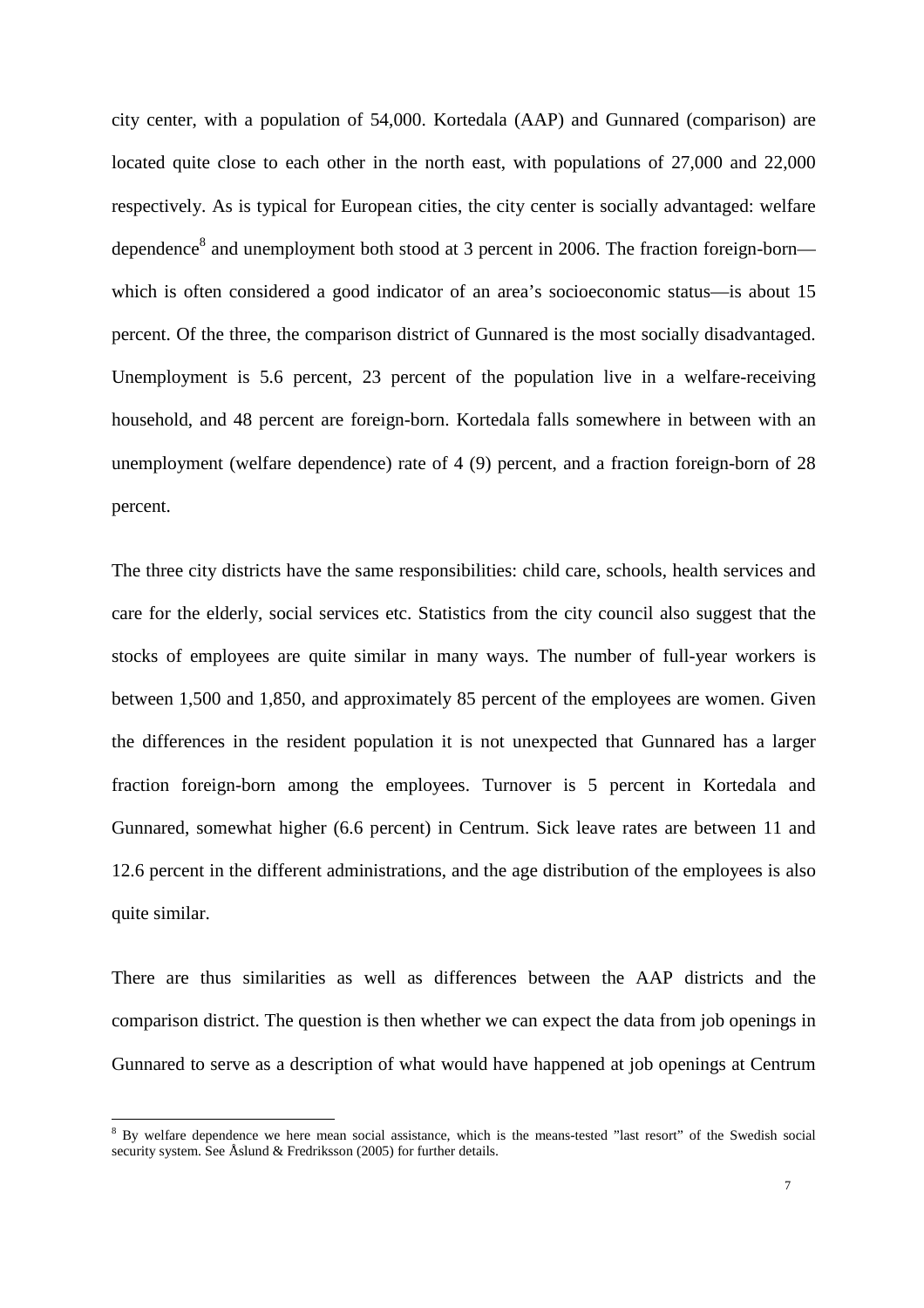and Kortedala, had they not used AAP? The main threats to identifying the effects of the AAP are if the applicants of different groups (men/women, Swedish/non-Swedish origin) vary in unobserved credentials between the jobs in the different regimes, and/or if the managers in the different districts differ in their behavior relative to the applicants.

There are three reasons as to why we consider the comparison to be accurate. First, our judgment is that the districts act in the same local labor market and thus roughly attend to the same group of job seekers. The main reason is geographical. It is noteworthy that Statistics Sweden considers the whole of greater Gothenburg as a common local labour market and these districts are far from the borders of this area. Centrum can be reached by public transport within less than half an hour from both Gunnared and Kortedala. The same is true for the two latter districts, which are located quite close to each other; a map search suggests a car (or bike) trip of less than 8 kilometers. For those registered at the PES in Gothenburg, an instruction to apply for a relevant job opening is as likely to arrive regardless of which district it is in. It therefore seems fair to argue that the districts are located on a common labor market, even for potential applicants who are hesitant towards long commutes.

Second, it is important to note that the selection into the AAP pilot was based on decisions made by the personnel offices at each district council. Thus, the actual recruiting managers who in general are further down in the local hierarchy, serving as e.g. managers at day care centers, did not have a direct say in the decision to participate. Available evidence does not suggest that AAP managers have a more positive view of AAP than comparison managers. Although Sibbmark (2007) surveyed the managers in all three districts after the AAP pilot, it is interesting to note that approximately the same fraction (one third of the recruiting managers) in both the AAP and comparison samples stated that they expected the AAP-model

8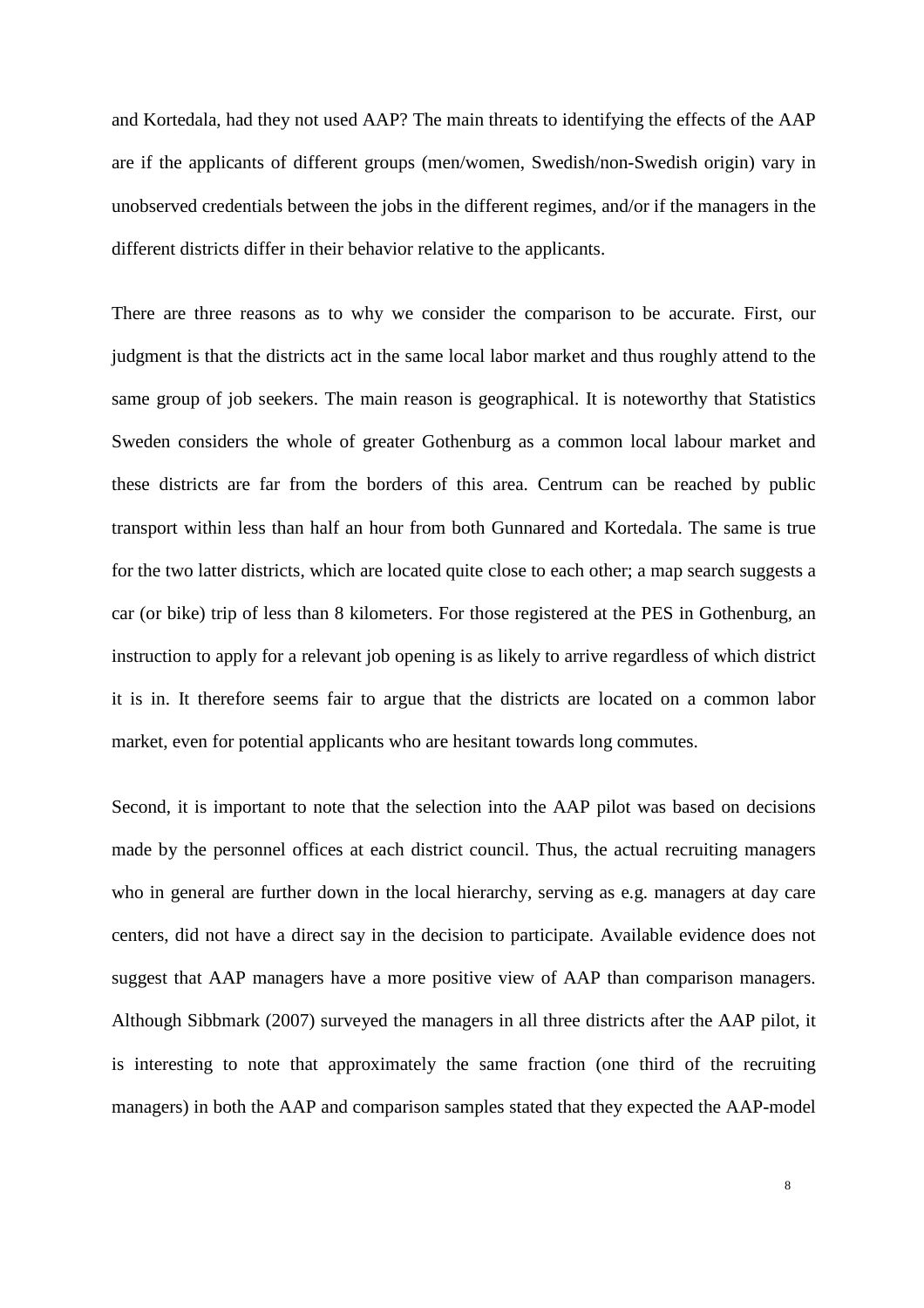to increase the chances for immigrants to be interviewed and hired. Furthermore, managers in the comparison data expressed a more positive view of AAP than managers in the AAP districts.<sup>9</sup>

The third argument concerns "applicant selection effects" as a result of the AAP scheme; i.e. if people choose to apply for positions at administrations using their preferred hiring method. This would mean that we estimate the joint effect of AAP on who applies for the job and on how the recruiting managers change their behavior as a result of AAP; a problem intrinsic to all "partial" policies, i.e. as long as the entire economy does not switch to AAP applicants may sort themselves between jobs. We address this issue by including very detailed information about the applicants' credentials relative to the job opening in our models (see Section 0 below for details) and in Section 0 we also present some tests of the identifying assumption.<sup>10</sup>

#### **3 Data description**

<u>.</u>

#### **3.1 AAP implementation and data collection**

In Gothenburg, the AAP aimed at preventing recruiting managers from seeing the full content of applications when deciding on whom to interview. The procedure was therefore designed so as to block information revealing gender or ethnicity (with the latter factor being the primary reason for initiating the scheme). Naturally, gender and ethnicity is typically revealed during the interviews, so all information was disclosed to the recruiting managers once the interviewees were selected.

<sup>&</sup>lt;sup>9</sup> The responses of participating (and comparison) managers suggested that 24 percent (32 percent) had a positive view and 60 percent (20 percent) a negative view of AAP.

 $10 \text{ In section 0 we discuss some attempts to test the identifying assumption. We are however unable to study selection on$ unobserved characteristics. Goldin & Rouse (2000) report that *less* "skilled" (in terms of fixed effects) women applied for orchestra positions when "blind" orchestra auditions were used. If this result would hold for our (admittedly very different) setting it would mean that our results would be downward biased, i.e. we would underestimate the effects of AAP.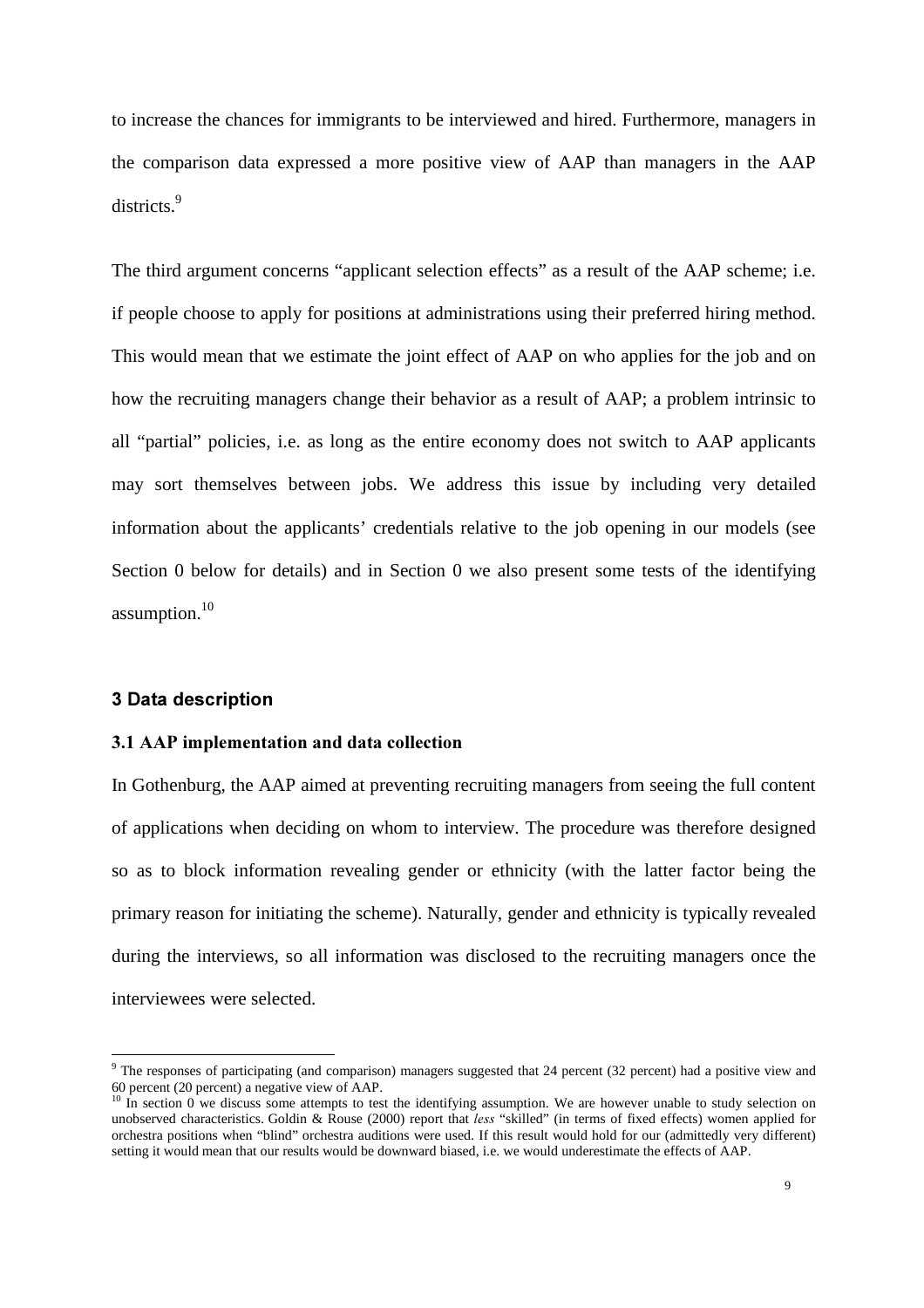The job ads stated if a position was subject to the AAP and, if so, applicants were informed that they needed to fill in an "anonymous application form" asking for relevant credentials (see below).<sup>11</sup> This form was to be submitted alongside the conventional application. Once the applications and forms arrived to the districts the forms were screened for identifying information, numbered to match with the rest of the applications, and separated from the applications by the personnel staff.<sup>12</sup> The anonymous application forms were then sent to the recruiting managers who were to base their interview selection solely on this information.

The anonymous application form requested that the applicant provided information on education, labor market experience, current employment, and (optional) additional relevant information. The applicants were specifically instructed not to reveal "identifying" information revealing gender or ethnicity. Note that it was explicitly stated that this included information regarding which school/university one had attended, since such information would reveal the ethnicity of many immigrant applicants.

Once the interviewees were chosen by the managers, the central administration provided the managers with the second (i.e. "normal") part of the applications. This included all standard material such as an application letter, personal data and typically also a "standard" CV.

#### *3.1.1 Data collection and preparation*

<u>.</u>

We collected data covering the entire recruitment process. This included ads, information given by managers (on written forms prepared by us and distributed by the personnel offices

 $11$  During the initial stages of the trials, the participating administrations were given basically full freedom in exactly how to implement the procedure. After some time it was clear that e.g. methods based on having an employee manually converting standard applications to anonymous ones was much too inefficient. The participating administrations then decided to follow the more formalized and uniform procedure described here. The robustness checks presented in section 0 include some variations pertaining to the implementation of the AAP.

 $12$  Public administrations are obliged to register and maintain all incoming documents; so this was not a major change from normal procedures.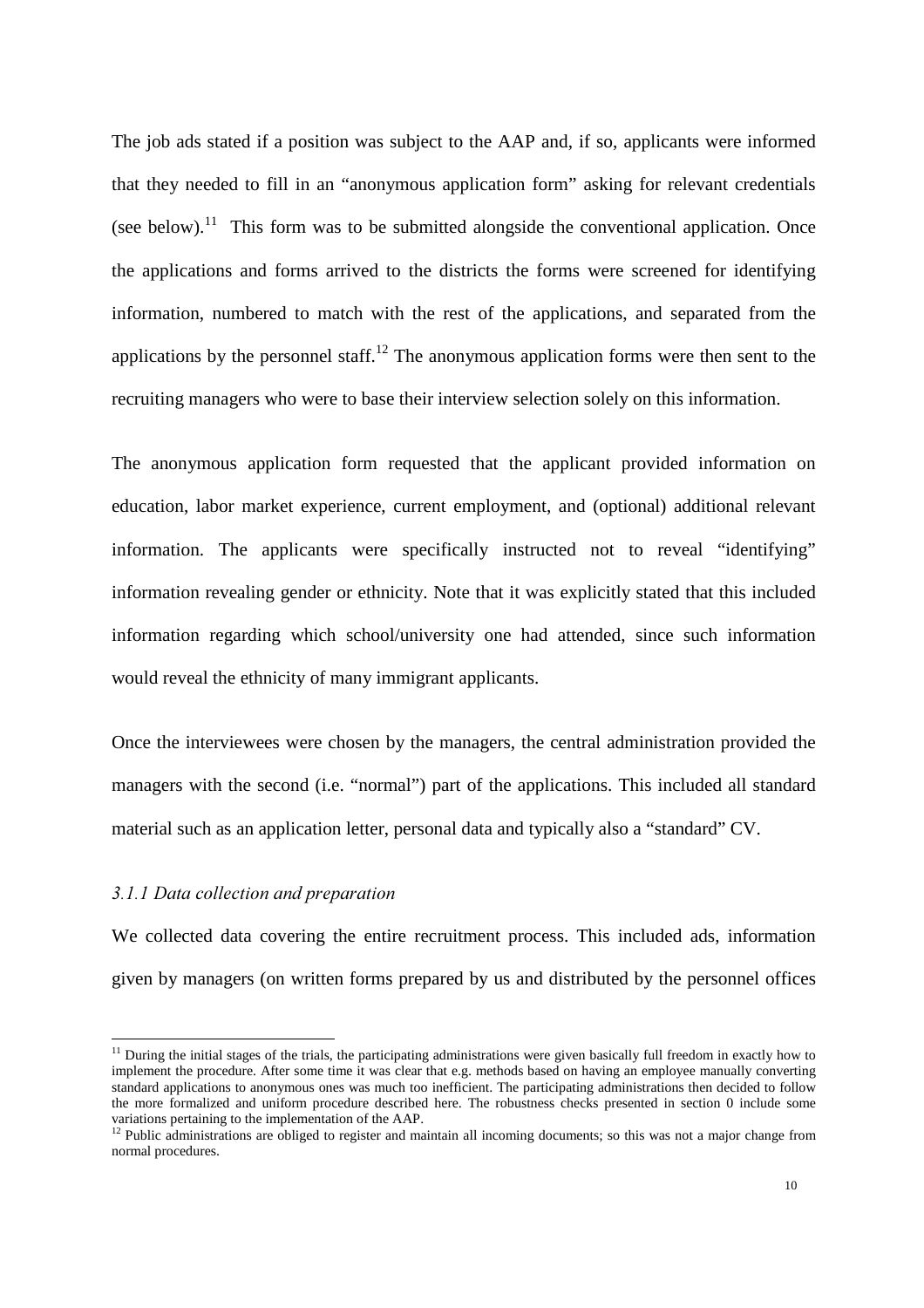in the three districts), and all components of the individual applications from the districts. We then matched the individual information to the criteria given in the job ads and converted the printed material into a database. Below we describe the details on how the material was collected and organized.

Recruiting managers were asked to evaluate the candidates by grading them on a scale A to D before (or during) the selection of interviewees: the grades were  $A -$  "will be offered an interview";  $B -$  "no interview offer in the first round but possibly later";  $C -$  "formally qualified but of no interest";  $D - \text{``not qualified''}.$  The managers were also asked to state whether he/she was able to identify who the applicant was.

During the interview stage, the managers were asked to indicate whether the applicant was (i) offered the job and (ii) hired.<sup>13</sup> They were also asked if the applicant was already employed by Gothenburg city. The recruiting managers responsible for the comparison jobs were asked for the corresponding information.

When coding the information from the applications, we aimed to document everything open to the eyes of the recruiting manager at different steps of the process. We therefore separately documented merits as they appeared in the anonymous application forms and later in the full CV. We also documented various peculiarities in the printed material, e.g. margin comments by the manager, poor language or an odd application, or information revealing gender or ethnicity. In order to document each candidate's merits in a way which was meaningful to the recruiting manager we strived to base our coding on how well the qualifications met the requirements stated in the job ad. The data therefore contain unusually rich information on how strong the applicants' merits are for the specific position in question (see 3.4 for a description of the exact variables).

<u>.</u>

<sup>&</sup>lt;sup>13</sup> The form also asked for a ranking of the interviewees, information which we do not use below.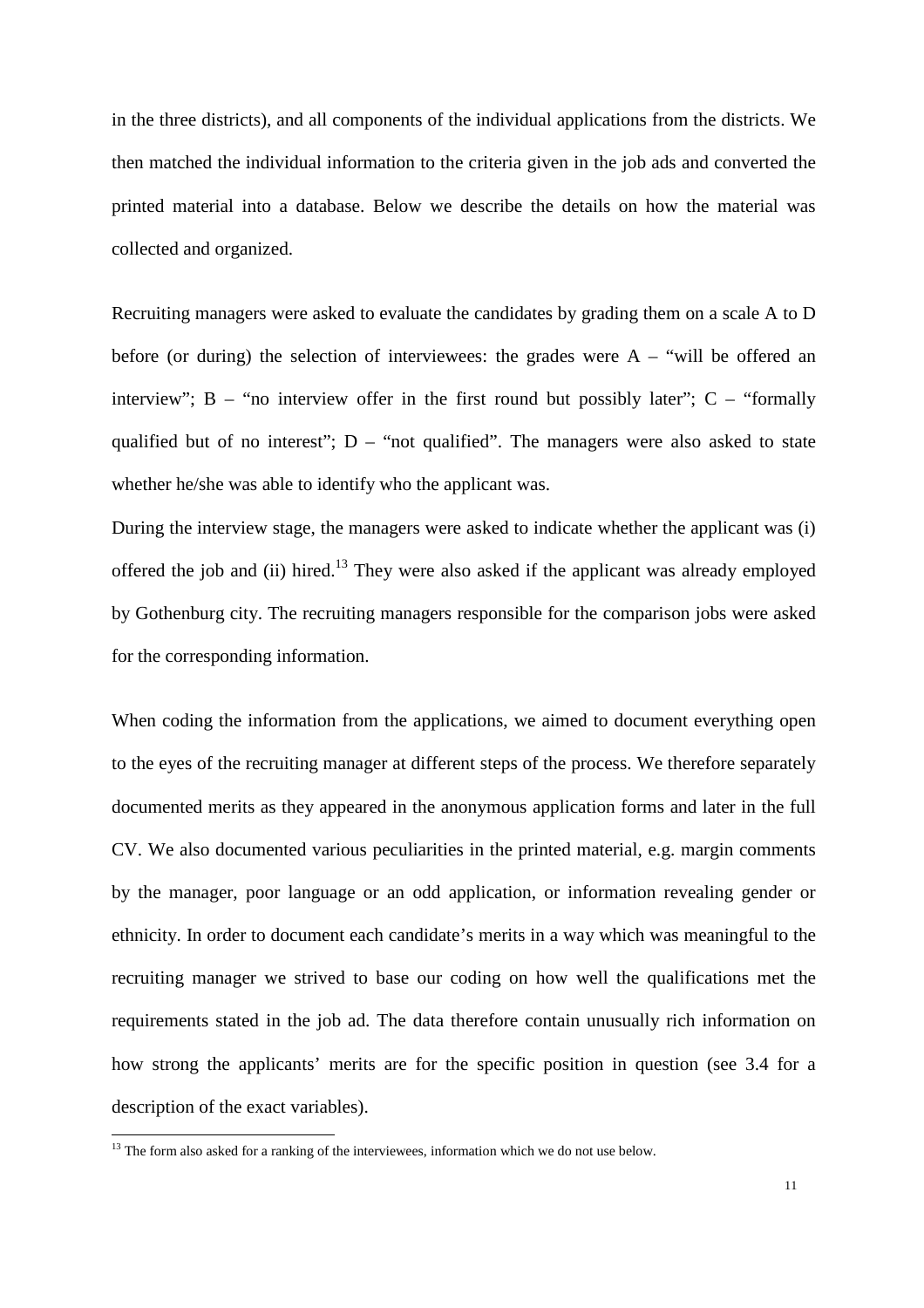When coding education, we did thus not only include the level, but also whether the applicant possesses the type of education requested. We tried to follow the spirit of the job ads in doing this. Thus, if a job ad asks for e.g. a "pre-school teacher", it suffices to have completed any such education for this criterion to be met. But if the ad asks for "pre-school teachers specialized in Montessori learning", it is not enough to have a general pre-school teacher education. Similar criteria were used for experience, where we separated experience in the occupation one applied for from "other relevant experience". There is admittedly some arbitrariness in what constitutes the latter. Our basic rule was that the experience must be directly relevant for the job, either through the requirements given in the ad, or for other obvious reasons. If you e.g. apply for a headmaster position, it is obviously relevant to have worked as a teacher, and if the ad asks for leadership skills, any management experience is counted as relevant. Although this procedure by nature will have an arbitrary component, it was simplified by the fact that the city districts' responsibilities limit the variation in job types included in our data. Also, the empirical model we use accounts for any systematic differences between occupations.

Our first key variable is region of origin, which in the Swedish context is a fair approximation of ethnicity. We split information on origin into three broad categories: Sweden (reference), (other) Western countries, the non-Western; as well as a residual "unknown" category. We tried to let people define their own region of origin as much as possible. If somebody writes "my mother tongue is  $X$ ", or "my nationality is  $X$ ", we let  $X$  define the origin, otherwise we use place of birth. Typically, the information is found in the application letter, but some also include it in their CV, and in a few cases people do not disclose their region of origin at all. <sup>14</sup>

-

<sup>&</sup>lt;sup>14</sup> Applications can be classified as "origin unknown" for several reasons, the most common being that the application was incomplete to begin with or that we were unable to get hold of the full application. In 65 cases where there was no direct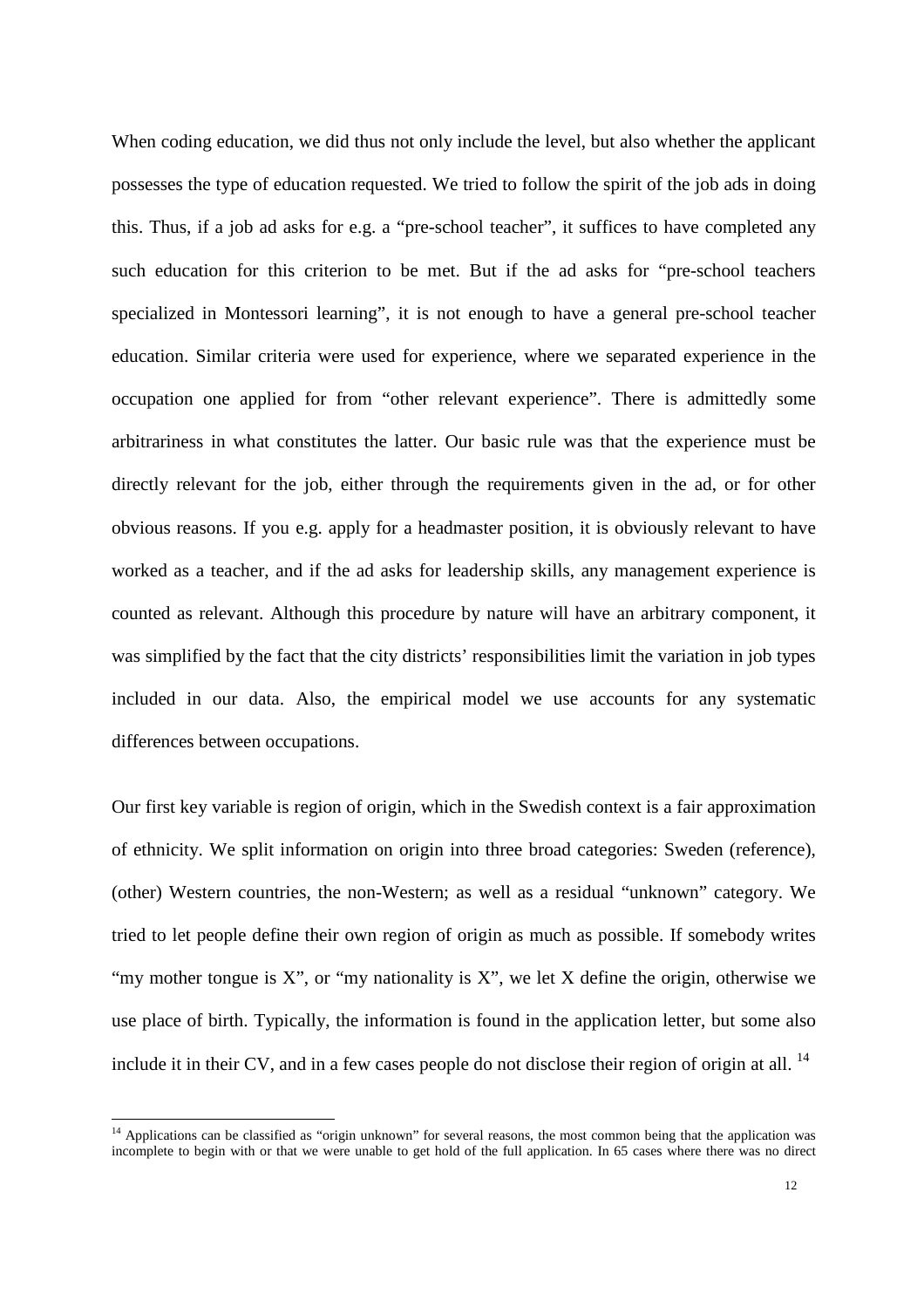Our second key variable is gender which we code using information on name or information from the personal identification number which most applicants include in their application. The group with "gender unknown" consists of applications where first names are either missing or are judged most likely not to be known to the recruiter (i.e. unusual foreign names) and where there is no other information identifying gender.

We include the "unknown gender" and "unknown ethnicity" groups in the baseline analysis, but pay little attention to them due to the interpretational difficulties. The sensitivity analyses include varying the rules for group assignment and imposing restrictions on the estimation sample; we will return to this in section 0.

In addition to these variables we coded a "poor language" variable taking the value one if there are relatively strong deficiencies in the writing. These errors are more common among—although not limited to—applicants of non-Swedish origin. We also documented if the applicant included a photograph, whether he or she was already employed somewhere in the Gothenburg administration, or if he or she was listed as having a rehire "priority" due to a redundancy at a previous employment within the Gothenburg administration.

As is likely to happen in real-world hirings, not everybody adhered strictly to the instructions. Some applicants provided only non-anonymous applications for jobs that were advertised as being AAP jobs. The city districts' personnel officers had to deal with these cases somehow before sending the AAP forms to the recruiting managers. The solutions ranged from contacting applicants urging them to fill in the correct form (correctly) to hiding identifying information in the applications (using whiteout). In some cases they completed the application forms manually themselves. Sibbmark (2007) also presents further evidence that applicants

 $\overline{a}$ 

origin information, but where the name gave a suggestion that "non-Western" was the appropriate region of origin, we assigned the observation to this category. See Section 0 for robustness checks.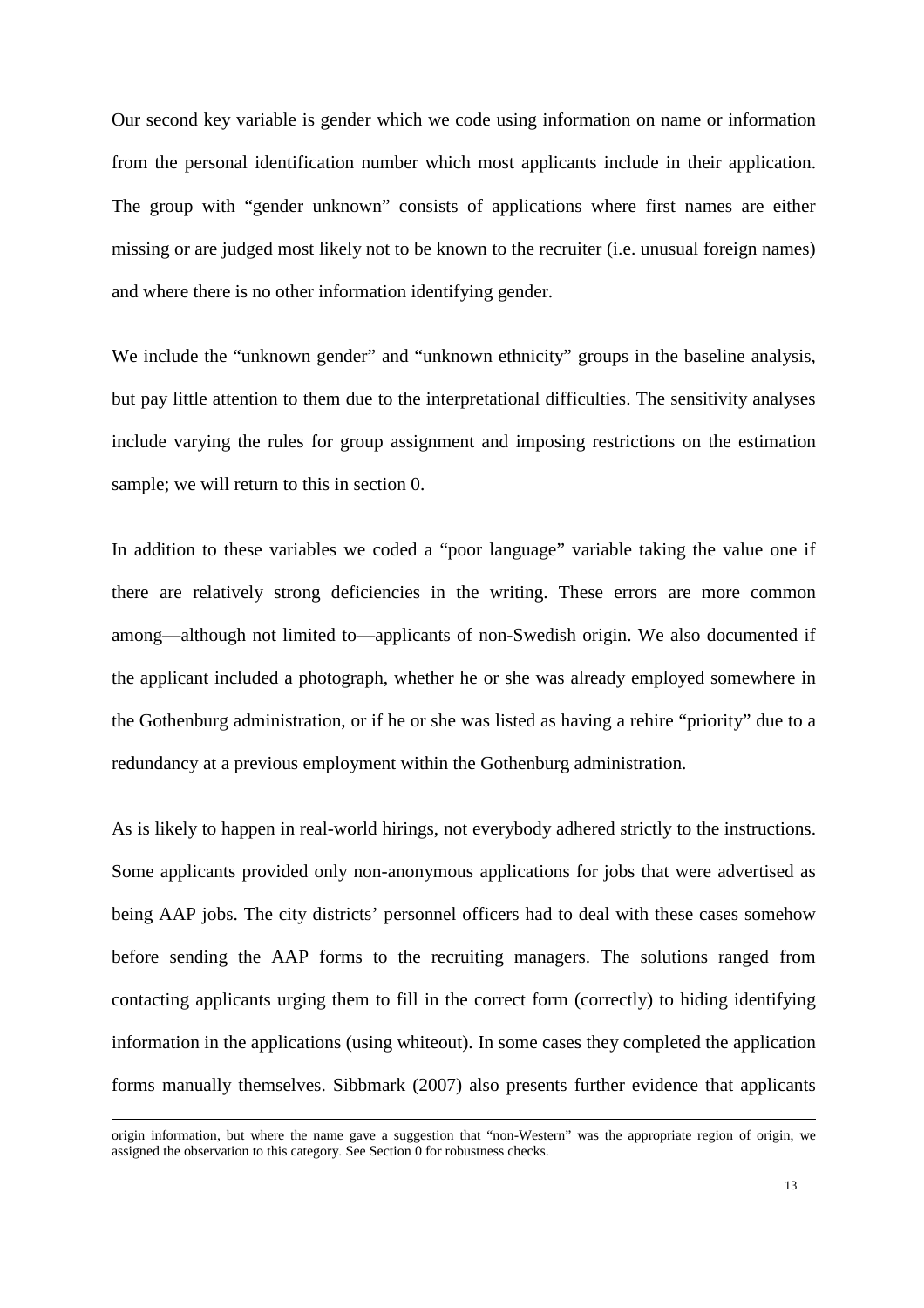occasionally contacted the manager by phone, managers state that they can identify some of the applicants already at the "anonymous" stage, and it is clear that indicators on e.g. ethnicity in some cases slipped through to the recruiter.<sup>15</sup>

Whether these examples of non-compliances should be a major concern or not depend on the interpretation of the estimates. If one is interested in the effects of the policy, they may not be a big problem since non-compliances are likely to feature in any real-life application of an AAP. However, if we interpret the estimates as quantifying discrimination, then noncompliances with the method (most likely) lead to attenuation bias. We have therefore tried to address these issues as best we can to see whether they affect our results (more on this in the robustness section below).

#### 3.2 Outcome variables: interview offers and job offers

We study how AAP affects the interview offer probability and the job offer probability. Below we discuss our main strategy in generating these variables. In the robustness section we will discuss the sensitivity of our results to some aspects of the definitions.

Interview offers measure whether AAP has an impact on various groups' chances of passing the first stage of the hiring process. Managers were asked to code whether the individual was at least offered an interview, using an A on the A to D scale described in Section 3.1.1. We code those who either received an A or were interviewed as having a positive outcome. The reason for not only using the grades is that they are missing for some positions; we are then limited to using information on actual interviewees. Obviously, applicants for jobs where no grades were given and who declined an interview will be misclassified. However, judging on

<u>.</u>

<sup>&</sup>lt;sup>15</sup> For example, about 11 percent of the "anonymous" forms contained information on place of education.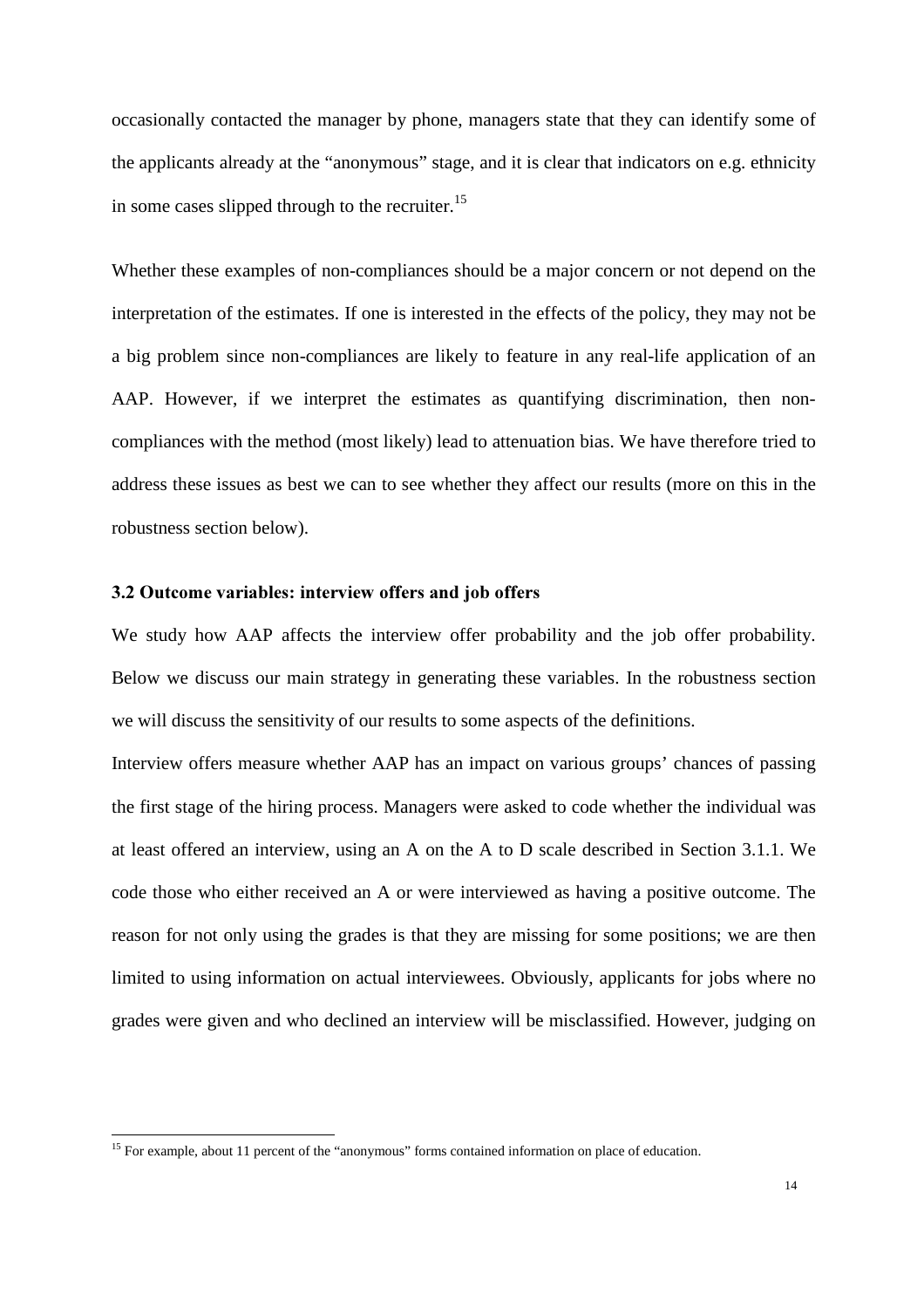the cases where we do have complete information, this is a minor problem.16 Also, as long as these classification errors are not correlated with gender or ethnicity, the problem is handled by the inclusion of hiring fixed effects, as described in section 0.

Our second outcome is the job offer probability, which directly measures how AAP affects the final outcome of the hiring procedure. This allows us to study whether an impact on the selection of interviewees is offset by selection after the interviews. Similar to interview offers, we use explicit data on offers rather than acceptances since we do not like to classify applicants turning down jobs as unsuccessful.

#### **3.3 The job openings**

-

Table 1 presents the job openings included in the data. Note that by a "job opening" we actually mean a single ad with a unified hiring process; on some occasions the opening actually pertained to several similar jobs. The positions have been divided into six broader categories: pre-school staff, teachers, social service staff, managers, health service staff and other. The left part of the table shows the distribution of the jobs, the right part displays the applicant distribution. The latter is more relevant for the empirical analysis, since we focus on effects on the chances of an average applicant with given characteristics. There are some notable differences between the AAP jobs and the comparison jobs. First, there is only one opening as a manager among the comparison jobs, and the fraction of candidates applying to this type of job is close to one 10th of the corresponding fraction on the AAP jobs. There are also substantial differences in the categories teachers and health. Due to these patterns, we will re-weight the comparison jobs so to conform to the distribution of job types among the AAP jobs

 $16$  87 percent of those who received an A were also interviewed. For grades B, C and D, the fractions were 8, 1 and 1 percent respectively.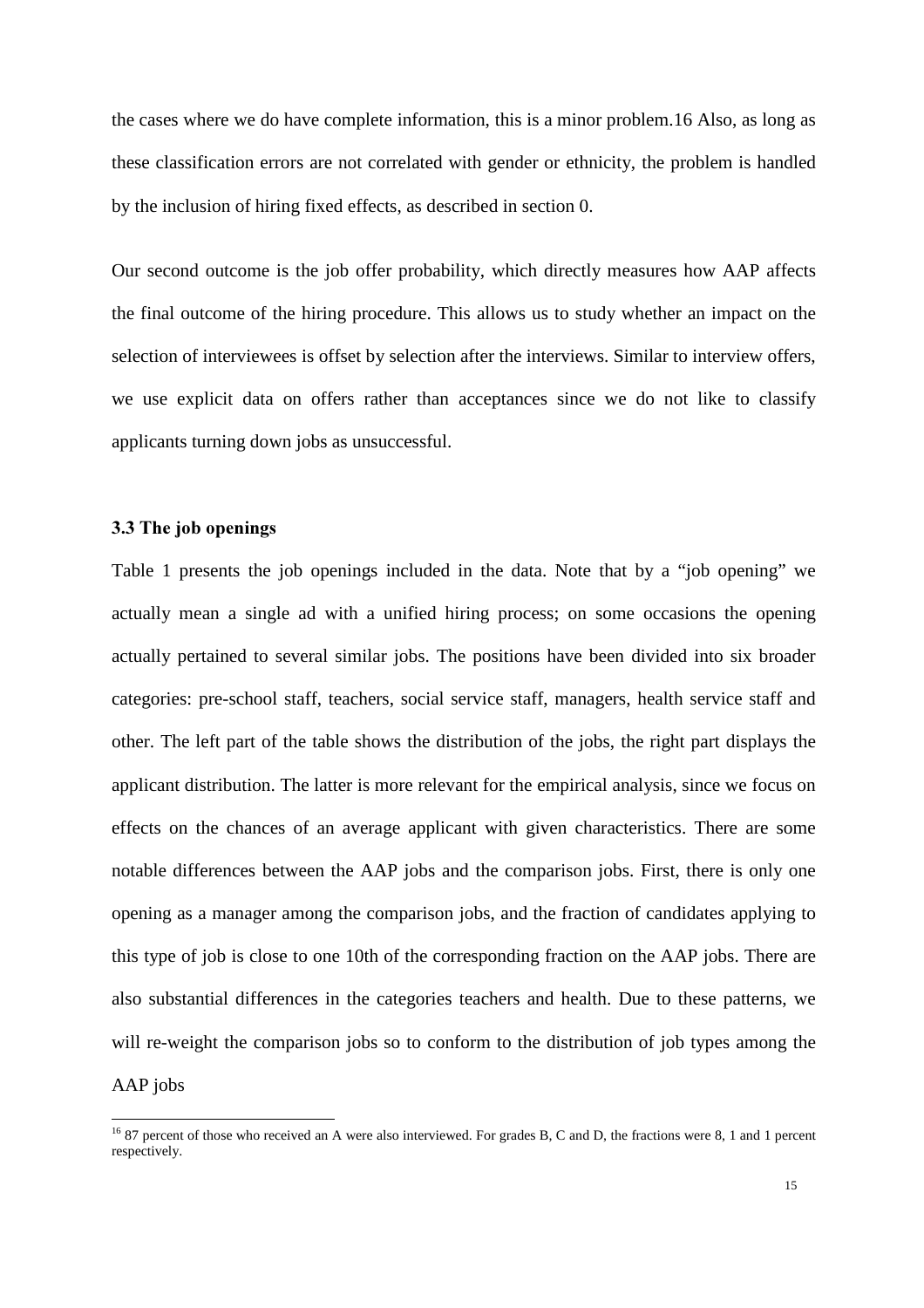[Table 1 about here]

It is possible that the AAP will lead to more people being interviewed. Since it is harder to separate applicants when some information is hidden, the recruiter may invite everybody who fulfils certain criteria. Alternatively, managers may wish to circumvent the AAP by interviewing a larger number of individuals in order to see their full characteristics. At first glance, Table 2 gives support to such a hypothesis. The fraction offered an interview is much higher for AAP jobs: 38 percent, compared to 17 percent for comparison jobs. But further inspection suggests that this is rather a result of a smaller number of applicants<sup>17</sup> than of a larger number of interviewees. One possible reason for the difference in the number of applicants is that the anonymous procedure is more demanding; it does not suffice to send just one's ordinary CV with a slightly modified application letter. Individuals who believe their chances are poor, or who are not so interested in the position may then find the cost of applying higher than the expected gains.

[Table 2 about here]

<u>.</u>

This illustrates the obvious but important fact that the probability of a successful outcome depends strongly on the number of competitors. Also, each hiring is unique: the number interviewed ranges from 1 to 19, and the fraction interviewed ranges from less than 3 percent to a full 100. As will be described below, our model includes a fixed effect for each hiring to account for such differences.

<sup>&</sup>lt;sup>17</sup> In section 4 we discuss whether differences in the number of applicants may affect the results.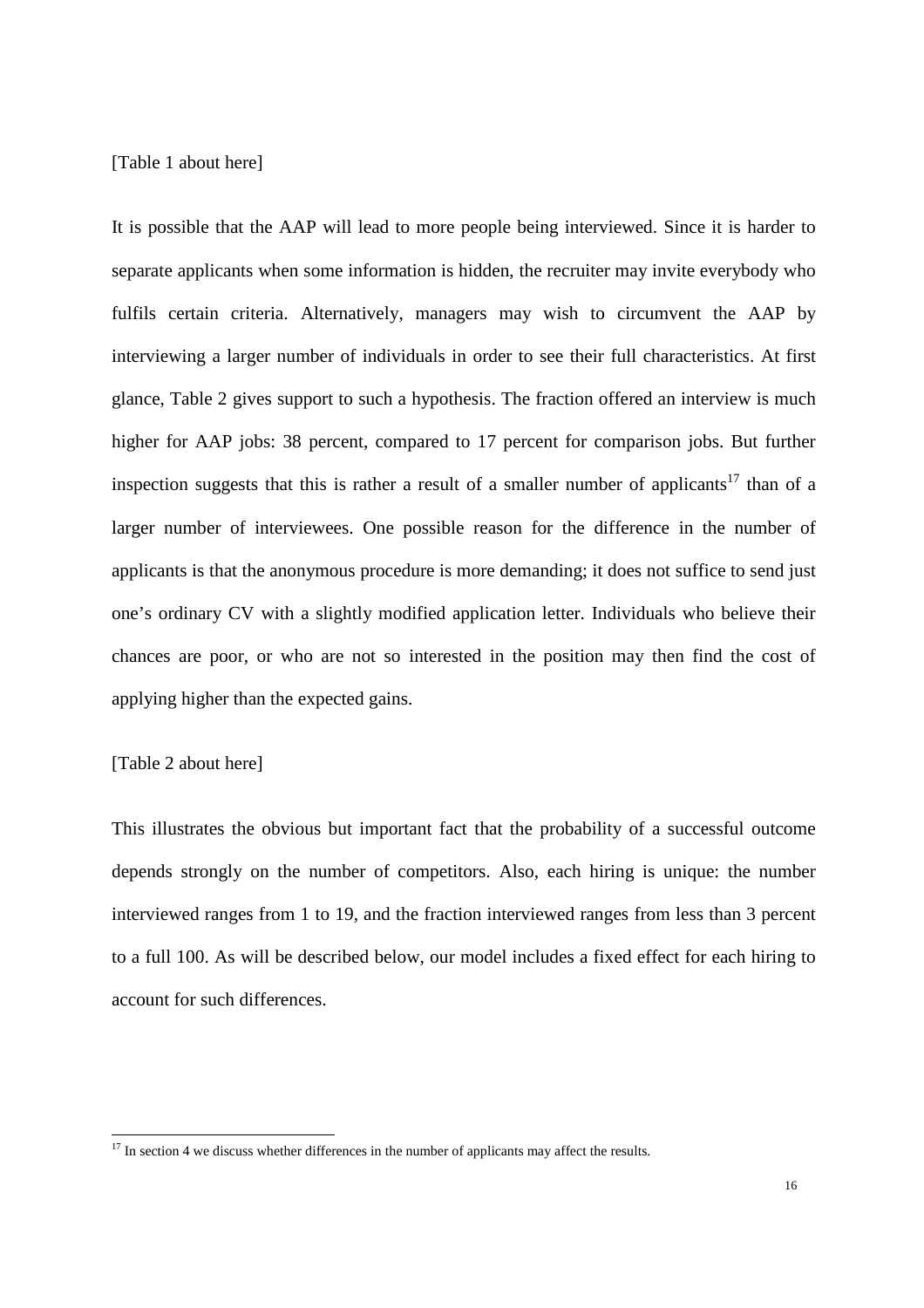#### **3.4 Description of the applicants**

The first two rows of Table 3 show the two outcomes considered in the analysis: being offered an interview and being offered a job respectively. As discussed above, the probability of success is lower in the comparison location, which is a result of the larger number of applicants.

About one in five applicants are men. 81 percent of the applicants to AAP jobs are of Swedish origin; for comparison jobs the figure is 74 percent. Among non-Swedish applicants, the non-Western category is by far the largest, encompassing 16 percent of the total sample. The average applicant is about 35 years old. The level of education is high: three out of four has at least two years of tertiary education. 64 percent of the applicants possess the requested type of education. 42 percent have experience from working in the kind of position they applied for; with the average amount of experience being 1.7 years (i.e. 4 years conditional on having any experience). As seen in the table, we also include dummies for experience given through work on hourly basis (which is typically hard to convert into work years from a CV) and internships.

[Table 3 about here]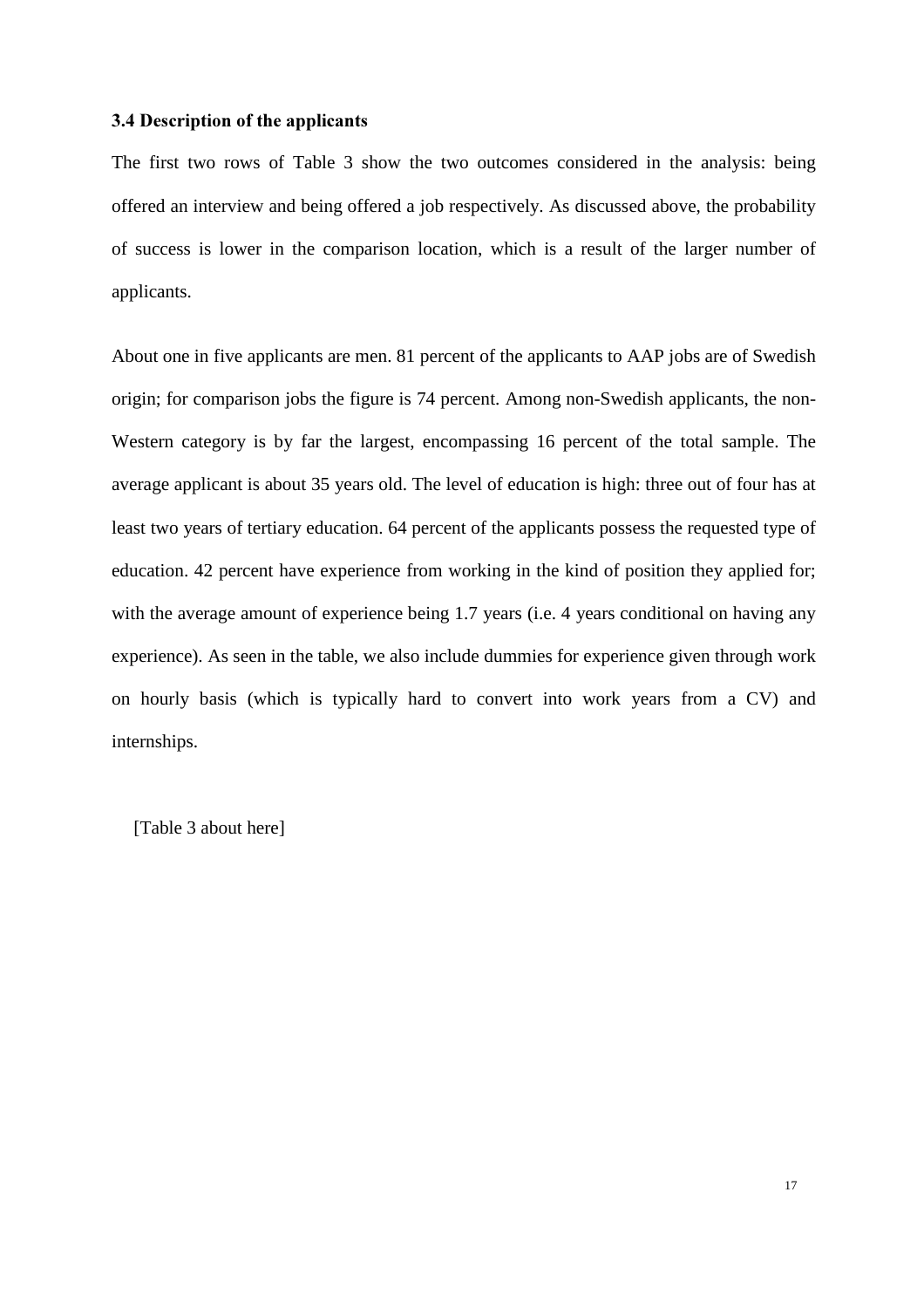#### **4 Empirical approach**

-

The main purpose of the analysis is to investigate whether AAP changes the influence of two individual characteristics in the hiring process: gender and ethnicity (as captured by region of origin).<sup>18</sup> A natural starting point is therefore to compare men and women, and applicants of different origin, who applied to positions under the AAP. We thus start by estimating

$$
y_{ij} = \beta X_{ij} + \gamma^f female_{ij} + \gamma^o ori_{ij} + \alpha_j + \varepsilon_{ij}
$$
 (1)

where y is either an interview offer or a job offer, i indexes the individual and j the job opening. All our estimations include hiring fixed effects,  $\alpha_j$ . Thus, the analysis acknowledges that the probability of success is unique to each job opening, and may be so for any number of unobserved reasons. If AAP works as intended, we should see no effect of gender or ethnicity once controlling for all X-variables observed by the employer in the "anonymous" stage.

However, to see if the policy had any impact, we need to establish a counterfactual, i.e. what would the role of gender and ethnicity had been if normal application procedures had been used? To this end we use the comparison jobs. We start by estimating equation (1) for these jobs to show how the characteristics affect the outcomes under normal circumstances. We then proceed to estimating a model where we can formally test whether AAP had an impact on these estimates. Here we include all jobs, AAP or not, and estimate how AAP changes the role of gender and ethnicity. In practice, we estimate models of the following form:

 $18$  One could of course consider also discrimination/selection along other dimensions e.g. age. Estimates in Table A1 show that age discrimination is not an issue in our setting.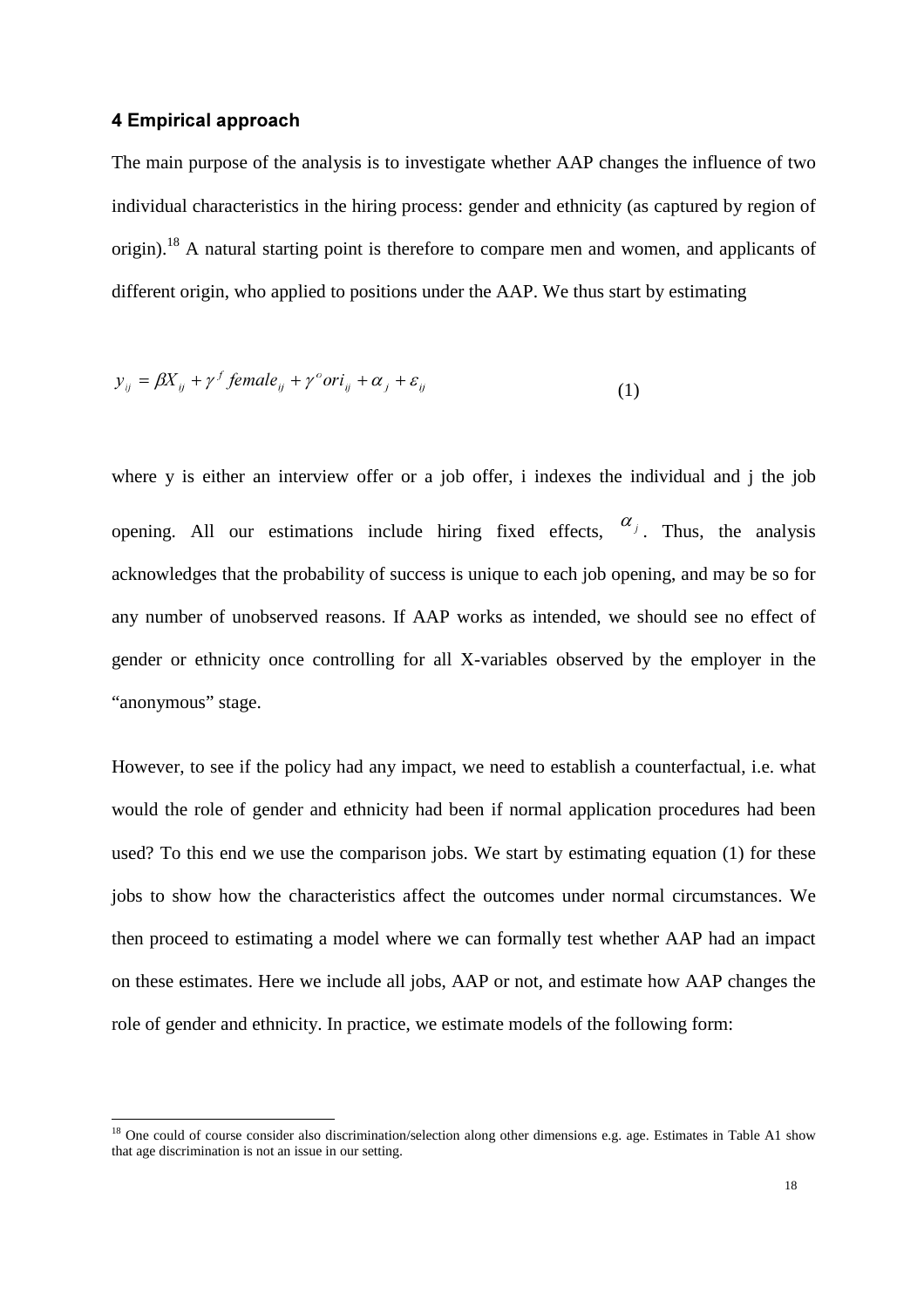$$
y_{ij} = g^f
$$
 female<sub>ij</sub> + g<sup>o</sup>ori<sub>ij</sub>  
+  $\delta^f$  female<sub>ij</sub> · D<sub>ij</sub><sup>MAP</sup> +  $\delta^o$ ori<sub>ij</sub> · D<sub>ij</sub><sup>MAP</sup>  
+  $\beta^{AMP} · D_{ij}^{AMP} · X_{ij} + \beta^{Comp} · (1 - D_{ij}^{AMP}) · X_{ij} + a_j + e_{ij}$  (2)

The model examines whether immigrants (women) fare better relative to natives (men) when applications are anonymous than they do under "normal" circumstances. The model can thus be viewed as a Differences-in Differences (DD) model.<sup>19</sup>

Even though it is (supposedly) impossible for recruiting officers to identify gender and ethnicity, applicants from different groups may differ systematically in their disclosed credentials, and therefore in their hiring probabilities. It is thus important that the empirical model accounts for such differences in credentials. We therefore include a vector X in the models, which controls for the information that can be found in the application forms or the full application depending on specification. The explanatory variables included in X are the ones presented in Table 3, with the modification that age is included as dummies for five-year intervals (see also Table A1). Since it is possible that AAP changes the role of the covariates we allow the impact of the covariates to vary between the AAP jobs and comparison jobs.

The parameters  $\gamma^{m}$  and  $\gamma^{o}$  respectively capture the difference in the probability of success in the comparison locations between men and women, and between different region-of-origin groups. The parameters of primary interest are  $\delta^m$  and  $\delta^o$  which measure how the influence of gender and origin differs between the AAP jobs and the comparison jobs. The idea is that such differences can be interpreted as a causal effect of AAP on the different groups.

<u>.</u>

 $19$  Since job fixed effects are included in the models there is no need for a specific dummy variable for the AAP jobs.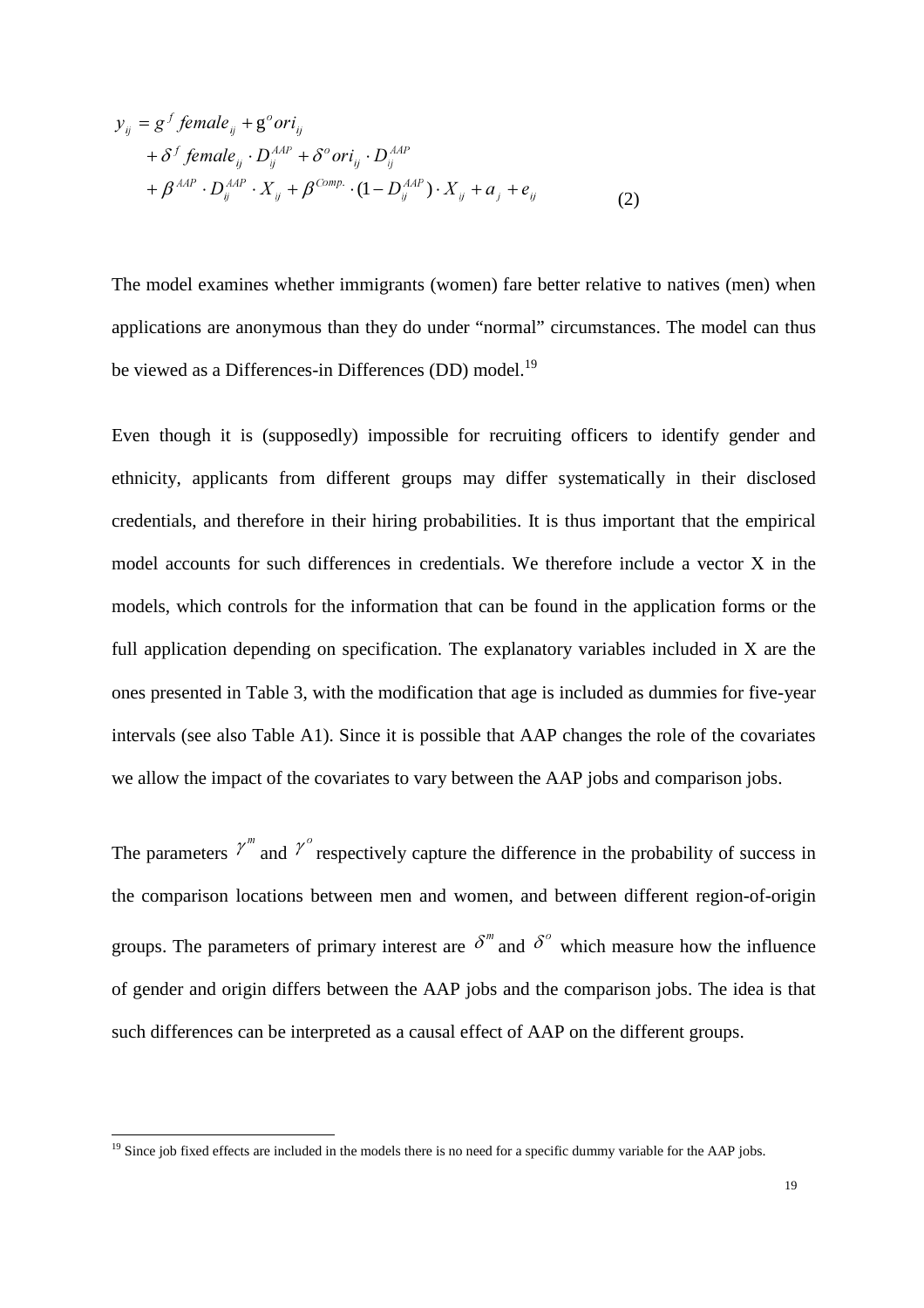The identifying assumption for consistency of the point estimates is that there are no systematic differences (unrelated to the "experiment") in the hiring probabilities of men (natives) relative to women (immigrants) between the AAP and comparison jobs. Such problems can arise if there are differences in the pools of applicants across the regimes. We have investigated three possible problems: (i) that the impact of gender and/or ethnicity varies with the number of applicants (possibly as a result of recruiters turning to less informed sorting strategies); (ii) that it varies with the fraction of applicants belonging to different groups; (iii) that there are quality differences of the applicants in different groups in the two regimes. To address (i) and (ii) we ran regressions (including hiring fixed effects) for the comparison jobs only and included interaction terms between the group dummies and the number of applicants and the fraction females/foreign origin among the applicants. The results indicated that females fare just slightly worse the larger the number of applicants but are unaffected by the gender composition. Those with foreign background actually gain when there are more applicants and a larger fraction of non-Swedish origin. Thus, this phenomenon is unlikely to explain the gender results of the main analysis, and (if anything) give a downward bias in the estimated origin impact of AAP (given that there are fewer applicants and smaller fractions of foreign origin in the AAP jobs).

In order to investigate (iii) we ran regressions for the comparison jobs (leaving out group dummies in the dimension of interest but including all other covariates), and then compared the predicted values across regimes and gender/origin. There is no indication of differential selection on gender between AAP and comparison jobs, but a (non-significant) negative differential in the origin dimension, suggesting that ethnic minorities with lower credentials may have applied for the AAP jobs. Thus, if anything we would expect a negative bias in the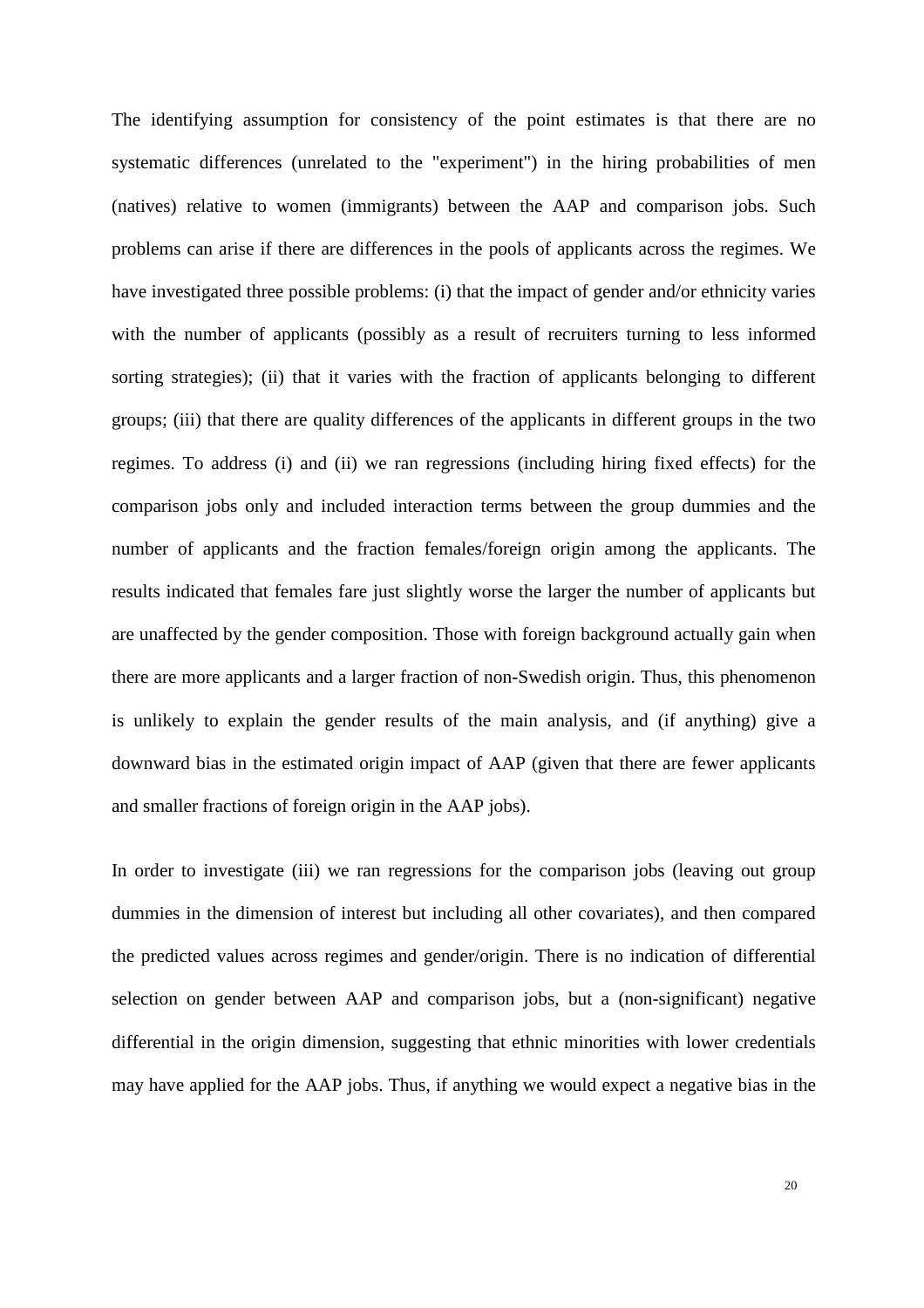main results regarding origin, assuming that selection on unobserved characteristics is correlated with observed characteristics.

But even when the identifying assumption is fulfilled, inference is complicated if the error terms are not independent. Specifically, we worry that different managers may have different preferences for hiring different groups. It cannot, for example, be ruled out that a certain manager treats all applications from Swedish males in a favourable way, whereas other managers do not. Then, we have a systematic correlation in the error terms within jobgender-origin clusters. We therefore correct our standard errors to allow for (arbitrary) correlations within such clusters.

#### **5** Results

This section first presents the results from the baseline empirical analysis and then turns to discuss some robustness checks. We begin with how anonymity affects the probability of being offered an interview and then look at the final outcome of the hiring process, i.e. who is offered the job.

#### **5.1 Interview offers**

Table 4 presents the estimates on interview offers. We start by estimating equation (1), where we only include AAP jobs, and look at whether gender or origin matter for the hiring probabilities when AAP is used. The specification controls for the covariates which can be observed in the interview selection stage of the AAP hiring process. The estimates show no significant effect of either gender or origin, and we can thus not reject that AAP works as intended.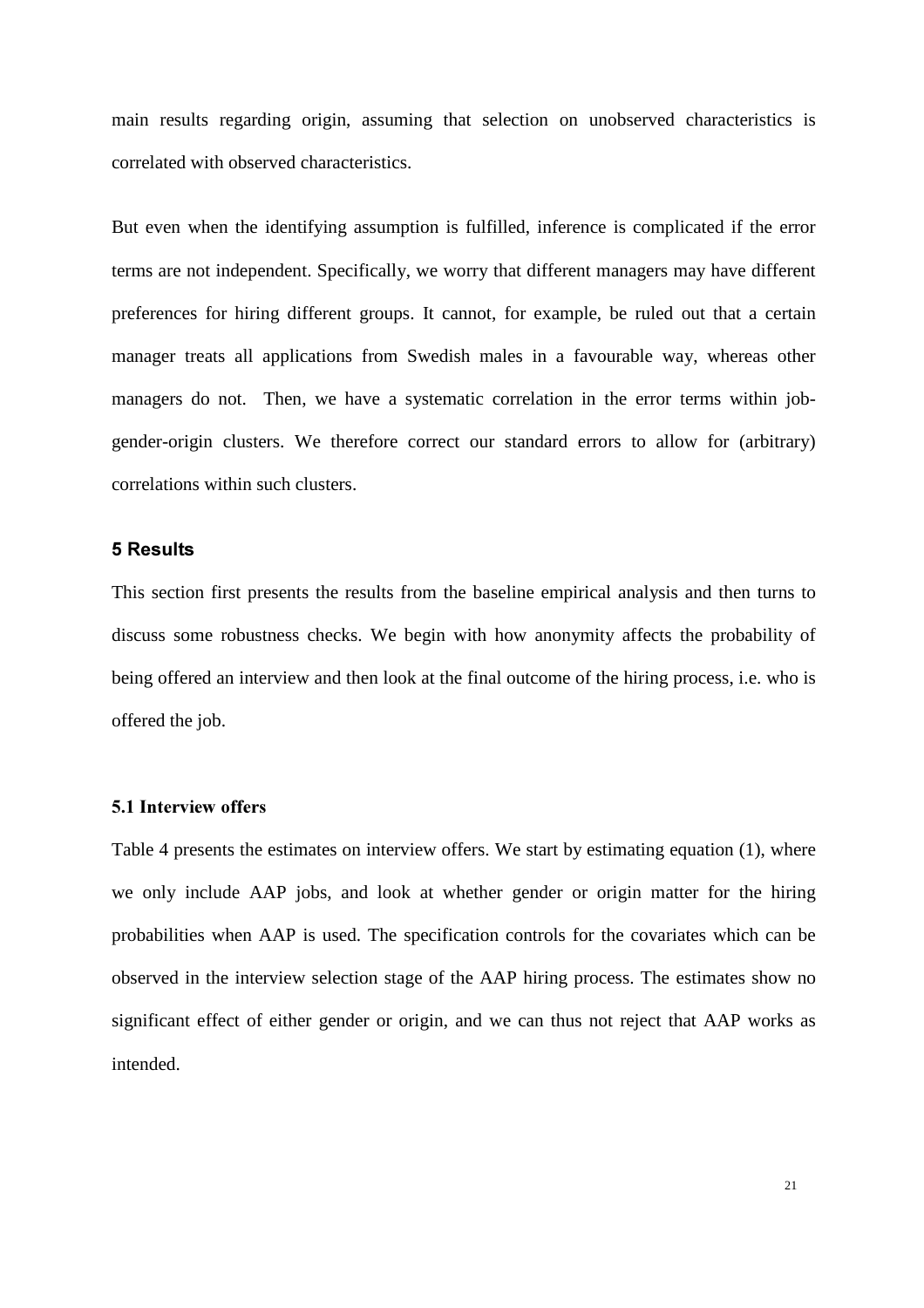The question then is whether gender or ethnicity would have mattered for the interview probability if AAP had not been used. To study this, column (ii) shows the corresponding estimates for the comparison jobs. In this case we control for the X-variables as observed in the CV and/or application letter. Here we see clear negative estimates from non-Western immigrants and positive estimates for males, just as we would expect from previous studies. Remember that about 20 percent of the applicants were offered an interview, which means that the point estimate of –0.09 for those of non-Western origin suggests close to 50 percent lower chances of being offered an interview. The order of magnitude is similar to what Carlsson & Rooth (2007) find in their correspondence testing, and is thus not an implausible baseline for a typical hiring. Immigrants from western countries do not appear to be significantly disfavored in the hiring process, something which is also broadly in line with previous research on ethnicity in the Swedish labor market (Lange 1999).

To formally test whether AAP had an impact we estimate equation (2) which is essentially a Differences-in-Differences (DD) model since we estimate whether the effects of gender and ethnicity are different when AAP is used than when it is not used. In Table 4, we see the estimates of the interaction parameter ( $\delta'$ ) between the origin dummies and the AAP indicator in columns (iii) and (iv). Column (iii) uses "anonymous" X-variables for the AAP jobs and (iv) uses CV/letter information for both types of jobs. It is reassuring that the source of the covariates does not affect the estimates of main interest. For non-Western immigrants the AAP effects are positive and significant, suggesting that anonymous applications do increase the chances for individuals of non-Western origin by approximately 8 percentage points. The difference for the male dummy between AAP and comparison jobs is also statistically and economically significant: the estimate of  $\delta$  suggests that anonymity increases the probability for women to be offered an interview by about 8 percentage points.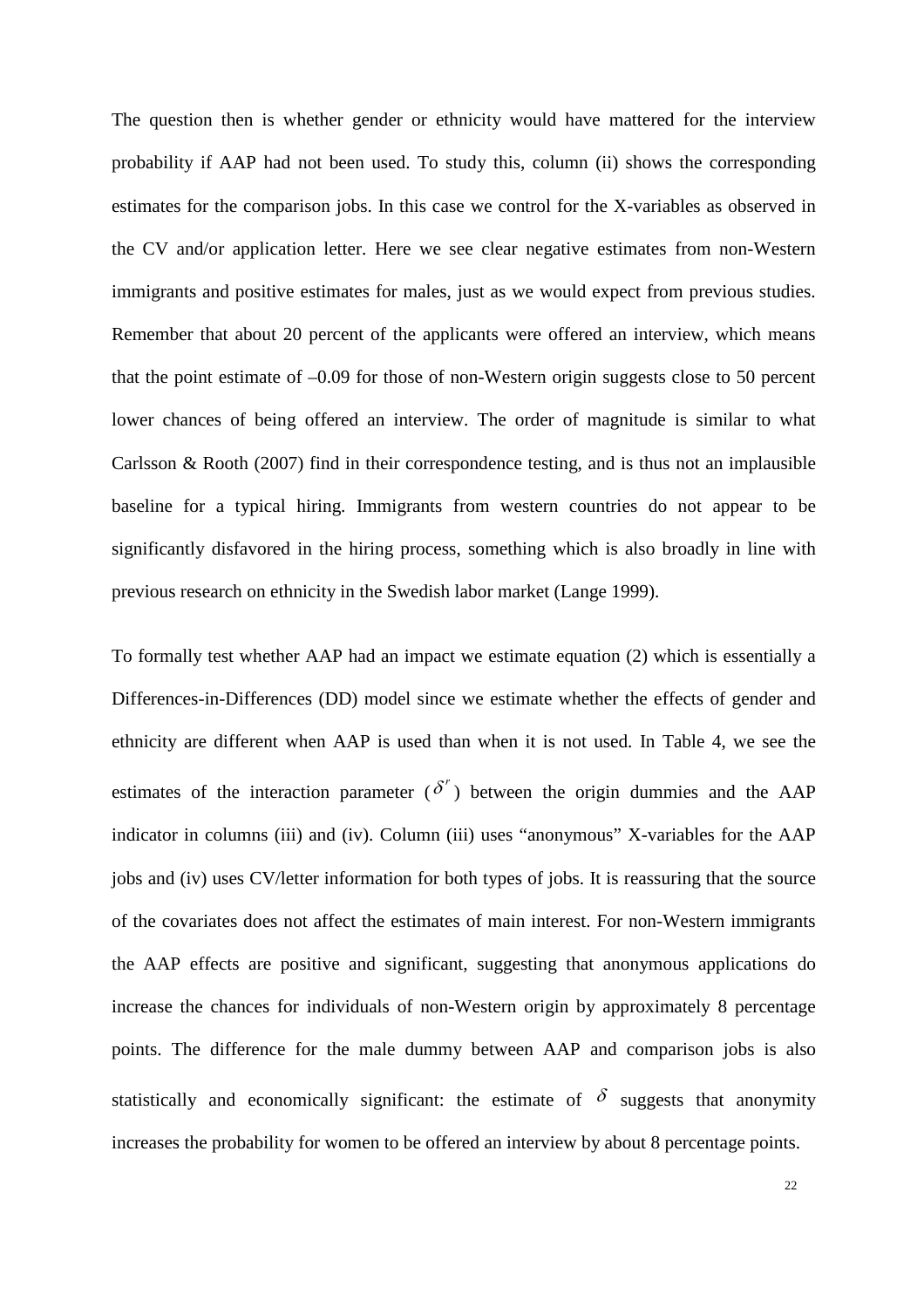It is also of interest to see how AAP affects the importance of other covariates. These estimates, presented in Table A1 in the appendix, are based on covariates as observed in the CV and/or application letter.<sup>20</sup> In general, the coefficients show an expected pattern which supports the variable definitions chosen. Level of education is more or less irrelevant, but having the requested education matters a great deal. Both experience measures ("requested" and "other relevant") matter, in the qualitative (yes/no) as well as the quantitative sense (years). The inclusion of the "poor language" indicator decreases the risk that the region-oforigin dummies actually capture selection on skills; the estimate also shows that language matters. As expected, having some sort of connection or priority greatly increases the chances of passing the first hurdle of the hiring process. The interaction estimates suggest (apart from gender and origin) that the AAP significantly increases the importance of: "requested education" and "less than 2 years tertiary education". This can be interpreted as saying that formal qualifications become more important when gender and origin as well as all "soft" indicators provided through application letters are concealed.

#### [Table 4 about here]

<u>.</u>

We interpret these results as strongly suggesting that an anonymous application procedure affects the chances for disadvantaged groups to be offered interviews on jobs they apply for. The patterns found in the comparison group are much in line with previous research suggesting that the processes generating interview offers is roughly similar to that of other jobs in the Swedish economy (as long as a "normal" procedure is used): conditional on a vast number of observed characteristics, women and ethnic minorities experience lower chances of advancing to the interview stage of the hiring process. Under the AAP regime these

 $20$  Estimates from the other models are available upon request.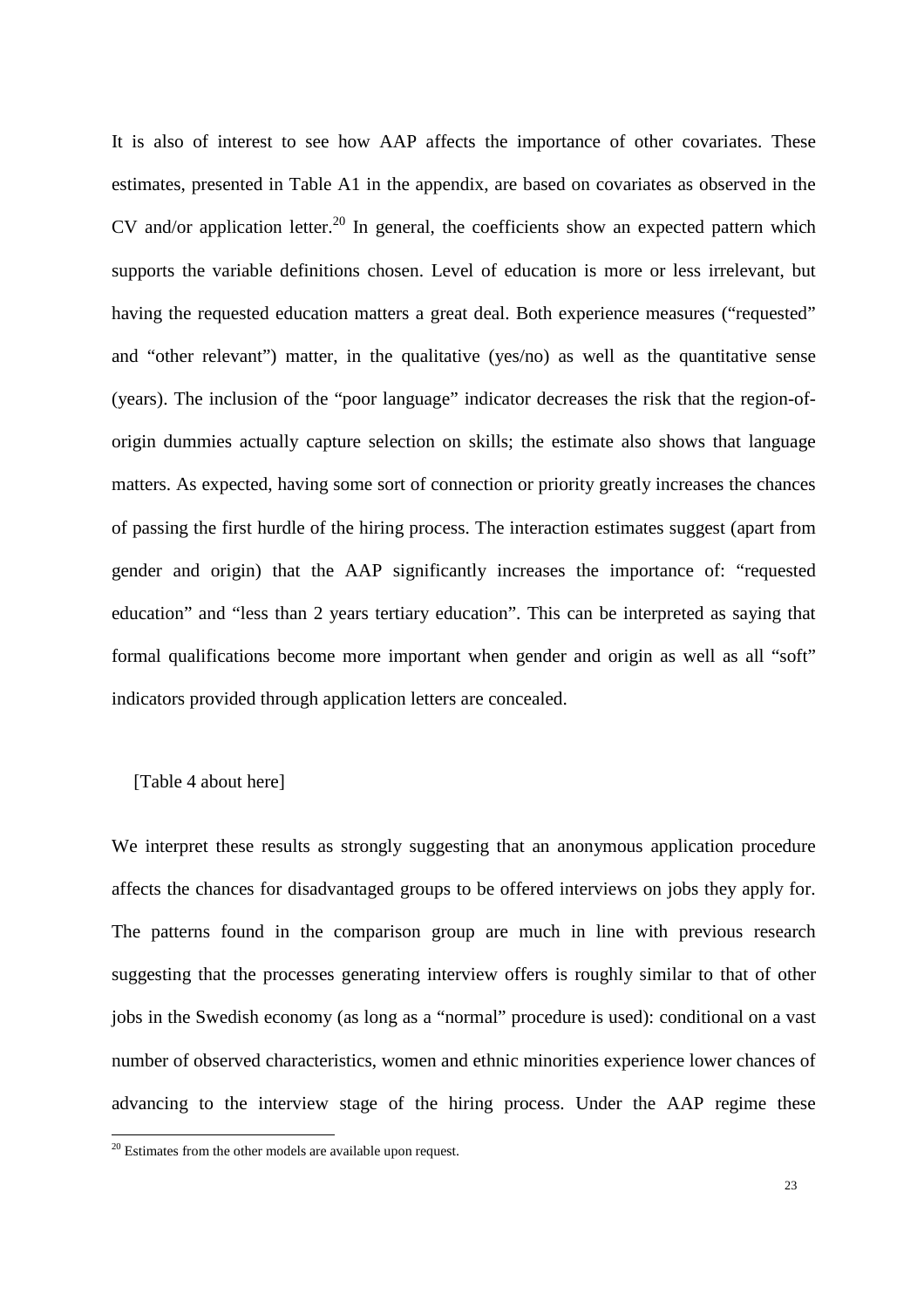differences are no longer significant. Furthermore, the difference between the two regimes is significant, suggesting that an anonymous application procedure is a working tool to promote disadvantaged groups' probabilities of being offered job interviews.

#### 5.2 Job offers

We have so far established that AAP matters for the selection to interviews. The natural next step is to ask whether it affects who receives a job offer. From a methodological perspective, however, this poses a challenge since the absolute number of positive outcomes is small, especially when we are studying subgroups. The data contain 167 observations where a job offer was given, so there is bound to be substantial statistical uncertainty in the analysis.

Having said this, Table 5 presents estimates corresponding to those discussed above, but with the dependent variable being an indicator of whether the applicant received a job offer. Immigrants of non-Western origin experience a disadvantage in the probability of being offered a position using normal procedures, and there is nothing to suggest that AAP changes this. A negative estimate, which is actually larger than that for the "non-Western" group, is also found for the "Western" group but with a very low statistical precision.

Unfortunately, statistical uncertainty hinders firm conclusions on a possible backlash for the non-Western group at the interview stage. Although the positive impact of AAP on interview offers does not survive into job offers, we are unable to pin down a statistically significant effect on the job offer rate conditional on being invited to an interview (column v). Note also that the policy affects the first stage and that this will generate a sample selection problem in this specification: The distributions of unobserved factors among those chosen to the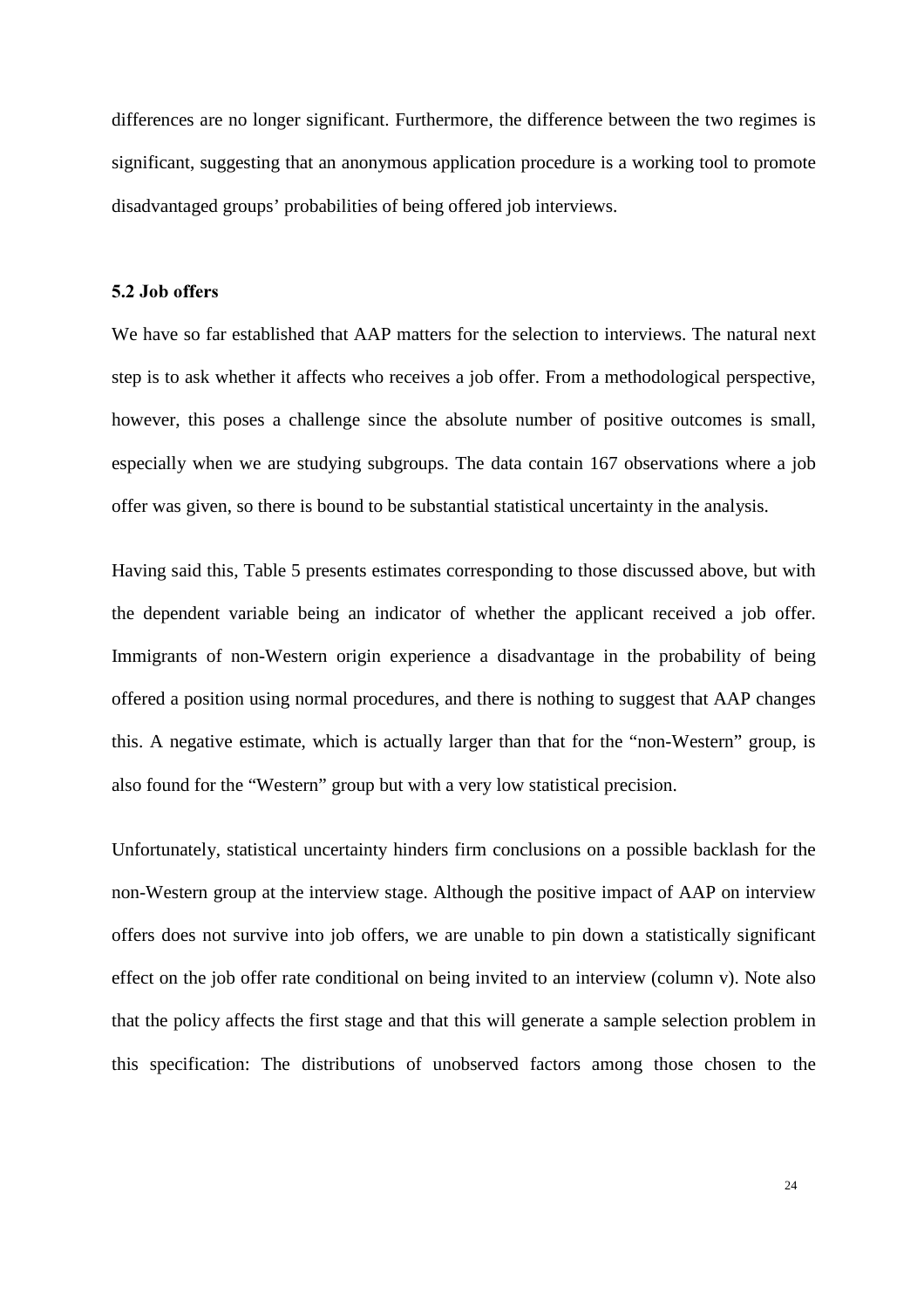interviews are likely to differ systematically between the AAP jobs and the comparison jobs.<sup>21</sup> Therefore one should be extra careful in interpreting the estimates where the sampling is conditional on being interviewed.

[Table 5 about here]

For gender, we find a large coefficient in favor of men applying for comparison jobs, but this is almost turned around with the anonymous procedure. The tendency towards a more favorable treatment of women under AAP is in a relative sense much stronger here than in the interview selection stage since the average probability of a job offer is so much smaller. This is also evident in the last column of Table 5, which studies the job offer rates among those actually invited to interviews. The point estimates show that women succeed much more frequently in the interview stage if it is an AAP hiring. Note though that the estimates in the last column should be viewed with caution for the reasons listed above.

#### **5.3 Robustness checks and variations**

-

This section discusses some robustness checks and variations on the baseline specifications. We begin with the definitions of outcome variables and key explanatory variables. Then we consider modeling aspects and restrictions on the sample. Finally, we discuss potential heterogeneous effects of the reform. Some of the results are presented in Tables A2–A4 in the appendix and other results are available on request.

<sup>&</sup>lt;sup>21</sup> For example, it is likely that those immigrants actually selected to interviews in the comparison jobs have better unobserved factors (on average) since managers appear more reluctant towards selecting immigrants under such procedures.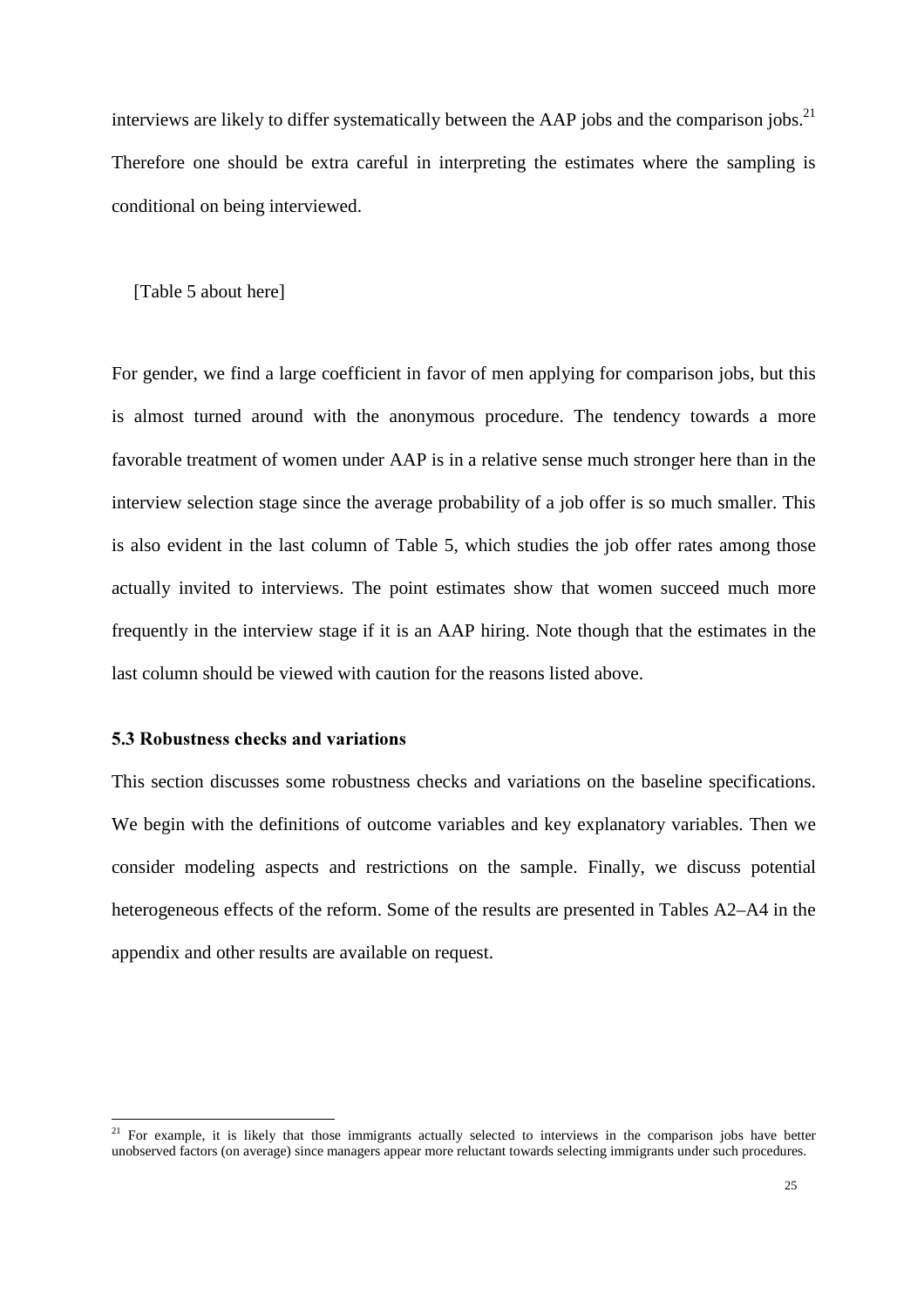#### 5.3.1 Dependent and explanatory variables

The outcome variables used above are quite natural; they respectively capture success in the first stage and the full hiring process. Still, the grading of the applicants give scope to alternative definitions, especially if one is interested in how the recruiter reacts to the applications present. It turns out that if we instead use only the "A", or "A or B" (thus including also those considered interesting but not to be interviewed in the first stage) grade, we get basically the same results as in the baseline case. Similarly, using an indicator for being hired instead of offered the job gives results that do not differ much from the ones presented above.

There are several signals that potentially may cause discrimination. Even though somebody does not explicitly say anything about a foreign background, names often reveal this information. As an alternative we therefore used a grouping of names that roughly corresponded to the regions of origin used in the baseline analysis. The results were qualitatively the same, but in general it seems that names have a smaller impact than does actual origin. We also tested using explicit immigrant status<sup>22</sup> instead of region of origin, an exercise which confirmed the baseline results.

#### 5.3.2 Specification issues and sample restrictions

-

The baseline specification allows the X-variables to have a differential effect depending on whether the job is AAP or a comparison job. We believe that this is sensible given that the selection process may differ between the two regimes. However, the main results are not dependent on the interaction or sensitive to using a more restricted set of covariates (results available upon request).

<sup>&</sup>lt;sup>22</sup> For immigrant status to be one, the application must contain some explicit information on this, e.g. "I was born in..." or "I came to Sweden in year…".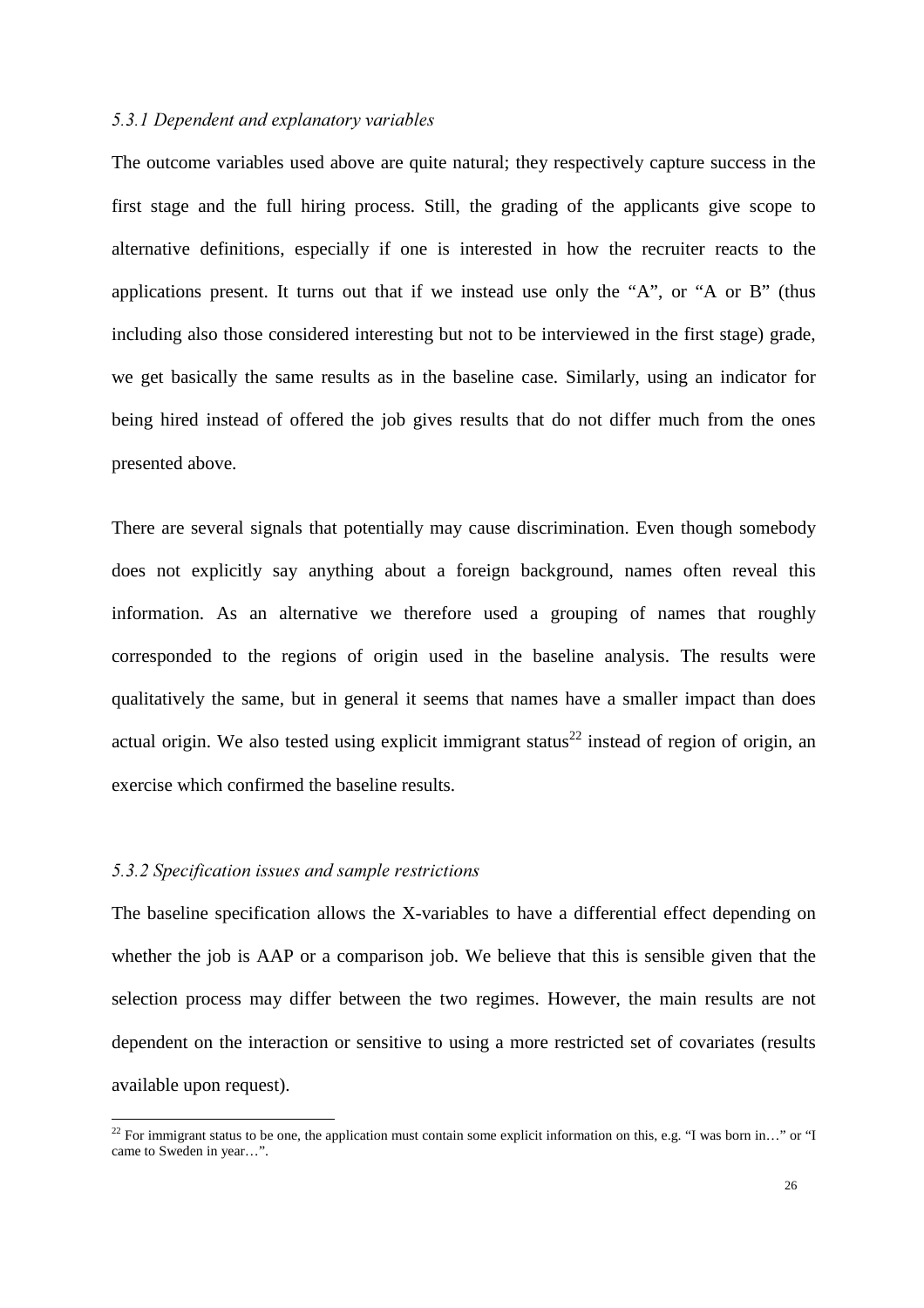The models presented above re-weight the sample of comparison jobs so as to match the occupational structure of the AAP jobs. Using unweighted data gives a smaller origin effect in the comparison jobs, even though the qualitative pattern remains. At face value, this suggests more selection on origin in the type of jobs included in the AAP. Since managers had negative views towards AAP, one could fear an opposite pattern (i.e. that they withheld hirings where they wished to select on origin), and it is not unlikely that the difference in job types is due to random variation in job openings.

Our main results come from a linear probability model. This may appear problematic given that the probability varies so much across job openings. Such fears are unwarranted since using a probit confirms the baseline estimates.

Since the econometric model includes dummies for each job opening, we remove any particularities common to all applications to a specific job. The model thus handles, e.g., the possibility that many immigrants happened to apply for a vacancy that was already from the beginning to be filled by someone known by the manager, so that only this person was interviewed. We have nevertheless tried excluding all jobs where the forms indicate any form of inconsistency. This did not affect the basic results either. A related problem is how to deal with observations where there are indications that identifying information "leaked"; dropping these observations also gave results consistent with the ones presented above.

Another issue is how to treat observations that have incomplete information or are hard to classify for other reasons. Some applications lack region of origin or gender; in the results presented above, these observations are included as separate categories (but not discussed). Dropping these observations does however not change the results. The problem of identifying gender deserves special attention since it is strongly correlated with region of origin (as long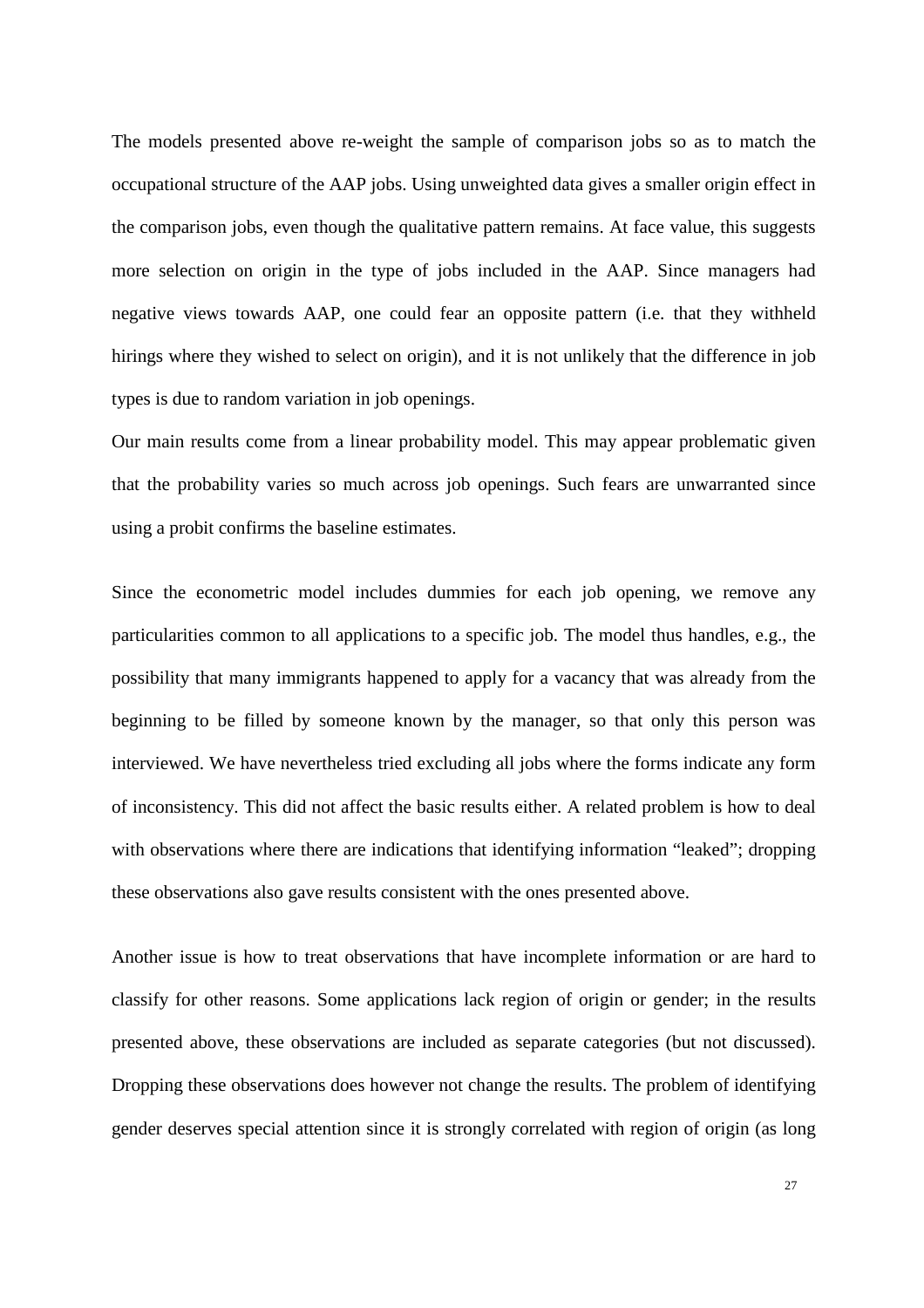as there are names somewhere in the application). One could thus worry that the policy impact on the importance of origin is biased by the inclusion of the interaction of "missing gender" and the location dummy. We therefore estimated a model without the AAP-female interaction, and found that the estimates on region of origin were largely unaltered.

In the early stages of the pilot, the districts had discretion over how to implement the AAP, and which jobs to include. From November 2005 the implementation was harmonized across districts, and the policy was to include all jobs in the districts. In other words, there was less scope for selection effects. Using only hirings performed after this date confirms the baseline results.

#### 5.3.3 Heterogeneity

It is possible that the impact of AAP varies within the categories used in the baseline analysis. For example, the origin coefficient could vary across gender or across countries within the non-Western group. We have therefore estimated models on different subsamples. However, sample size problems prevent meaningful investigations along certain dimensions, and urges caution in the interpretation of other estimates due to statistical uncertainty even when we focus on interview offers.

Our region-of-origin groups are large, and there may be differences in the country of origin composition across the treatment and comparison groups, which pose a problem if the origin effect varies within the broader groups. To check this possibility and still have reasonable sample size, we tried using a special category for people from Iran and Iraq, two of the major non-Western groups of applicants. We found (results available upon request) that the effect of AAP in this group is similar to that in the remaining non-Western category, suggesting that this heterogeneity should not be a major concern.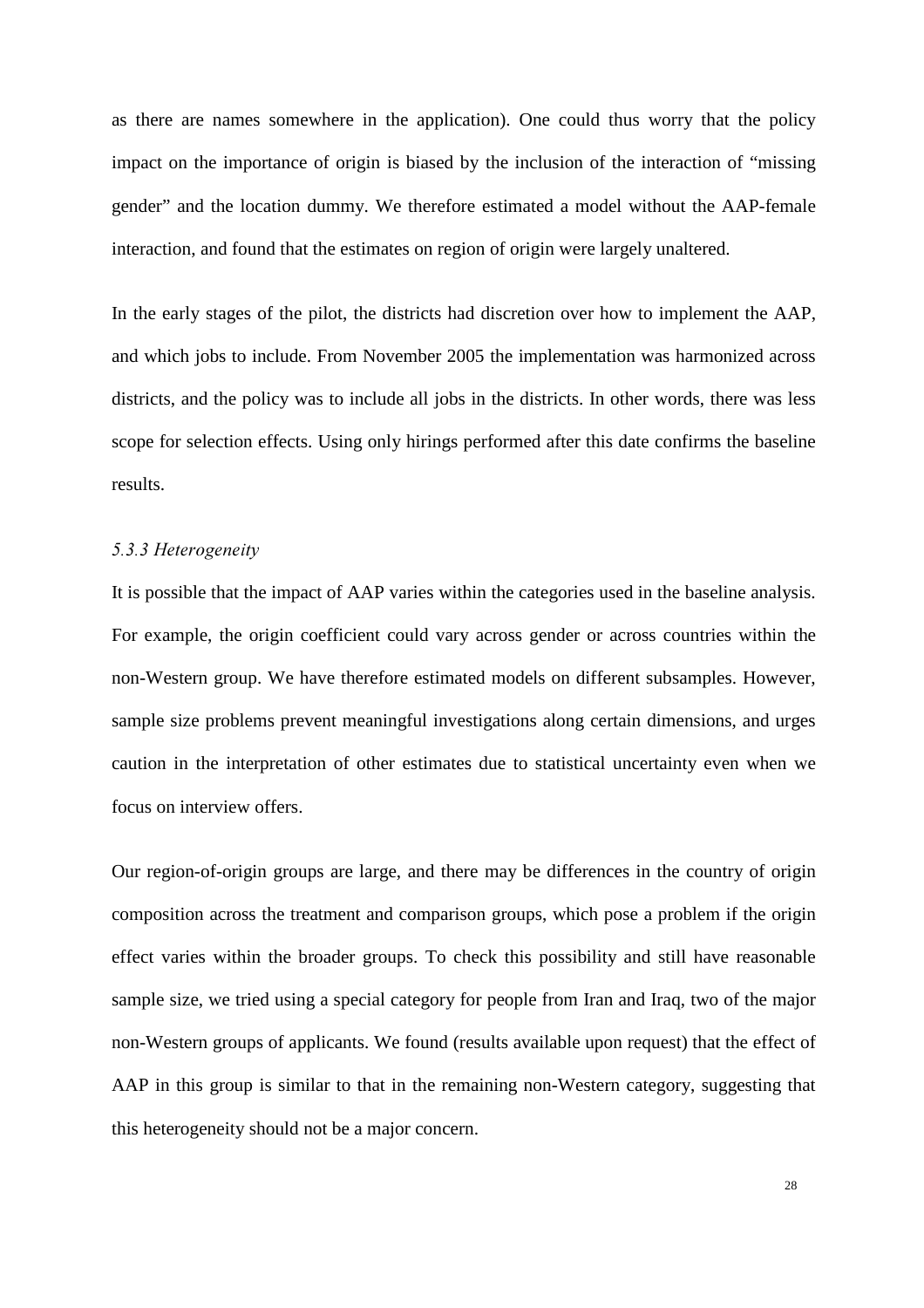A related issue is if there are differential effects in other dimensions, most notably the interaction between gender and ethnicity. Unfortunately there are too few immigrant males in the data to estimate interacted models with any precision. Attempts along these lines suggest that the gender impact is present in all groups, but that the impact on region of origin is driven by women.

The importance of anonymity may also differ depending on the applicants' credentials; e.g., whether you have a Swedish or a foreign education. Our estimations suggest that those with Swedish degrees benefit more from anonymity than those with foreign degrees. One interpretation is that the information on education in some cases is used as a signal on a foreign background, even though there is no direct information on place of education.

It is also possible that anonymity will have greater impact on some types of jobs than others. Our analysis (results available upon request) suggests that the gender impact is relatively uniform across occupation types. The origin effects appear to be strong for teachers (including pre-school). Unfortunately we have too few observations to study managerial positions separately. $^{23}$ 

We have also investigated whether the effects of AAP differ across the two participating districts (results available upon request). As it turns out, the gender effects are very similar, but the policy impact on the influence of region of origin is somewhat stronger in the more immigrant dense district of Kortedala than in Centrum. This is reassuring, given that the resident population in Kortedala is more similar to Gunnared than is Centrum. So judging by

-

<sup>&</sup>lt;sup>23</sup> This would have been particularly interesting given that Eriksson & Lagerström (2007) find that a foreign name is a particular disadvantage for highly qualified positions.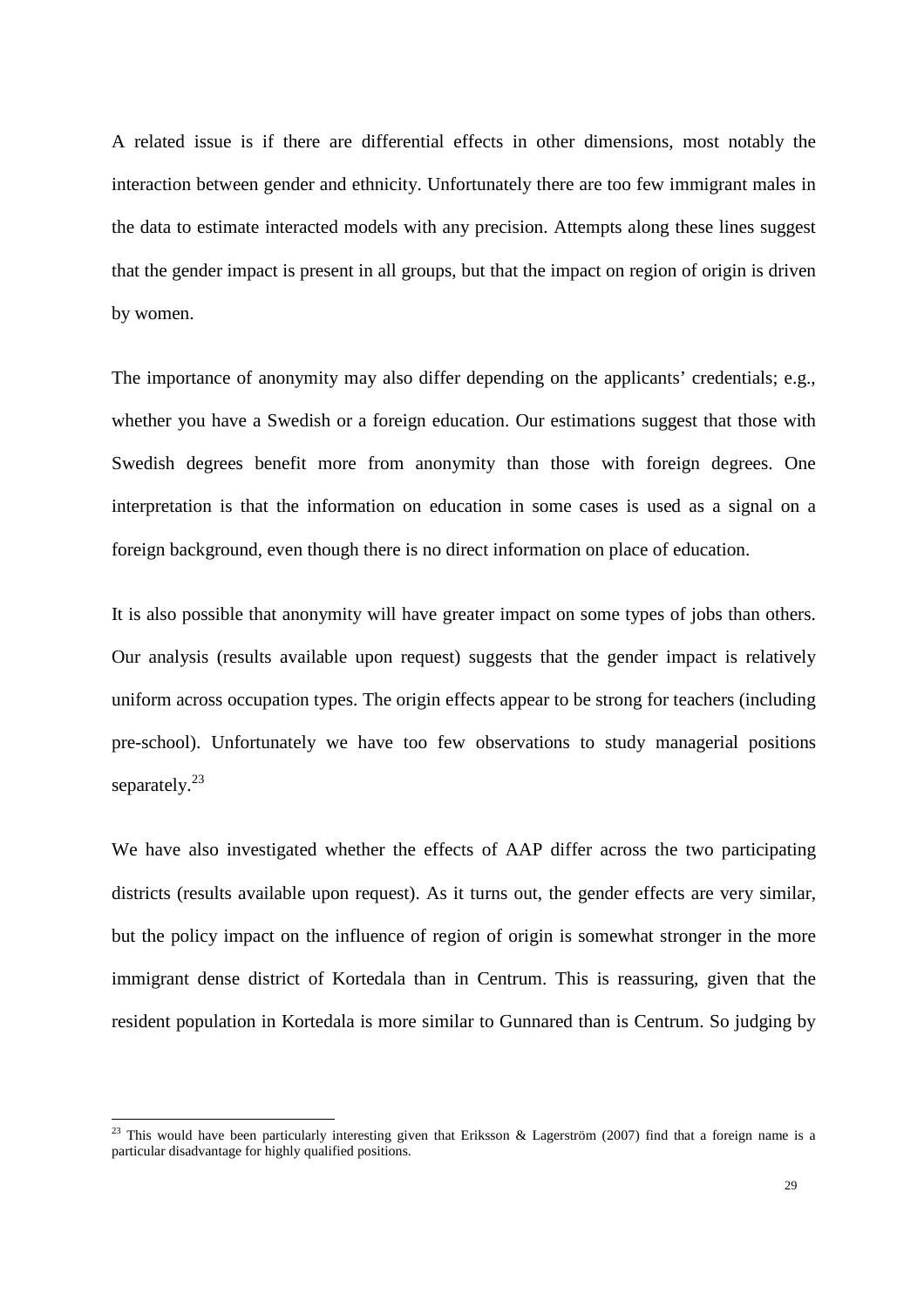these estimates, differences in the resident population does not appear to be driving the results.

Another interesting variation is whether the AAP impact depends on the characteristics of the manager. Unfortunately, there are too few foreign-origin managers, and sample size is a problem also in the gender dimension (due to a small number of male managers). If one is nevertheless willing to interpret these estimates, they suggest that female managers drive the gender effect of AAP. It is also among female managers we find negative first stage treatment of people of non-Western origin in the comparison jobs, which is eliminated under AAP.

#### **6 Concluding remarks**

This paper investigates how anonymous job application procedures (AAP) affect discrimination in the hiring process. The policy pilot we analyze was implemented in the Swedish city of Gothenburg. The data include some 3,500 applications to more than 100 jobs. The results are quite striking: women and ethnic minorities, who are disadvantaged elsewhere in the economy, do not experience a penalty in the interview selection stage when applying to jobs using AAP. They thus receive substantially higher probabilities of being interviewed under AAP than in comparison jobs where normal hiring procedures were employed. These patterns are in line with expectations if AAP works as intended. In fact, one could argue that the comparison jobs are unnecessary. The absence of gender and ethnic differences in the jobs where anonymous application procedures are used is in itself a strong indicator of a policy impact, given previous research.

When studying job offers, the results are less clear. Immigrants do not appear to benefit in terms of job offers when AAP is used, but women do. Ultimately, the AAP policy appears to be effective in terms of affecting job opportunities mainly in the gender dimension and not so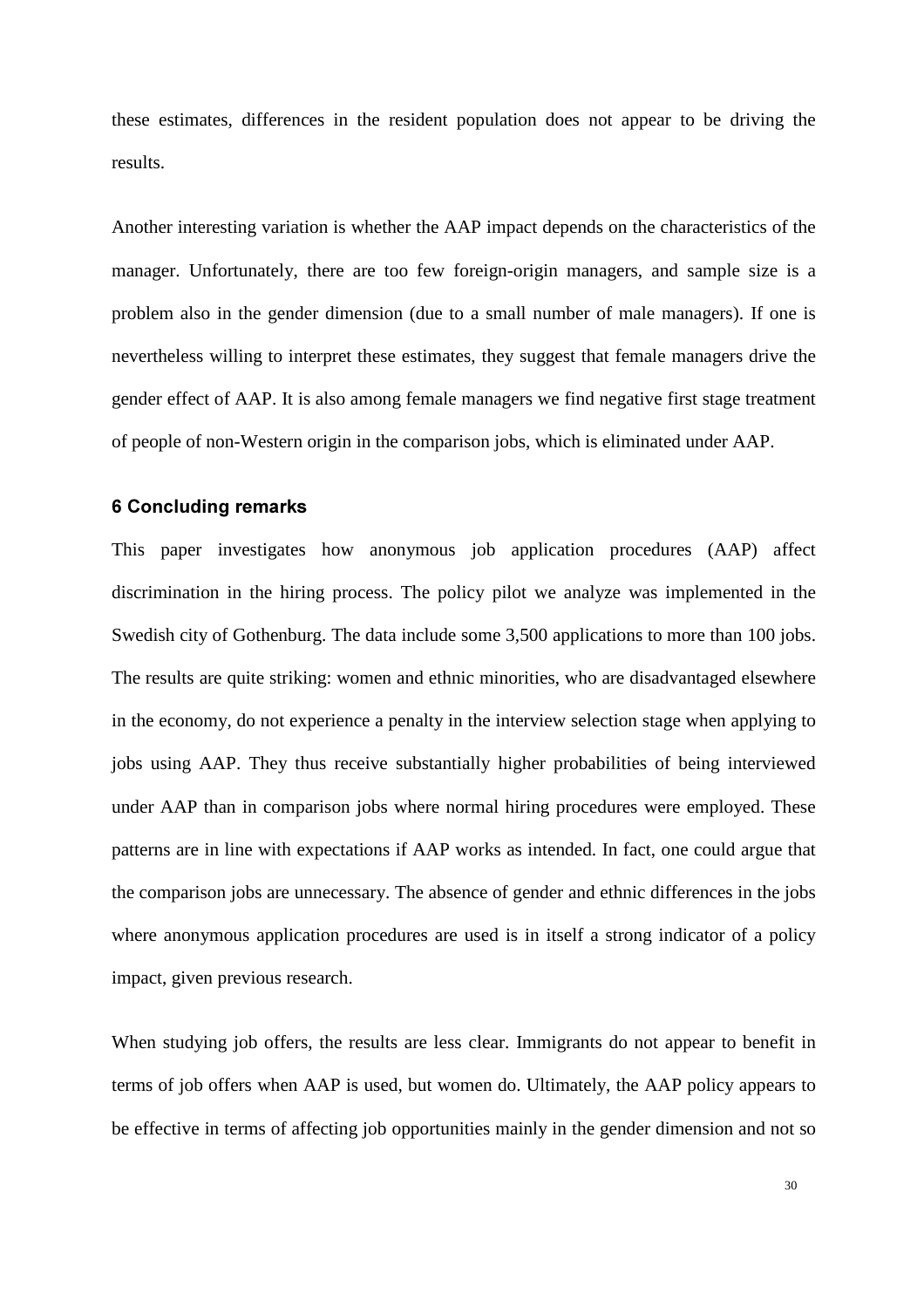much so in the ethnic dimension. For women, our results concur with the findings of Goldin & Rouse (2000) for symphonic orchestras, but for a wider and more common set of occupations.

Given these results, is AAP a policy to be recommended? At first glance, the case for anonymous applications may seem strong: each applicant should be treated based on his/her credentials only. But the policy also comes at a cost since also relevant factors may carry information about gender or ethnicity. Place of education and place of work experience must be hidden for ethnic anonymity, at least where ethnicity is correlated with being foreign-born. In addition, one must consider the fact that this policy may actually create an obstacle to some individuals supposed to benefit from the policy. An immigrant with a degree from a prestigious university combined with an international career will probably look worse to many employers when this information is concealed. Employers wishing to increase the representation of underrepresented/disadvantaged groups may also consider anonymity an obstacle. Another practical concern is how the method is received by those involved; as Sibbmark (2007) shows, managers and administrators in Gothenburg were very displeased with the method, much due to the increased administrative burden.

These problems and drawbacks must then be weighed against the gains from using the method. The experiences from Gothenburg suggest that it is indeed possible to affect at least the first stage of the hiring process. One might argue that the effort is in vain since the most disadvantaged group did not experience any real improvement. On the other hand, equality of opportunity in advancing to the second stage may have a value in itself, or at least constitute a first step toward a fair hiring process. In the end, whether anonymous applications are to be considered a suitable means against discrimination depends on how different pros and cons

31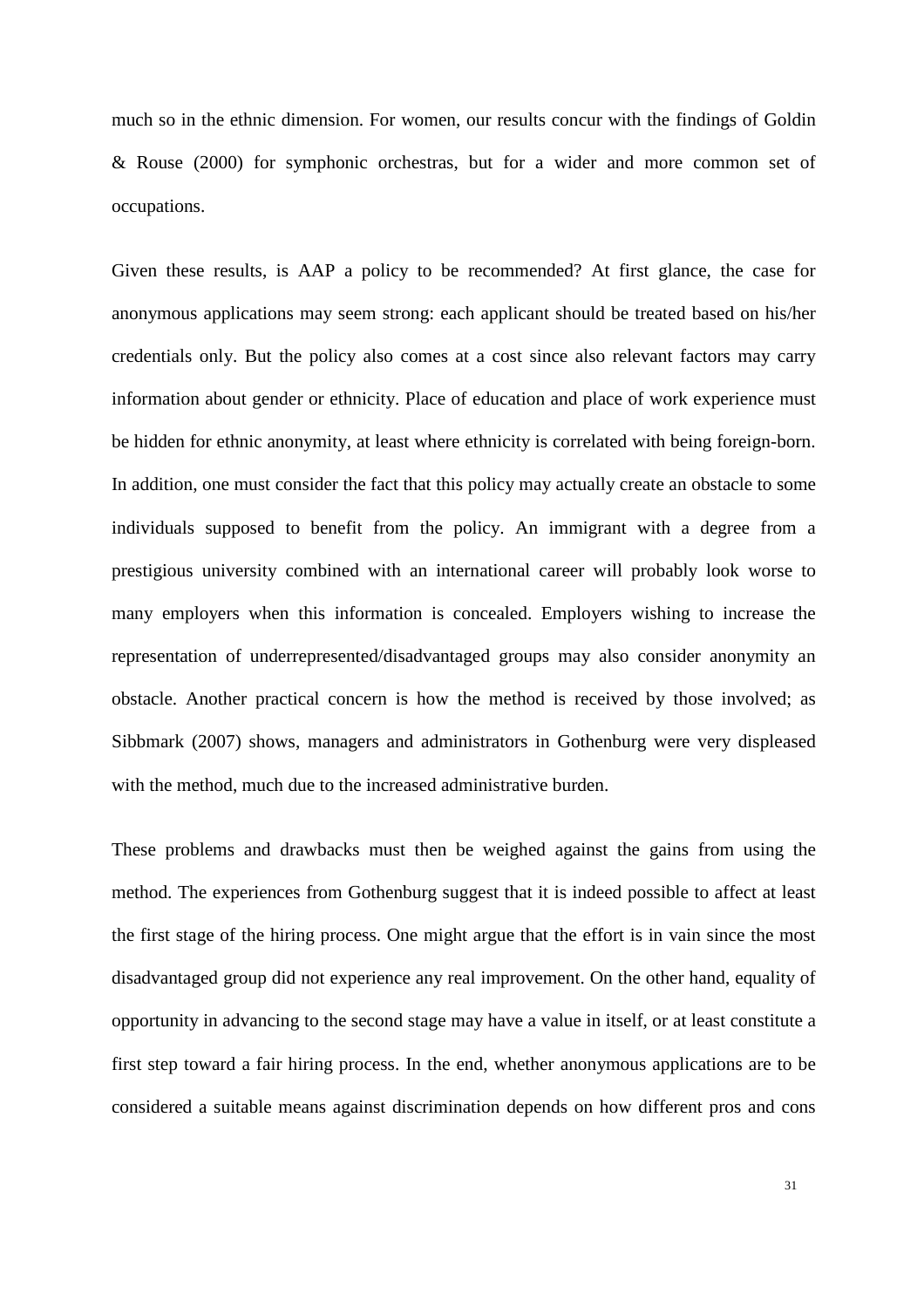are valued. Our results suggest, however, that it does affect the hiring practices of recruiting managers in the intended direction.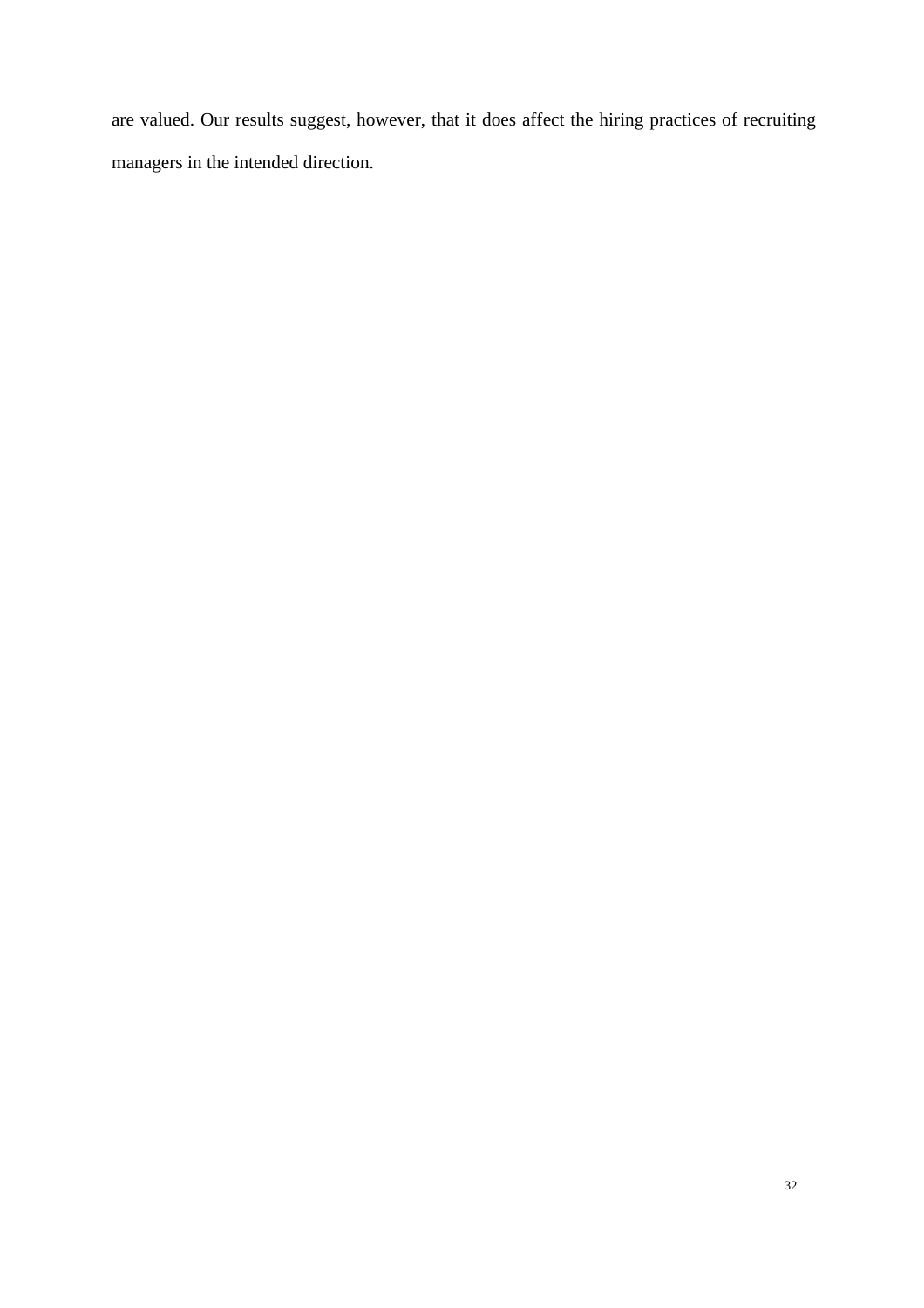#### **References**

- Åslund O & P Fredriksson (2005) "Ethnic enclaves and welfare cultures. Quasi-experimental evidence", Working paper 2005:8, IFAU
- Agerström J, R Carlsson & D-O Rooth (2007) "Ethnicity and obesity: Evidence of implicit work performance sterotypes in Sweden", IFAU Working paper 2007:20, IFAU, Uppsala.
- Ahmed A (2005) Essays on the behavioral economics of discrimination, PhD thesis, Växjö University Press, 91 pp.
- Arai M & R Vilhelmsson (2004) "Unemployment-Risk Differentials Between Immigrant and Native Workers in Sweden" Industrial Relations, 43 (3), 690–698.
- Bertrand M & S Mullainathan (2004) "Are Emily and Gregg more Employable than Lakisha and Jamal? A Field Experiment on Labor Market Discrimination", American Economic Review 94(4), 991–1013.
- Carlsson & Rooth (2007) "Evidence of discrimination in the Swedish labor market using experimental data", Labour Economics 14(4), 716–729.
- Edin P-A & J Lagerström (2006) "Blind dates: quasi-experimental evidence on discrimination". IFAU working paper 2006:4
- Eriksson S (2007), Arbetsutbud och sysselsättning bland personer med utländsk bakgrund. En kunskapsöversikt, Ds 2007:4, Finansdepartementet, Regeringskansliet.
- Eriksson S & J Lagerström (2007) "Detecting Discrimination in the Hiring Process: Evidence from an Internet-based Search Channel", Uppsala University department of economics Working Paper 2007:29,
- Goldin C & C Rouse (2000) "Orchestrating impartiality: The impact of 'blind' auditions on female musicians", American Economic Review 90(4), 715–741.
- le Grand C & R Szulkin, (2002), "Permanent Disadvantage or Gradual Integration: Explaining the Immigrant-Native Earnings Gap in Sweden", Labour 16(1), s 37–64.
- Holm H J (2000) "What's in a Name? An Ethnical Discrimination Experiment", Working paper 2000:3, Department of Economics, Lund University.
- Lange A (1999) Diskriminering, integration och etniska relationer, Integrationsverket, Norrköping, 139 pp.
- Riach PA & J Rich (2002) "Field experiments of discrimination in the market place", Economic Journal 112, 480–518.
- Rooth D-O (2002) "Adopted Children in the Labour Market Discrimination or Unobserved Characteristics?" International Migration 40 (1), 71–98.
- Sibbmark K (2007) "Avidentifierade jobbansökningar erfarenheter från ett försök i Göteborgs stad", IFAU rapport 2007:15.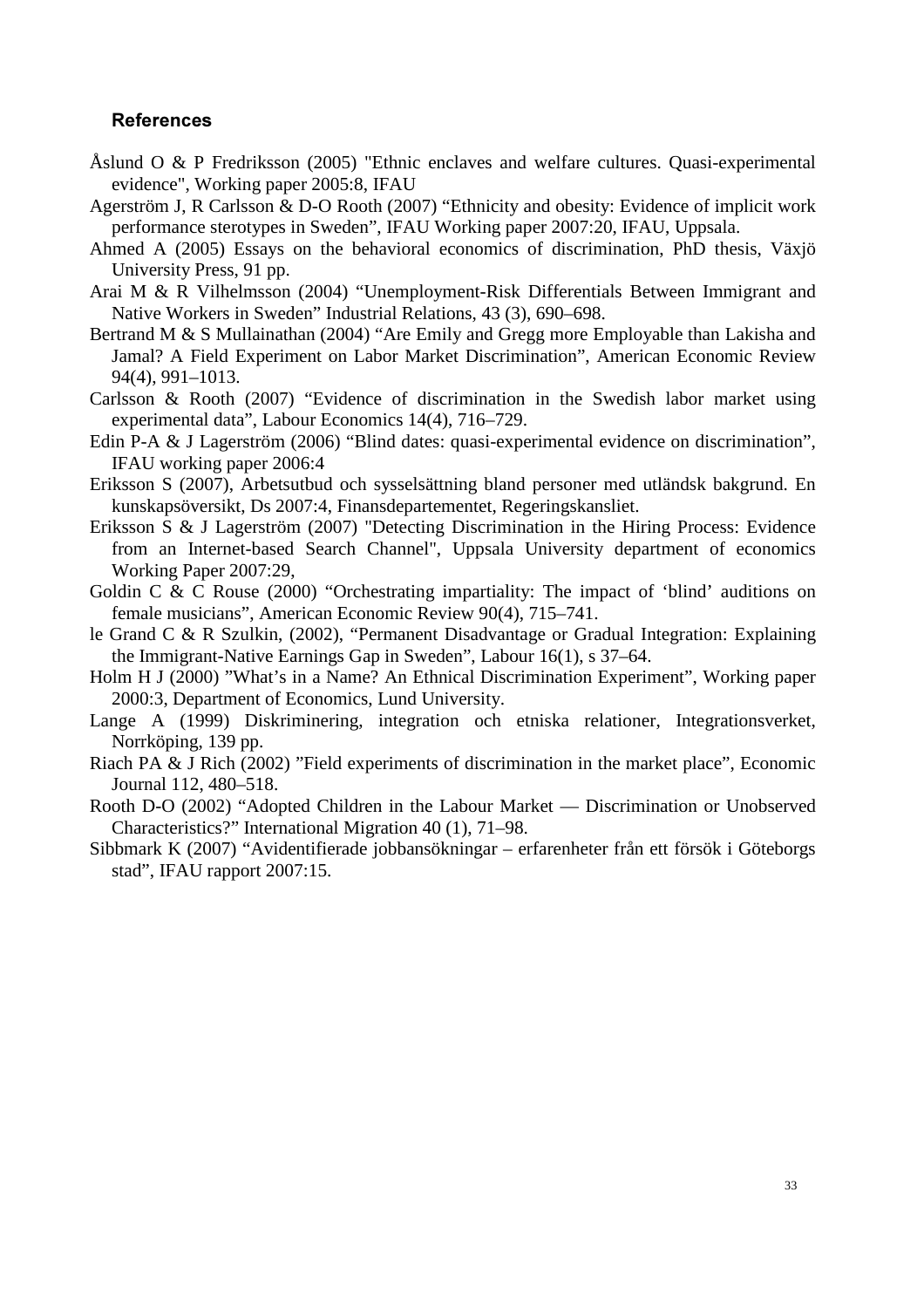# **Appendix A: Additional results**

|                                | Interview offer |            | Job offer  |            |
|--------------------------------|-----------------|------------|------------|------------|
|                                |                 | Difference |            | Difference |
|                                | Comparison      | AAP-Comp   | Comparison | AAP-Comp   |
| Western                        | $-.034$         | .036       | $-.039*$   | .030       |
|                                | (.057)          | (.089)     | (.018)     | (.042)     |
| Non-Western                    | $-.089**$       | $.082*$    | $-.021**$  | $-.004$    |
|                                | (.025)          | (.041)     | (.008)     | (.020)     |
| Unknown origin                 | $-.003$         | .143       | .060       | .028       |
|                                | (.070)          | (.099)     | (.046)     | (.068)     |
| Female                         | $.060**$        | $-.083*$   | $.038*$    | $-.065**$  |
|                                | (.022)          | (.035)     | (.015)     | (.021)     |
| Gender unknown                 | $-.030$         | $-.027$    | .010       | $-.020$    |
|                                | (.037)          | (.078)     | (.015)     | (.043)     |
| Tertiary, $<$ 2 years          | $-.008$         | $.150*$    | $-.002$    | $-.012$    |
|                                | (.035)          | (.066)     | (.012)     | (.038)     |
| Tertiary $\geq 2$ years        | $.096+$         | .018       | $.040**$   | $-.041+$   |
|                                | (.051)          | (.062)     | (.014)     | (.025)     |
| Graduate                       | $-.079$         | .107       | .017       | .061       |
|                                | (.092)          | (.125)     | (.022)     | (.120)     |
| Missing education              | $.115**$        | $-.004$    | .025       | $-.013$    |
|                                | (.042)          | (.076)     | (.020)     | (.043)     |
| Requested education: yes       | $.088**$        | $.116**$   | $.027*$    | .009       |
|                                | (.026)          | (.040)     | (.011)     | (.020)     |
| Requested edu: overqualified   | $-.041$         | .023       | $-.031+$   | $-.093$    |
|                                | (.073)          | (.112)     | (.016)     | (.072)     |
| Born 1950–54 (-1949 ref.)      | $-.093$         | .202       | .007       | .048       |
|                                | (.128)          | (.140)     | (.013)     | (.039)     |
| 1955–59                        | $-.018$         | .161       | $.052*$    | .024       |
|                                | (.124)          | (.139)     | (.024)     | (.043)     |
| 1960-64                        | .060            | .139       | $.047*$    | .040       |
|                                | (.094)          | (.110)     | (.020)     | (.038)     |
| 1965-69                        | .066            | .148       | .075       | .004       |
|                                | (.083)          | (.104)     | (.050)     | (.059)     |
| 1970-74                        | .078            | .122       | .069**     | .028       |
|                                | (.070)          | (.091)     | (.019)     | (.039)     |
| 1975-79                        | .072            | .139       | $.061**$   | .012       |
|                                | (.088)          | (.107)     | (.018)     | (.037)     |
| 1980-84                        | .021            | .136       | $.044*$    | $.067+$    |
|                                | (.087)          | (.103)     | (.021)     | (.040)     |
| $1985 -$                       | .002            | .183       | $.041*$    | .009       |
|                                | (.102)          | (.135)     | (.021)     | (.043)     |
| Birth year missing             | .076            | .006       | $.038+$    | .004       |
|                                | (.063)          | (.088)     | (.021)     | (.037)     |
| Photograph included            | $-.022$         | $-.025$    | $-.006$    | $-.038$    |
|                                | (.028)          | (.055)     | (.012)     | (.027)     |
| Experience in position (years) | $.012+$         | .006       | .001       | .003       |
|                                | (.007)          | (.007)     | (.002)     | (.003)     |
| Has exp. on hourly basis       | .037            | $-.002$    | $-.006$    | $-.022$    |
|                                | (.037)          | (.054)     | (.013)     | (.029)     |

Table A1 Full set of estimates for specification (iv) of Table 4 and Table 5.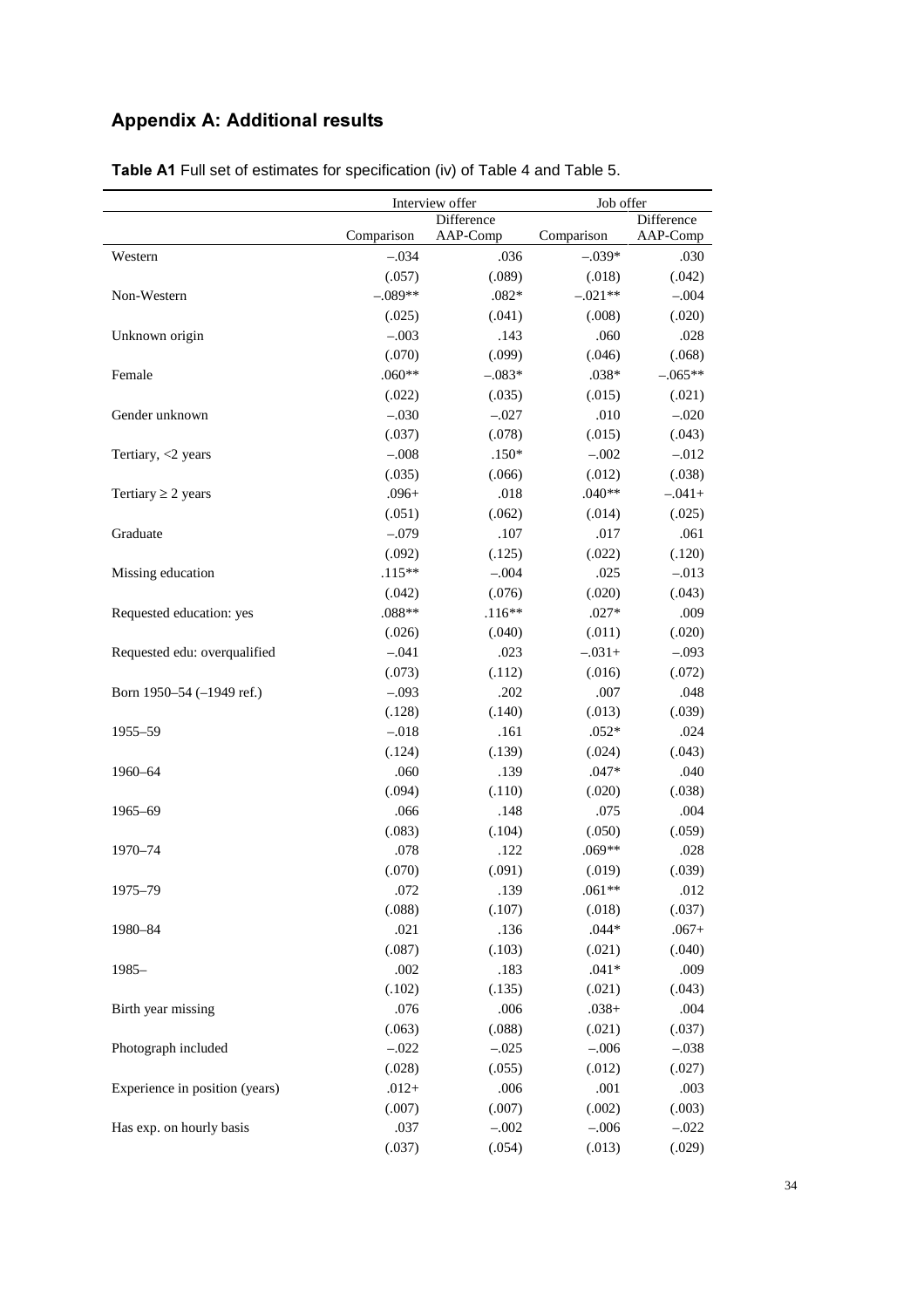|                               |            | Interview offer |            | Job offer  |  |
|-------------------------------|------------|-----------------|------------|------------|--|
|                               |            | Difference      |            | Difference |  |
|                               | Comparison | AAP-Comp        | Comparison | AAP-Comp   |  |
| Has exp. from internship      | $.053*$    | $-.026$         | $.037*$    | $-.028$    |  |
|                               | (.025)     | (.053)          | (.015)     | (.028)     |  |
| Has experience in position    | $.117**$   | $-.029$         | .020       | .015       |  |
|                               | (.041)     | (.051)          | (.014)     | (.022)     |  |
| Other relevant exp. (hours)   | $.006*$    | .005            | .002       | $-.002$    |  |
|                               | (.003)     | (.004)          | (.001)     | (.002)     |  |
| Other exp. from internship    | $-.004$    | .106            | $-.019$    | .013       |  |
|                               | (.058)     | (.095)          | (.026)     | (.042)     |  |
| Other exp. on hourly basis    | $-.005$    | .101            | $-.002$    | $-.070*$   |  |
|                               | (.038)     | (.079)          | (.016)     | (.029)     |  |
| Has other relevant experience | .018       | $-.056$         | $-.005$    | $-.002$    |  |
|                               | (.039)     | (.050)          | (.015)     | (.024)     |  |
| Poor language                 | $-.072*$   | $-.002$         | $-.018*$   | $-.027$    |  |
|                               | (.029)     | (.053)          | (.008)     | (.020)     |  |
| Employed by Gothenburg city   | $.159*$    | .091            | .072       | $-.003$    |  |
|                               | (.068)     | (.079)          | (.056)     | (.062)     |  |
| Priority                      | $.542*$    | $-.319$         | $-.019$    | .214       |  |
|                               | (.224)     | (.259)          | (.051)     | (.142)     |  |

Note: Qualifications are as they appear in the full application including CV and application letter; i.e. specification (iv) of Tables 4 and 5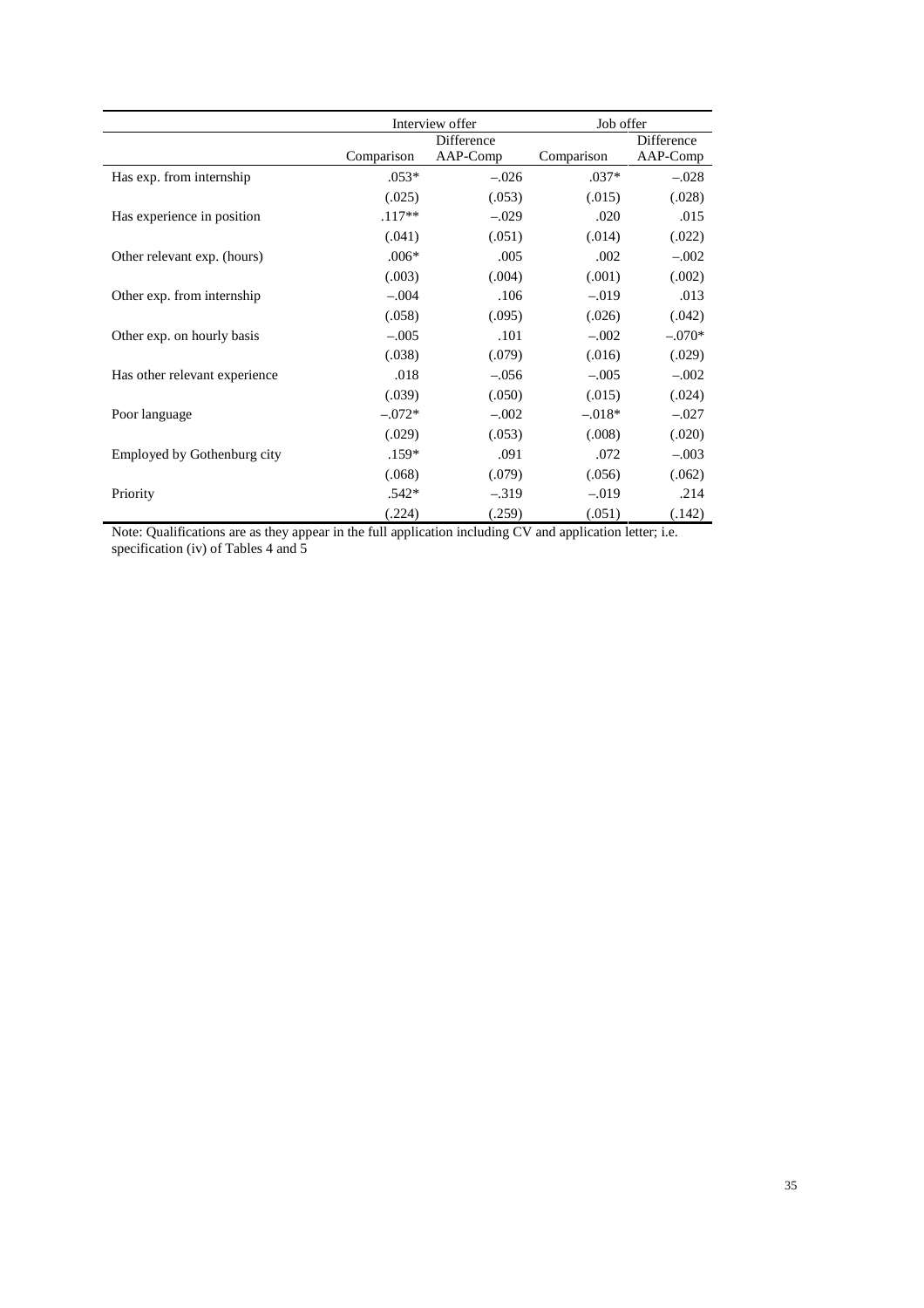#### Table A2 Robustness checks: Alternative outcomes

|                     | Interview offers | Job offers    |           |
|---------------------|------------------|---------------|-----------|
|                     | Graded A         | Graded A or B | Hired     |
| Female              | $-.051*$         | $-.060*$      | $-.038*$  |
|                     | (.021)           | (.024)        | (.015)    |
| AAP for females     | $.054+$          | $.076*$       | $.076**$  |
|                     | (.031)           | (.035)        | (.019)    |
| Non-Western origin  | $-.084**$        | $-.133**$     | $-.019**$ |
|                     | (.026)           | (.043)        | (.007)    |
| AAP for non–Western | $.074+$          | $.103+$       | $-.011$   |
|                     | (.039)           | (.054)        | (.018)    |
| <b>Observations</b> | 3529             | 3529          | 3529      |
| R-squared           | .26              | .38           | .10       |

*Notes*: Graded A (or B) means that applicant is coded as having a positive outcome if graded with A (or B), see Section 0 for details. The baseline specification in the main text includes those either graded with A or interviewed as positive outcomes. Hired means that the applicant was eventually hired, the baseline specification in the main text was based on offers.  $+$  (\*) {\*\*} indicates significance at the 10(5){1}-percent level.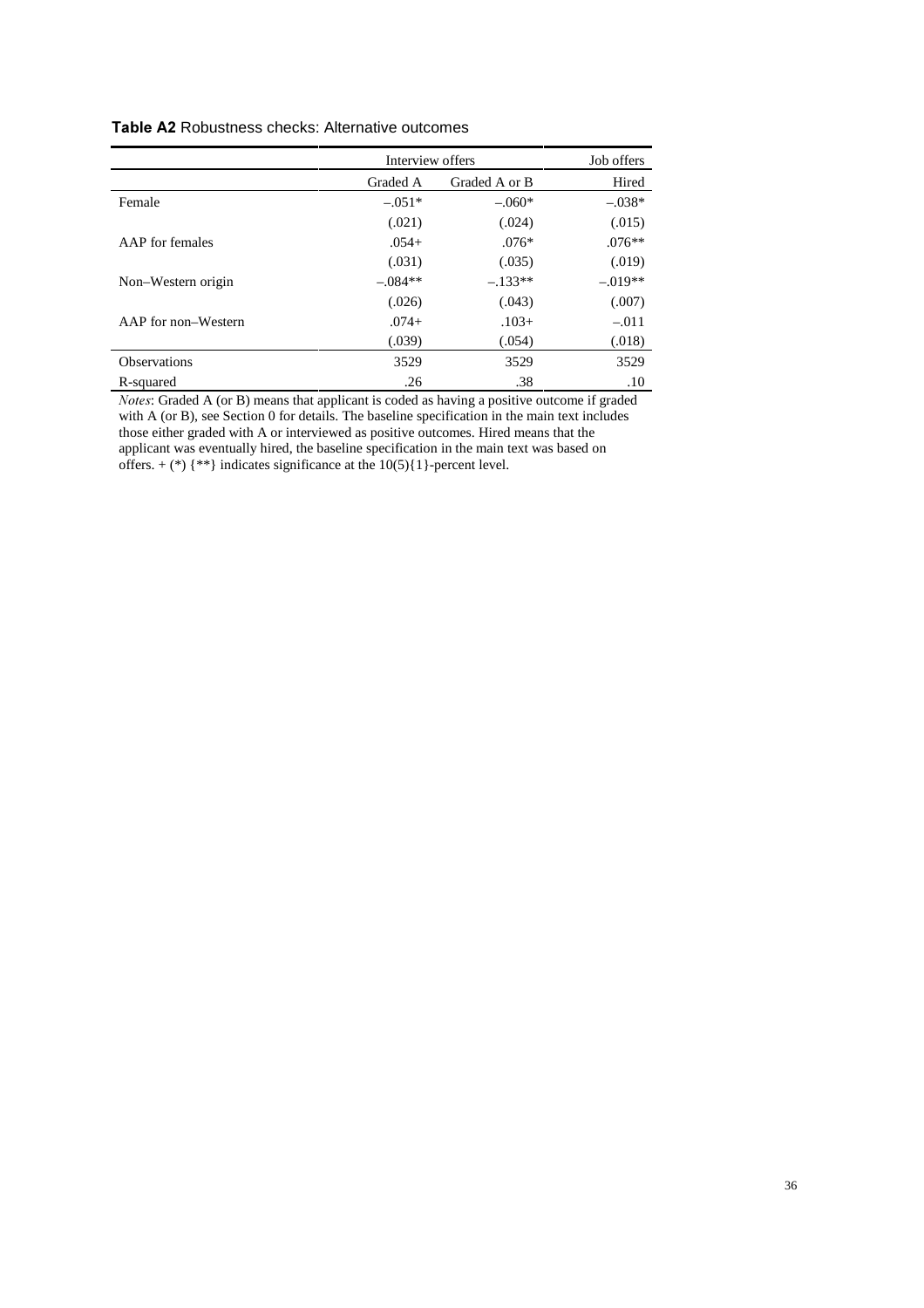|                    | Drop<br>inconsistent | Drop jobs<br>before | Drop obs.<br>With |                | Probit     |
|--------------------|----------------------|---------------------|-------------------|----------------|------------|
|                    | applicants           | November            | identifying       | N <sub>0</sub> | instead of |
|                    | and hirings          | 2005                | information       | weighting      | <b>LPM</b> |
|                    |                      |                     |                   |                |            |
|                    |                      |                     | Interview offers  |                |            |
| Female             | $-.043+$             | $-.058*$            | $-.058**$         | $-.056**$      | $-.083**$  |
|                    | (.023)               | (.026)              | (.022)            | (.018)         | (.028)     |
| AAP for females    | $.073*$              | $.104**$            | $.121**$          | $.080*$        | $.110**$   |
|                    | (.036)               | (.036)              | (.041)            | (.032)         | (.038)     |
| Non-Western origin | $-.101**$            | $-.075**$           | $-.084**$         | $-.046**$      | $-.088**$  |
|                    | (.031)               | (.021)              | (.024)            | (.016)         | (.021)     |
| AAP for non-       |                      |                     |                   |                |            |
| Western            | $.129**$             | $.076+$             | $.105*$           | .040           | $.133+$    |
|                    | (.049)               | (.040)              | (.048)            | (.036)         | (.070)     |
| Observations       | 3046                 | 3149                | 3037              | 3529           | 3506       |
| R-squared          | .31                  | .32                 | .29               | .30            |            |
|                    |                      |                     | Job offers        |                |            |
| Female             | $-.039*$             | $-.019+$            | $-.035*$          | $-.022*$       | $-.023**$  |
|                    | (.017)               | (.011)              | (.015)            | (.010)         | (.007)     |
| AAP for females    | $.059**$             | $.065**$            | $.094**$          | $.050**$       | $.040**$   |
|                    | (.023)               | (.018)              | (.025)            | (.017)         | (.013)     |
| Non-Western origin | $-.029**$            | $-.023**$           | $-.021*$          | $-.008$        | $-.009**$  |
|                    | (.009)               | (.007)              | (.008)            | (.008)         | (.002)     |
| $AAP$ for non-     |                      |                     |                   |                |            |
| Western            | .007                 | $-.001$             | $-.011$           | $-.017$        | .004       |
|                    | (.024)               | (.022)              | (.025)            | (.020)         | (.009)     |
| Observations       | 3046                 | 3149                | 3037              | 3529           | 3179       |
| R-squared          | .13                  | .13                 | .13               | .11            |            |

#### Table A3 Variations in specifications and sample restrictions

*Notes*: Restrictions are described in the main text. Table entries for the probit model are the estimated effect of a discrete change from 0 to 1 in the variable of interest.  $+$  (\*) {\*\*} indicates significance at the  $10(5){1}$ -percent level.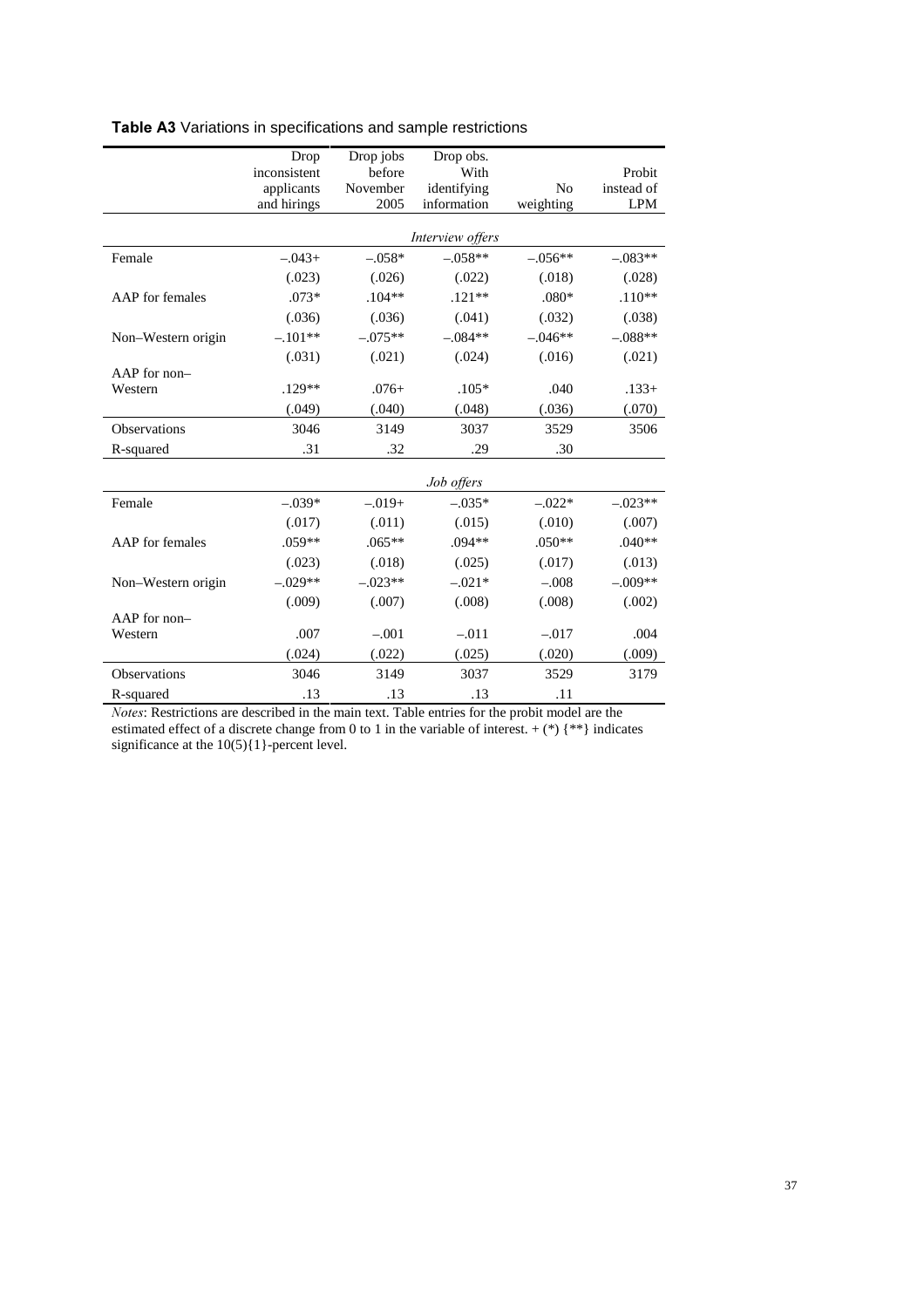|                     | By gender |           | By origin        | Non-     | By place of education |           |
|---------------------|-----------|-----------|------------------|----------|-----------------------|-----------|
|                     | Males     | Females   | Sweden           | western  | Sweden                | Abroad    |
|                     |           |           | Interview offers |          |                       |           |
| Female              |           |           | $-.050*$         | $-.063*$ | $-.056*$              | $-.053*$  |
|                     |           |           | (.024)           | (.027)   | (.025)                | (.022)    |
| AAP for females     |           |           | $.076*$          | $.115+$  | $.092*$               | $.065+$   |
|                     |           |           | (.037)           | (.066)   | (.037)                | (.035)    |
| Non-Western origin  | $-.055$   | $-.104**$ |                  |          | $-.069*$              | $-.107**$ |
|                     | (.038)    | (.028)    |                  |          | (.033)                | (.031)    |
| AAP for non-Western | $-.058$   | $.128*$   |                  |          | $.129*$               | .038      |
|                     | (.067)    | (.050)    |                  |          | (.053)                | (.059)    |
| Observations        | 770       | 2,596     | 2,699            | 634      | 3,215                 | 3,013     |
| R-squared           | .43       | .33       | .31              | .54      | .30                   | .30       |
|                     |           |           |                  |          |                       |           |
|                     |           |           | Job offers       |          |                       |           |
| Female              |           |           | $-.040*$         | $-.030+$ | $-.039*$              | $-.037*$  |
|                     |           |           | (.016)           | (.016)   | (.016)                | (.016)    |
| AAP for females     |           |           | $.068**$         | .023     | $.074**$              | $.060**$  |
|                     |           |           | (.022)           | (.039)   | (.022)                | (.021)    |
| Non-Western origin  | $-.025$   | $-.026**$ |                  |          | $-.012$               | $-.036**$ |
|                     | (.017)    | (.007)    |                  |          | (.010)                | (.010)    |
| AAP for non-Western | $-.035$   | .012      |                  |          | .030                  | $-.045+$  |
|                     | (.047)    | (.021)    |                  |          | (.033)                | (.023)    |
| Observations        | 770       | 2,596     | 2,699            | 634      | 3,215                 | 3,013     |
| R-squared           | .32       | .14       | .14              | .41      | .13                   | .12       |

#### Table A4 Heterogeneous effects

*Notes*: Place of education excludes/includes people of non-Swedish origin depending on where education is taken. Those of Swedish origin are included regardless of place of education.  $+$  (\*) {\*\*} indicates significance at the  $10(5){\overline{1}}$ }-percent level.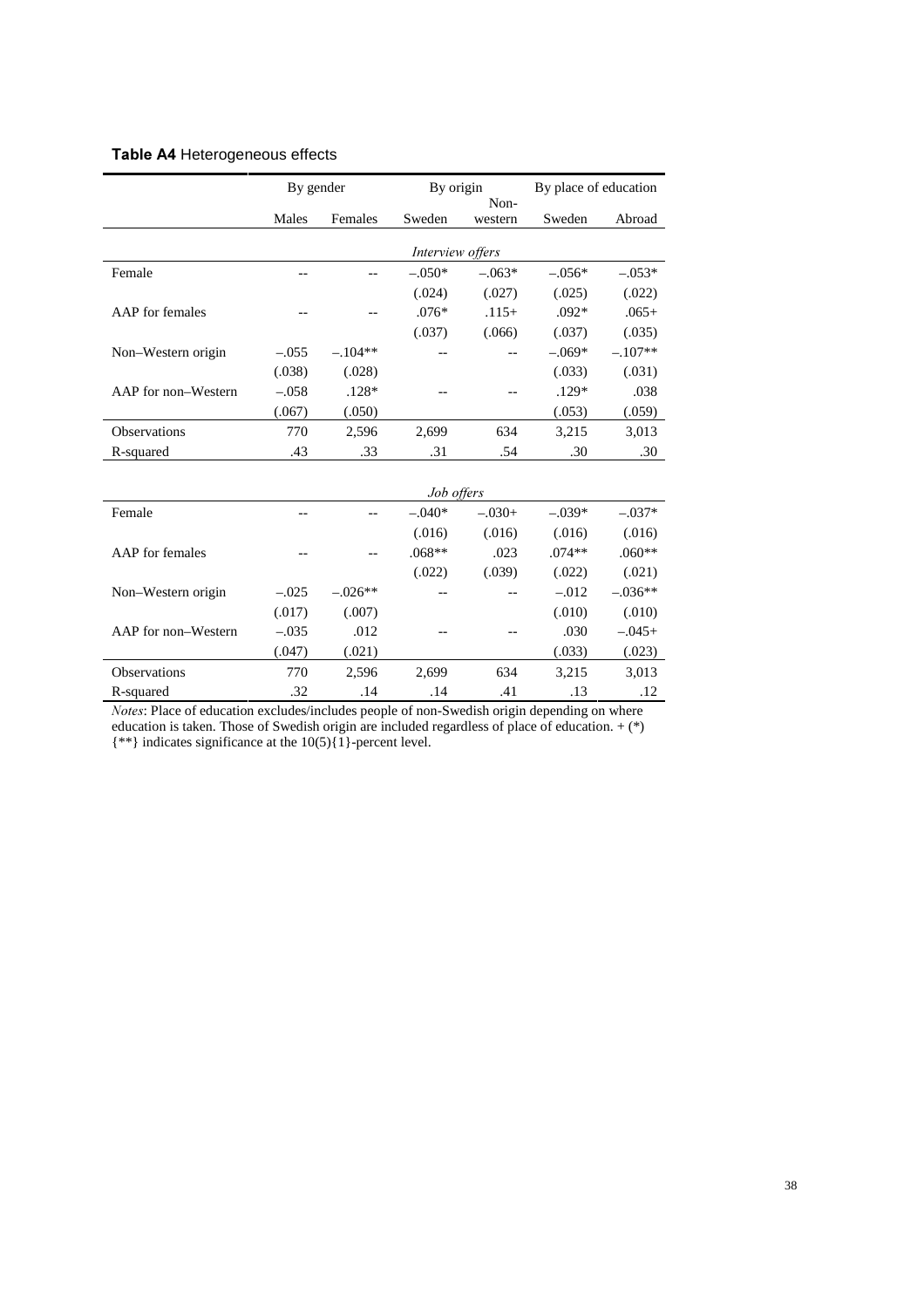## **Tables**

|                 | # job openings |     |       |            | # applicants (total) |       |
|-----------------|----------------|-----|-------|------------|----------------------|-------|
|                 | Comparison     | AAP | Total | Comparison | AAP                  | Total |
| Type            |                |     |       |            |                      |       |
| Pre-school      | 10             | 15  | 25    | 306        | 260                  | 566   |
| <b>Teachers</b> | 10             | 6   | 16    | 408        | 105                  | 513   |
| Social service  | 11             | 6   | 17    | 459        | 144                  | 603   |
| Managers        | 1              | 11  | 12    | 29         | 174                  | 203   |
| Health          | 7              | 16  | 23    | 329        | 431                  | 760   |
| Other           | 8              | 8   | 16    | 590        | 294                  | 884   |
|                 |                |     |       |            |                      |       |
| Total           | 47             | 62  | 109   | 2.121      | 1.408                | 3,529 |

### Table 1 Description of job openings included in the data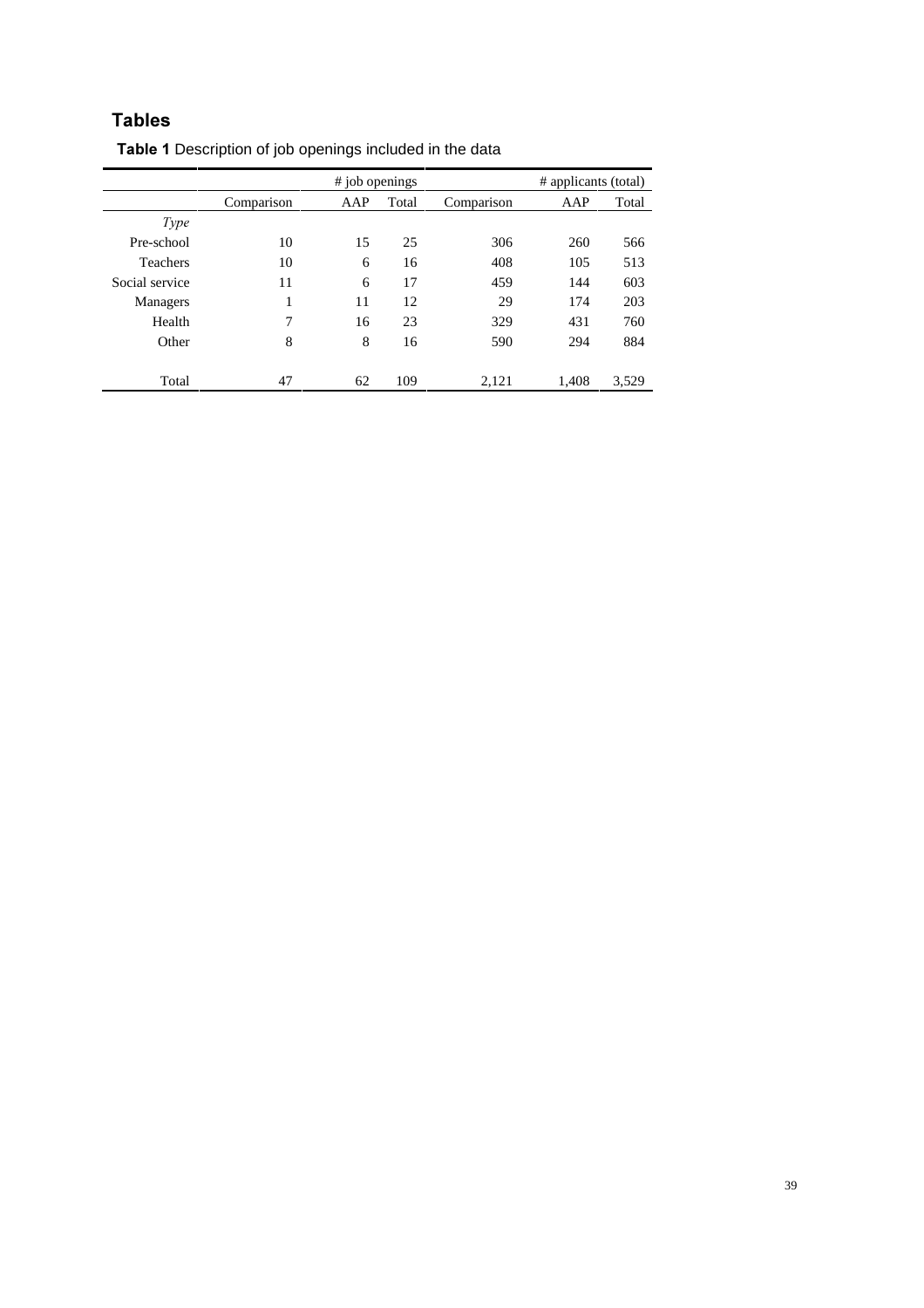|                |                               | Comparison | AAP  | Total |
|----------------|-------------------------------|------------|------|-------|
| Pre-school     | Number of applicants          | 30.6       | 17.3 | 22.6  |
|                | Number invited to interview   | 6.6        | 6.1  | 6.3   |
|                | Fraction invited to interview | 0.23       | 0.46 | 0.37  |
|                |                               |            |      |       |
| Teachers       | Number of applicants          | 40.8       | 17.5 | 32.1  |
|                | Number invited to interview   | 3.3        | 5.0  | 3.9   |
|                | Fraction invited to interview | 0.09       | 0.41 | 0.21  |
| Social service | Number of applicants          | 41.7       | 24.0 | 35.5  |
|                | Number invited to interview   | 5.0        | 8.3  | 6.2   |
|                | Fraction invited to interview | 0.13       | 0.40 | 0.23  |
| Managers       | Number of applicants          | 29.0       | 15.8 | 16.9  |
|                | Number invited to interview   | 7.0        | 6.0  | 6.1   |
|                | Fraction invited to interview | 0.24       | 0.37 | 0.36  |
|                |                               |            |      |       |
| Health         | Number of applicants          | 47.0       | 26.9 | 33.0  |
|                | Number invited to interview   | 8.6        | 6.9  | 7.4   |
|                | Fraction invited to interview | 0.32       | 0.36 | 0.35  |
| Other          | Number of applicants          | 73.8       | 36.8 | 55.3  |
|                | Number invited to interview   | 6.9        | 7.3  | 7.1   |
|                | Fraction invited to interview | 0.12       | 0.26 | 0.19  |
|                |                               |            |      |       |
| Total          | Number of applicants          | 45.1       | 22.7 | 32.4  |
|                | Number invited to interview*  | 5.9        | 6.5  | 6.2   |
|                | Fraction invited to interview | 0.17       | 0.38 | 0.29  |

Table 2 Number of applicants and interviewed per job opening.

*Notes*: \* The difference between AAP and comparison is statistically insignificant.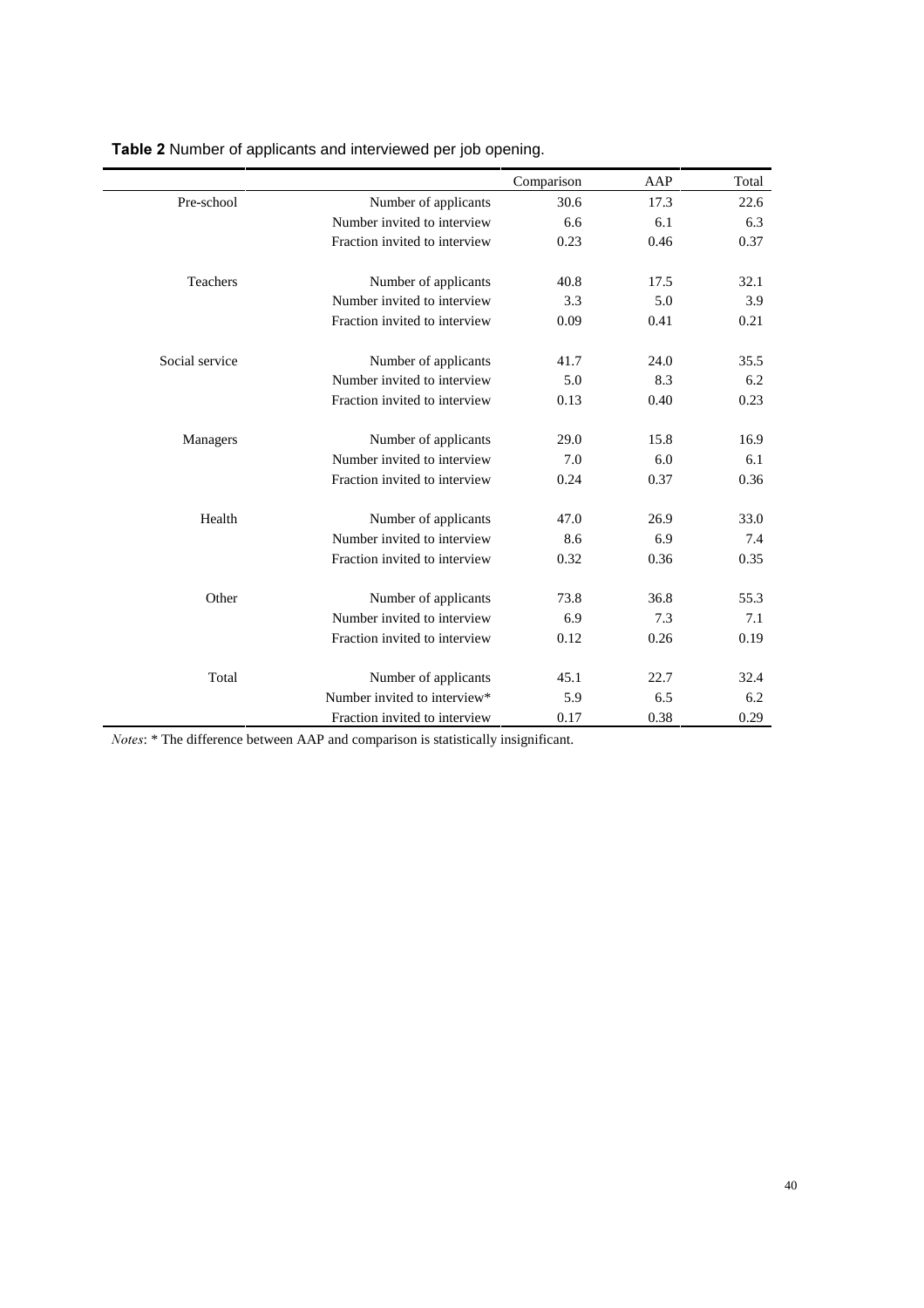#### Table 3 Description of the applicants

|                                                      | AAP           | Compari       | Total         |
|------------------------------------------------------|---------------|---------------|---------------|
|                                                      |               | son           |               |
| Interview offer                                      | .29           | .13           | .19           |
| Job offer                                            | .07           | .03           | .05           |
| Female                                               | .81           | .76           | .78           |
| Gender unknown                                       | .03           | .06           | .05           |
| Region of origin (Sweden ref)                        |               |               |               |
| Western                                              | .02           | .03           | .03           |
| Non-Western                                          | .12           | .19           | .16           |
| Unknown                                              | .05           | .04           | .05           |
| X-variables                                          |               |               |               |
| Age                                                  | 37.12         | 33.72         | 35.14         |
|                                                      | (10.49)       | (9.90)        | (10.29)       |
| Level of education: At most secondary (high school)* | .20           | .18           | .19           |
| Tertiary, $<$ 2 years                                | .03           | .03           | .03           |
| Tertiary $\geq 2$ years                              | .72           | .73           | .73           |
| Graduate                                             | .01           | .01           | .01           |
| Missing                                              | .03           | .05           | .04           |
| Requested education: yes                             | .69           | .60           | .64           |
| Requested edu: overqualified                         | .00           | .01           | .01           |
| Experience in position in question (years)           | 2.56          | 1.15          | 1.71          |
|                                                      | (4.83)        | (3.16)        | (3.97)        |
| Has experience in position in question               | .48           | .38           | .42           |
| Has exp. on hourly basis                             | .10           | .07           | .08           |
| Has exp. from internship                             | .14           | .20           | .18           |
| Other relevant experience (years)                    | 2.29          | .64           | 1.30          |
|                                                      | (5.16)<br>.32 | (2.67)<br>.17 | (3.95)<br>.23 |
| Has other exp.                                       |               |               |               |
| Has other exp. on hourly basis                       | .04           | .03           | .03           |
| Has other exp. from internship                       | .02           | .03           | .03           |
| Photograph included                                  | .04           | .09           | .07           |
| Poor language                                        | .03           | .04           | .04           |
| Employed by Gothenburg city                          | .11           | .03           | .06           |
| Priority                                             | .01           | .00           | .01           |
| # observations                                       | 1,408         | 2,121         | 3,529         |

Notes: Standard deviations of continuous variables are in parentheses. Variables are as indicated by CV and letter. \*Only 10 applicants have less than secondary education.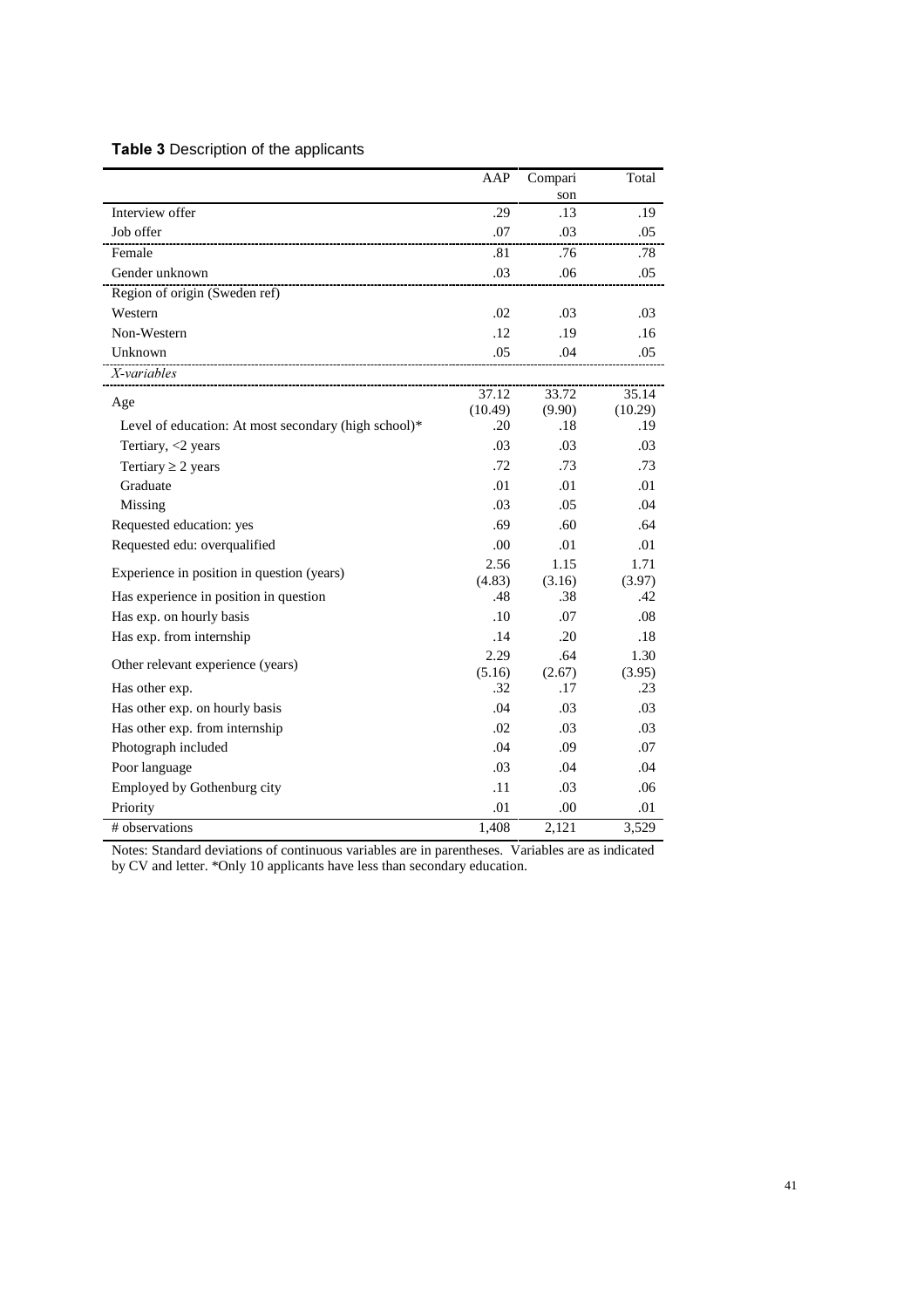#### Table 4 AAP and interview offer probabilities

|                                | (i)      |                 | (iii)      | (iv)           |
|--------------------------------|----------|-----------------|------------|----------------|
|                                |          | (ii)            |            |                |
|                                | AAP jobs | Comparison jobs | $DD-1$     | $DD-2$         |
| Female                         | .028     | $-.060**$       | $-.060**$  | $-.060**$      |
|                                | (.026)   | (.022)          | (.022)     | (.022)         |
| AAP for females                |          |                 | $.088*$    | $.083*$        |
|                                |          |                 | (.034)     | (.035)         |
| Non-Western origin             | $-.004$  | $-.089**$       | $-.089**$  | $-.089**$      |
|                                | (.033)   | (.025)          | (.025)     | (.025)         |
| AAP for non-Western            |          |                 | $.084*$    | $.082*$        |
|                                |          |                 | (.041)     | (.041)         |
| Western origin                 | .003     | $-.034$         | $-.034$    | $-.034$        |
|                                | (.060)   | (.057)          | (.057)     | (.057)         |
| <b>AAP</b> for Western         |          |                 | .037       | .036           |
|                                |          |                 | (.082)     | (.089)         |
| <b>Observations</b>            | 1,408    | 2,121           | 3,529      | 3,529          |
| R-squared                      | .34      | .23             | .30        | .29            |
| X:s from AAP-form              | Yes      | N <sub>o</sub>  | AAP        | N <sub>o</sub> |
| X:s from CV and letter         | No       | Yes             | Comparison | Yes            |
| Covariates interacted with AAP | --       | --              | Yes        | Yes            |
| Hiring fixed effects           | Yes      | Yes             | Yes        | Yes            |

*Notes*: Estimates from linear probability models, robust (clustered on job-gender-origin) standard errors in parentheses. The dependent variable takes the value 1 if the individual was offered an interview. The sets of control variables are presented in Table 3. AAP is an indicator that the hiring was made using the AAP procedure. Sweden (male) is the reference category for region of origin (gender). \* (\*\*) indicates significance at the 5(1)-percent level.